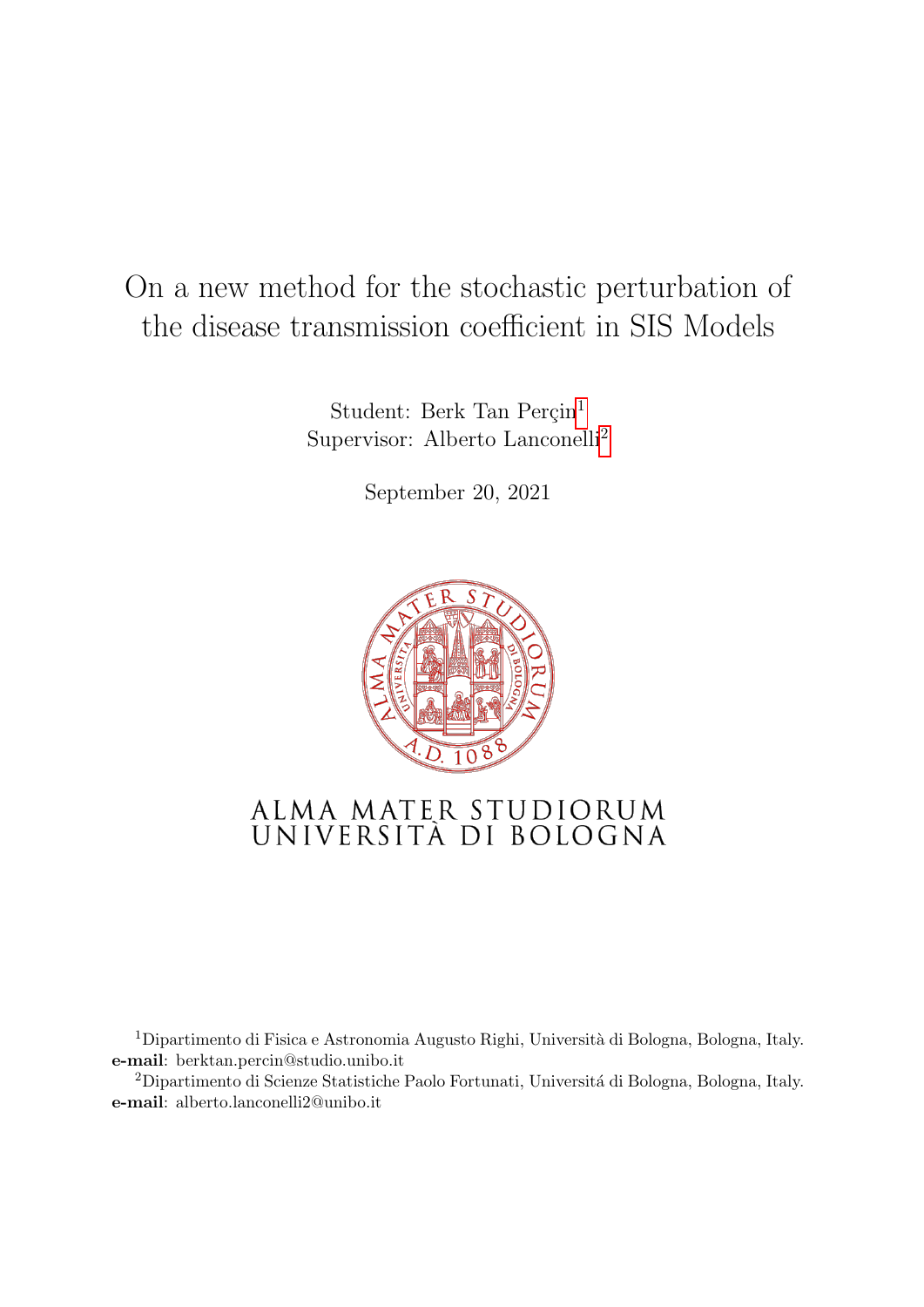#### Abstract

In this study, first a necessary background is provided to readers. Then a novel approach to stochastically perturb the disease transmission coefficient was investigated, which is a key parameter in susceptible-infected-susceptible (SIS) models. Motivated by the papers [\[5\]](#page-37-0) and [\[2\]](#page-37-1), the disease transmission coefficient was perturbed with a Gaussian white noise, formally modelled as the time derivative of a mean reverting Ornstein-Uhlenbeck process. It has been remarked that, thanks to a suitable representation of the solution to the deterministic SIS model, this perturbation is rigorous and supported by a Wong-Zakai approximation argument that consists in smoothing the singular Gaussian white noise and then taking limit of the solution from the approximated model. It has been proven that the stochastic version of the classic SIS model obtained this way preserves a crucial feature of the deterministic equation: the reproduction number dictating the two possible asymptotic regimes for the infection, i.e. extinction and persistence, remains unchanged. Then the class of perturbing noises for which this property holds were identified and propose simple sufficient conditions for that. All the theoretical discoveries are illustrated and discussed with the help of several numerical simulations.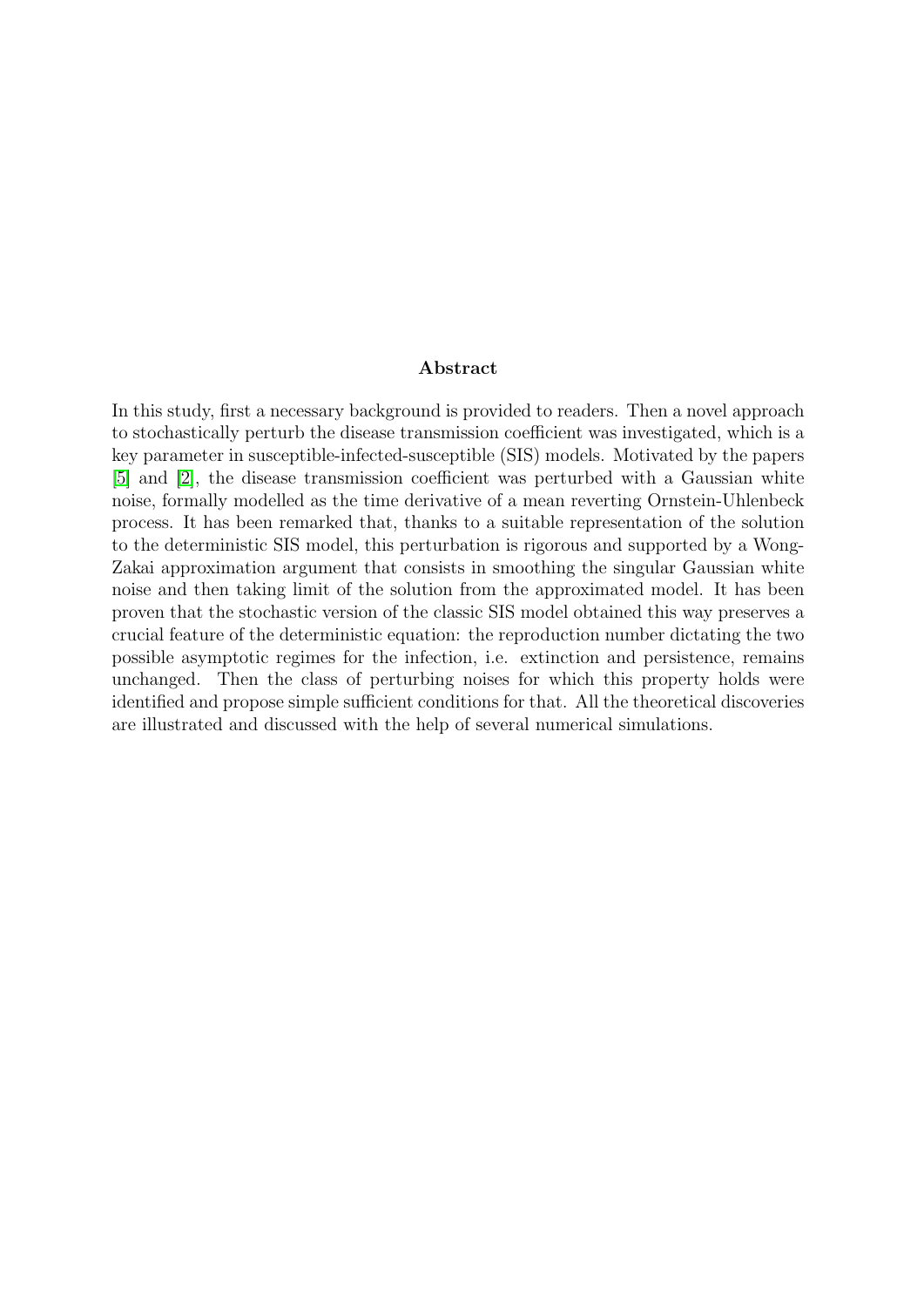# **Contents**

| $\mathbf 1$    | Introduction                                                                      |                                                    |                                                                                         | $\overline{2}$ |
|----------------|-----------------------------------------------------------------------------------|----------------------------------------------------|-----------------------------------------------------------------------------------------|----------------|
|                | 1.1                                                                               |                                                    |                                                                                         | $\overline{2}$ |
|                |                                                                                   | 1.1.1                                              |                                                                                         | $\overline{2}$ |
|                |                                                                                   | 1.1.2                                              |                                                                                         | 3              |
|                |                                                                                   | 1.1.3                                              |                                                                                         | $\overline{4}$ |
|                |                                                                                   | 1.1.4                                              | Filtrations, Martingales and Conditional Expectation                                    | $\overline{5}$ |
|                |                                                                                   | 1.1.5                                              | The Itô Integral $\ldots \ldots \ldots \ldots \ldots \ldots \ldots \ldots \ldots$       | $\overline{7}$ |
|                |                                                                                   | 1.1.6                                              | Stochastic Differential Equations (SDEs)                                                | 9              |
|                |                                                                                   | 1.1.7                                              |                                                                                         | 13             |
|                | 1.2                                                                               |                                                    |                                                                                         | 13             |
|                | 1.3                                                                               |                                                    |                                                                                         | 15             |
| $\overline{2}$ |                                                                                   |                                                    | The Analysis Performed In The Thesis                                                    | 17             |
|                | Stochastic parameter perturbation with a mean reverting Ornstein-Uhlenbeck<br>2.1 |                                                    |                                                                                         |                |
|                |                                                                                   |                                                    |                                                                                         | 18             |
|                |                                                                                   | 2.1.1                                              | Cross-validation of the model via Wong-Zakai theorem $\ldots \ldots$                    | 19             |
|                | 2.2                                                                               | Analysis of the stochastically perturbed SIS Model |                                                                                         |                |
|                |                                                                                   | 2.2.1                                              |                                                                                         | 20<br>20       |
|                |                                                                                   | 2.2.2                                              | Extinction of the infection $\ldots \ldots \ldots \ldots \ldots \ldots \ldots \ldots$   | 21             |
|                |                                                                                   | 2.2.3                                              |                                                                                         | 22             |
|                |                                                                                   | 2.2.4                                              |                                                                                         | 24             |
| 3              | <b>Generalization of The Parameter Perturbation Process</b><br>27                 |                                                    |                                                                                         |                |
|                | 3.1                                                                               |                                                    |                                                                                         | 27             |
|                |                                                                                   |                                                    | Stochastic parameter perturbation with a general process $\dots \dots \dots$            |                |
|                | 3.2                                                                               |                                                    | Trajectory simulations $\ldots \ldots \ldots \ldots \ldots \ldots \ldots \ldots \ldots$ | 31             |
| $\overline{4}$ |                                                                                   | <b>Conclusion and Discussion</b><br>34             |                                                                                         |                |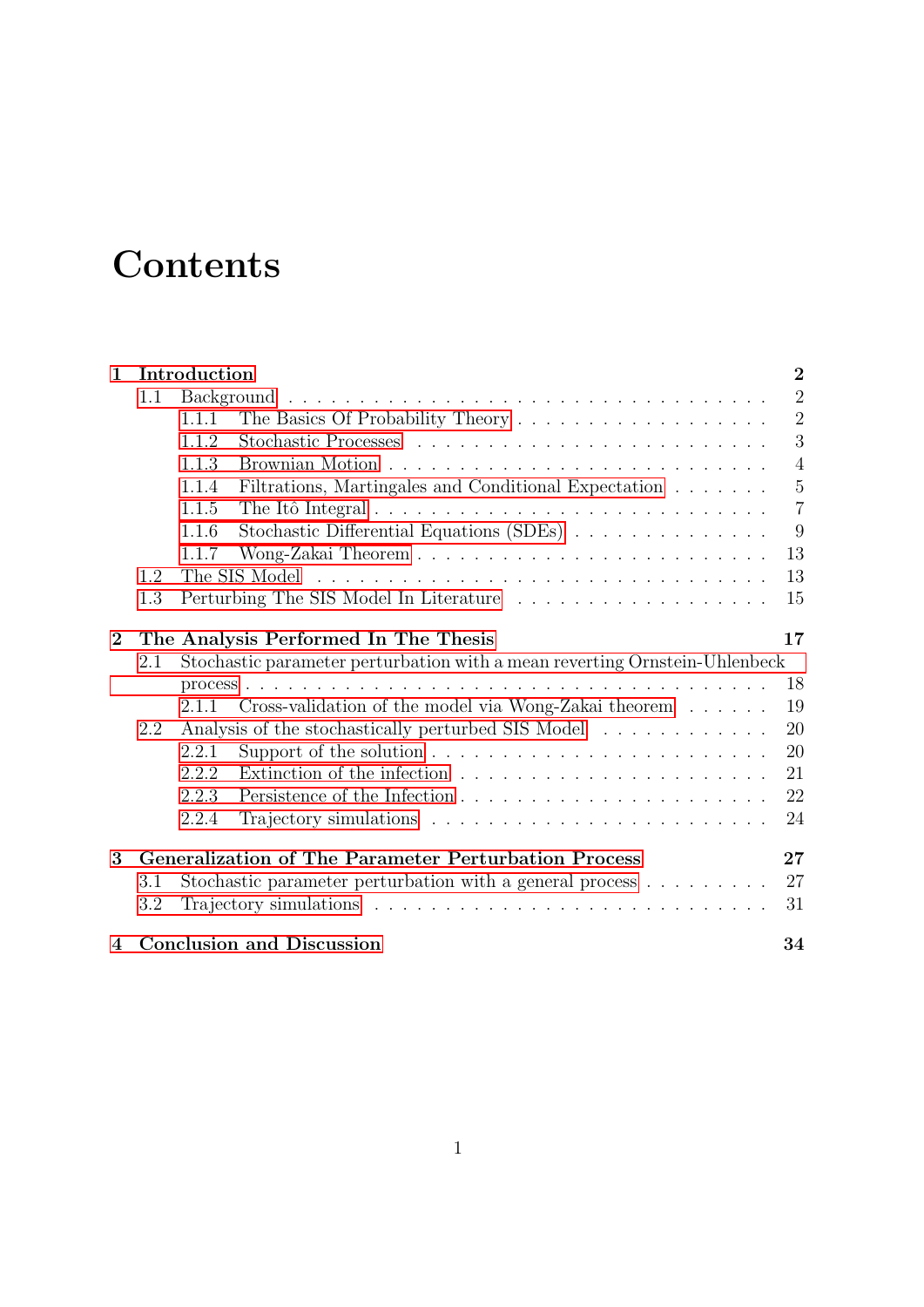# <span id="page-3-0"></span>Chapter 1 Introduction

# <span id="page-3-1"></span>1.1 Background

Before the start of the analysis, first the necessary background will be provided for readers to fully grasp the topic. Later, the the research going on in literature will be introduced, so that the readers will know what has been done and what improvements can be done in the field. Lastly the research that has been conducted will be provided. It should be mentioned that the main parts of this work is already published in [\[17\]](#page-38-0) and this document will re-state them.

## <span id="page-3-2"></span>1.1.1 The Basics Of Probability Theory

Probability Theory is the most crucial tool to build a framework in stochastic processes. This is why, in this study the basics of Probability Theory will be stated to make it easier for the reader.

#### The  $\sigma$ -algebra

The  $\sigma$ -algebra is a necessary element to construct the probability space that, one is going to work in. Moreover, when working with stochastic processes, the terms being adapted or being independent is also linked with the  $\sigma$ -algebras. Hence this section is dedicated for a brief introduction of the object and a more in depth reading can be done on the book [\[18\]](#page-38-1).

The  $\sigma$ -algebra or  $\sigma$ -field (of  $\Omega$ ) is, by the definition on [\[18\]](#page-38-1), a set that is constructed by countable addition, intersection and complementation of subsets of  $\Omega$ . A  $\sigma$ -algebra  $\mathcal F$  have to satisfy the following:

- $\Omega \in \mathcal{F}$ .
- $A \in \mathcal{F}$  implies  $A^c \in \mathcal{F}$ .
- $A_i \in \mathcal{F}$  for  $i \geq 1$  implies that  $\bigcup_{i=1}^{\infty} A_i \in \mathcal{F}$ .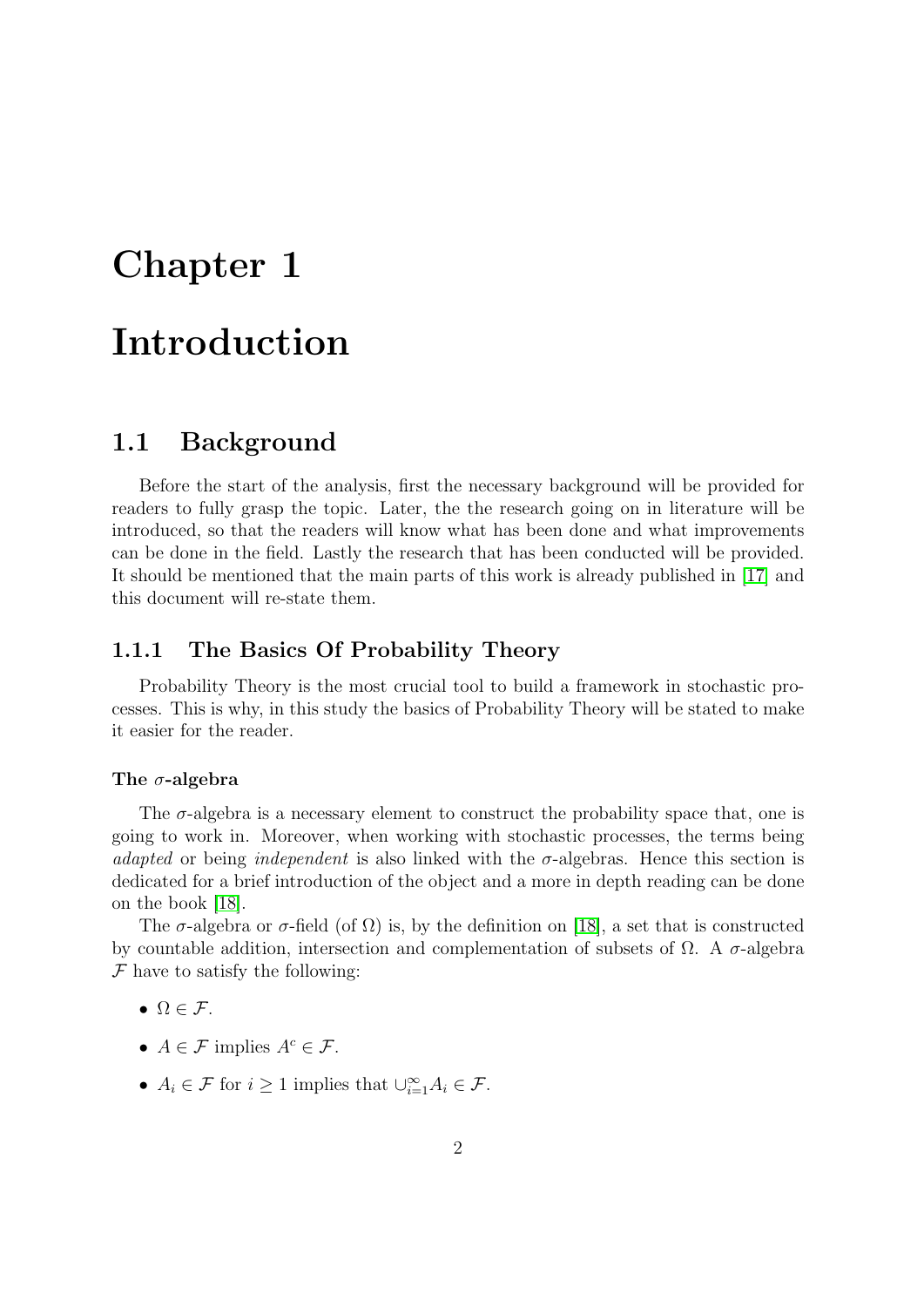As one can see, what a  $\sigma$ -algebra provides is, a closed space under basic set operations such as union, intersection and complementation. This is useful in probability theory because, even though one can perform these operations on some events (subsets of sample space  $\Omega$ ), he/she will never be working outside of the  $\sigma$ -algebra.

#### limsup - liminf

The lim inf and lim sup are commonly used expressions in mathematics. Their definitions are as follows for any sequence  $\{x_n\}_{n\geq 0}$ :

<span id="page-4-1"></span>
$$
\liminf_{n \to \infty} x_n := \sup_{n \ge 0} \inf_{m \ge n} x_m = \sup \{ \inf \{ x_m : m \ge n \} : n \ge 0 \}
$$
\n(1.1.1)

<span id="page-4-2"></span>
$$
\limsup_{n \to \infty} x_n := \inf_{n \ge 0} \sup_{m \ge n} x_m = \inf \{ \sup \{ x_m : m \ge n \} : n \ge 0 \}
$$
 (1.1.2)

<span id="page-4-3"></span>In other words, equation [\(1.1.1\)](#page-4-1) shows how the infimum of the tail of the sequence changes and equation [\(1.1.2\)](#page-4-2) shows how the sup of the sequence changes in the tail. It should be noted that for any sequence  $\{x_n\}_{n>0}$ , lim sup  $x_n$  and lim inf  $x_n$  always exists, however the lim only exists when  $\limsup x_n = \liminf x_n := \lim x_n$ . The Figure [1.1](#page-4-3) explains the concept better:



Figure 1.1: The figure showing the liminf and limsup of an oscillating function.

As explained above, the function on Figure [1.1](#page-4-3) does not have a limit since lim sup and lim inf are not equal to each other.

#### <span id="page-4-0"></span>1.1.2 Stochastic Processes

A continuous time stochastic process  $\{X_t\}_{t>0}$  is a collection of random variables defined on a common probability space  $(\Omega, \mathcal{F}, \mathbb{P})$ . This family of random variables is indexed by the non negative real parameter  $t$ , which is interpreted as *time*. Therefore,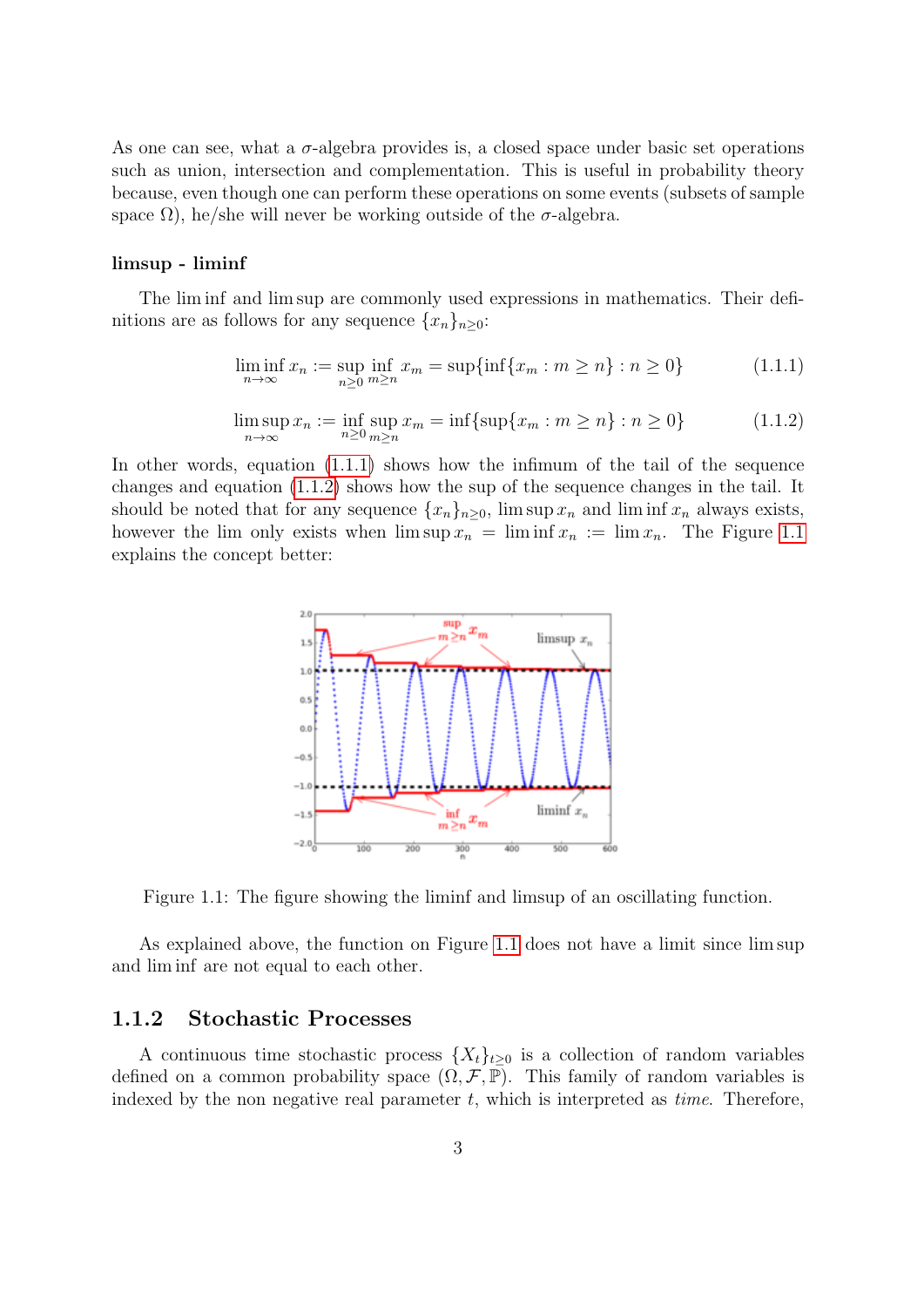$X_t$  can be thought as the position/value at time t of a system/quantity whose evolution is random. Observe that:

- for every fixed  $t \geq 0$ , the function  $\omega \mapsto X_t(\omega)$  is a random variable, while
- for every fixed  $\omega \in \Omega$ , the function  $t \mapsto X_t(\omega)$  describes one possible path/trajectory of the stochastic process  $\{X_t\}_{t\geq0}$ .

The most famous stochastic process is the Brownian Motion, which will be the focus of the following sections.

### <span id="page-5-0"></span>1.1.3 Brownian Motion

Because the thesis is about stochastic analysis, it is crucial to become familiarized with Brownian Motion  $(B_t)$  first. It is the core of randomness in stochastic events. It would be useful to define the  $B_t$  object mathematically as in the books [\[10,](#page-37-2) [16\]](#page-38-2):

**Definition 1.1.1.** Let  $(\Omega, \mathcal{F}, \mathbb{P})$  be a probability space with a filtration  $\{\mathcal{F}_t\}_{t>0}$  (a filtration will be explained in the next section). A (standard) one-dimensional Brownian Motion is a real-valued continuous  $\{\mathcal{F}_t\}$ -adapted process  $\{B_t\}_{t>0}$  with the following properties:

- 1.  $B_0 = 0$  a.s.;
- <span id="page-5-2"></span>2. for  $0 \le s < t < \infty$ , the increment  $B_t - B_s$  is normally distributed with mean zero and variance  $t - s$ ;
- <span id="page-5-1"></span>3. for  $0 \leq s < t < \infty$ , the increment  $B_t - B_s$  is independent of  $\{\mathcal{F}_s\}.$

The [3'](#page-5-1)rd property can be re-worded to say that, the increments of Brownian Motion are independent of each other. Together with [2'](#page-5-2)nd definition of Brownian Motion, these properties construct the random object whose value depends on both time and chance. It is a perfect mix to develop the stochastic differential equations later as present in this thesis.

There are other important properties of Brownian Motion, which will be pointed out now. The first property is:

**Theorem 1.1.2.** Let  ${B_t}_{t\geq0}$  be a Brownian Motion and  ${\pi_n}_{n\geq1}$  be any sequence of finite partitions of the interval  $[0, T]$  satisfying

$$
\lim_{n \to +\infty} |\pi_n| = 0.
$$

Then,

$$
\lim_{n \to +\infty} \sum_{j=1}^{N_n} \left( B_{t_j^{(n)}} - B_{t_{j-1}^{(n)}} \right)^2 = b - a \quad \text{in } \mathbb{L}^2(\Omega). \tag{1.1.3}
$$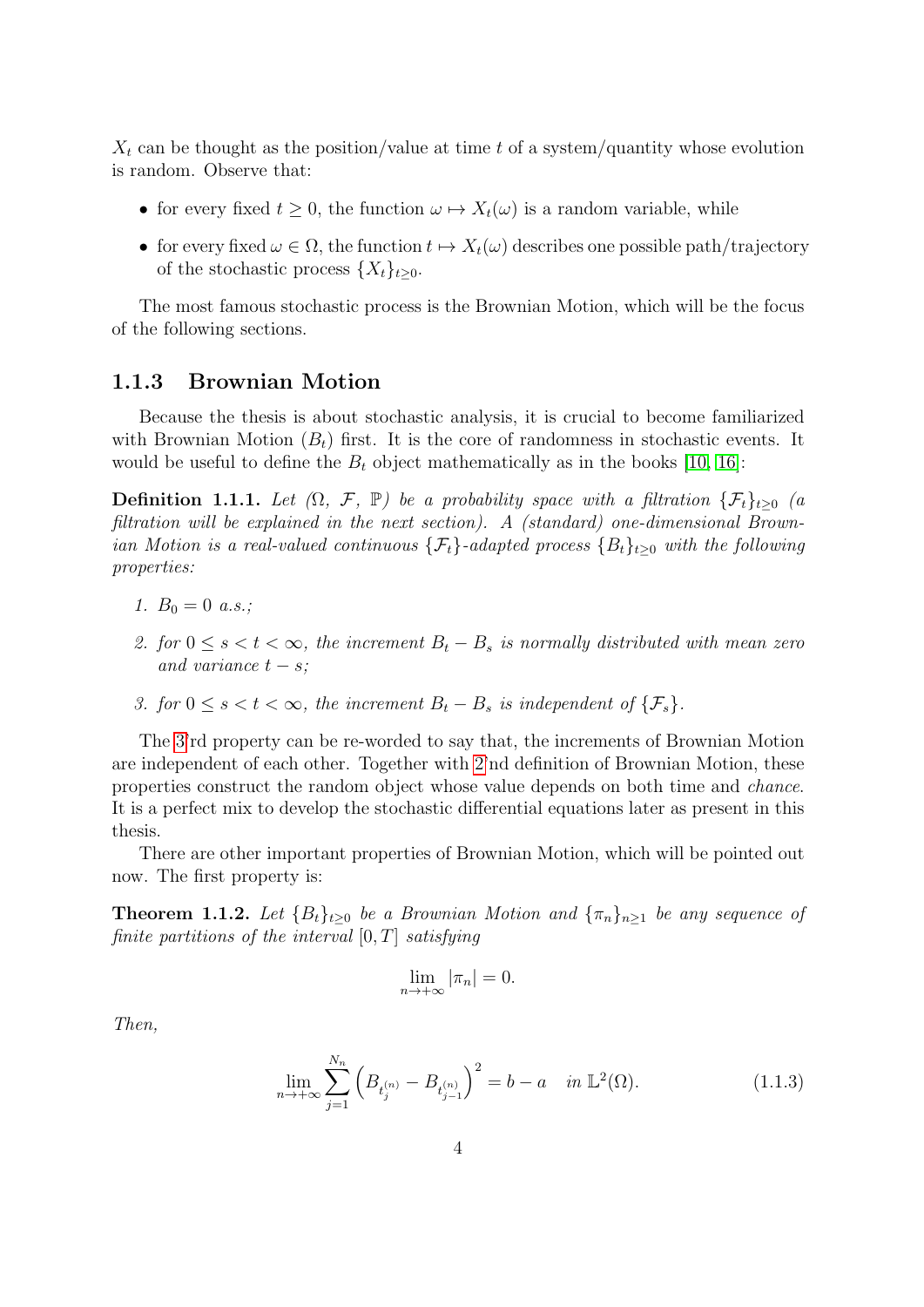Meaning:

$$
\mathbb{E}\left[\left(\sum_{j=1}^{N_n}\left(B_{t_j^{(n)}}-B_{t_{j-1}^{(n)}}\right)^2-(b-a)\right)^2\right]\xrightarrow{n\to\infty}0
$$

The next property is:

**Theorem 1.1.3.** Let  ${B_t}_{t\geq0}$  be a Brownian Motion. Then,

<span id="page-6-1"></span>
$$
\lim_{t \to \infty} \frac{B_t}{t} = 0 \quad a.s. \tag{1.1.4}
$$

This equality is also known as the Law of Large Numbers for Martingales as shown in [\[10\]](#page-37-2). In other words, although the Brownian Motion is a stochastic process with a linearly increasing variance with respect to time, it's magnitude will almost surely be outbounded by t and further reading can be done in [\[10\]](#page-37-2).

On the other hand, the last property of Brownian Motion that will be addressed in this study is that:

**Theorem 1.1.4.** Let  ${B_t}_{t\geq0}$  be a Brownian Motion. Then,

 $\mathbb{P}(t \mapsto B_t$  is nowhere differentiable) = 1.

In other words, Brownian Motion  $B_t$  is not differentiable in anywhere a.s. as shown in [\[10,](#page-37-2) [16\]](#page-38-2). This property of Brownian Motion made it very hard to incorporate into stochastic differential and integral equations until mid 1900s.

### <span id="page-6-0"></span>1.1.4 Filtrations, Martingales and Conditional Expectation

A filtration  $\{\mathcal{F}_t\}_{t\geq0}$  on the probability space  $(\Omega,\mathcal{F},\mathbb{P})$  is an increasing family of  $\sigma$ -algebras contained in  $\mathcal{F}$ , i.e.

$$
\mathcal{F}_s \subseteq \mathcal{F}_t \subseteq \mathcal{F} \quad \text{ for all } 0 \le s < t.
$$

A continuous time stochastic process  $\{X_t\}_{t>0}$  is said to be *adapted* to the filtration  $\{\mathcal{F}_t\}_{t\geq0}$  if  $X_t$  is  $\mathcal{F}_t$ -measurable, for all  $t\geq0$ . Measurability in general means that,  $\{X_t^{-1}(S) : S \in \sigma(\mathbb{R})\} \in \mathcal{F}_t$ , because  $X_t$  is a mapping from  $[0, T] \times \Omega$  to  $\mathbb{R}$ .

**Definition 1.1.5.** The natural filtration  $\{\mathcal{F}_t^B\}_{t\geq 0}$  of a Brownian Motion  $\{B_t\}_{t\geq 0}$  is the filtration defined as

$$
\mathcal{F}_t^B := \sigma\left(B_s, 0 \le s \le t\right), \quad t \ge 0;
$$

this means that  $\mathcal{F}^B_t$  is generated by events of the form  $\{B_s \in A\}$ , for  $s \in [0, t]$  and A being an interval of R.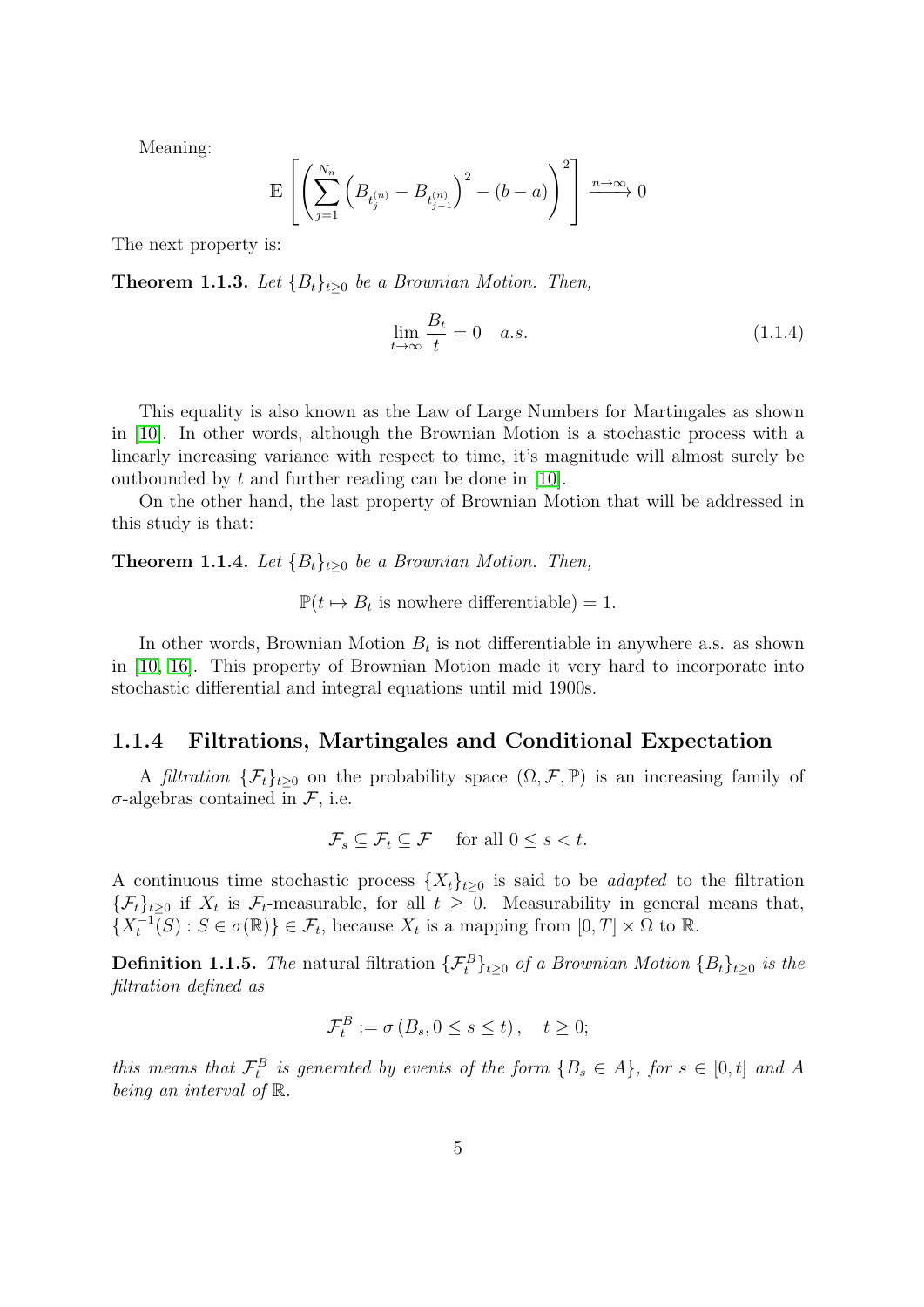The filtration and the size of  $\sigma$ -algebras are generally associated with the information one has about the system. In this case, as time passes since you know more about your random process and you obtain *bigger*  $\mathcal{F}^B_t$  including the previous ones, hence reveal more of your F. One can also notice that a value for  $B_s$  is measurable for  $\mathcal{F}_t$  for  $s \leq t$ , since the event  $B_s$  already happened and it's *information* is already encapsulated within  $\mathcal{F}_t.$ 

**Definition 1.1.6.** Let X be a random variable in  $\mathbb{L}^2(\Omega, \mathcal{F}, \mathbb{P})$ . If G is a sub-sigmaalgebra of F, we define the conditional expectation of X given  $\mathcal{G}$ , denoted  $\mathbb{E}[X|\mathcal{G}]$ , to be the unique element of  $\mathbb{L}^2(\Omega, \mathcal{G}, \mathbb{P})$  such that

$$
\mathbb{E}[|X - \mathbb{E}[X|\mathcal{G}]|^2] \le \mathbb{E}[|X - Y|^2], \quad \text{for all } Y \in \mathbb{L}^2(\Omega, \mathcal{G}, \mathbb{P}).
$$

It has been observed that  $\mathbb{L}^2(\Omega, \mathcal{G}, \mathbb{P}) \subseteq \mathbb{L}^2(\Omega, \mathcal{F}, \mathbb{P})$ ; in fact, since  $\mathcal{G} \subseteq \mathcal{F}$ , the condition of being  $\mathcal{G}$ -measurable is more stringent than the one of being  $\mathcal{F}$ -measurable. Therefore, for  $X \in \mathbb{L}^2(\Omega, \mathcal{F}, \mathbb{P})$ , the conditional expectation  $\mathbb{E}[X|\mathcal{G}]$  is the best approxi*mation* of X with an element from  $\mathbb{L}^2(\Omega, \mathcal{G}, \mathbb{P})$ . Here, by best approximation we mean the element having the minimum quadratic distance from X.

In the sequel the space  $\mathbb{L}^2(\Omega, \mathcal{F}, \mathbb{P})$  will be simply denoted as  $\mathbb{L}^2(\Omega)$ .

Remark 1.1.7. The list some crucial properties of the conditional expectation is below:

- if G is the trivial sigma-algebra  $\{\emptyset, \Omega\}$ , then  $\mathbb{E}[X|\mathcal{G}] = \mathbb{E}[X]$ ;
- if  $\alpha, \beta, \gamma \in \mathbb{R}$ , then  $\mathbb{E}[\alpha X + \beta Y + \gamma | \mathcal{G}] = \alpha \mathbb{E}[X | \mathcal{G}] + \beta \mathbb{E}[Y | \mathcal{G}] + \gamma$ ;
- if X is  $\mathcal{G}\text{-}measurable$ , then  $\mathbb{E}[X|\mathcal{G}] = X$ ;
- if X is independent of G, then  $\mathbb{E}[X|\mathcal{G}] = \mathbb{E}[X];$
- if  $\mathcal{H} \subset \mathcal{G}$ , then  $\mathbb{E}[\mathbb{E}[X|\mathcal{G}]|\mathcal{H}] = \mathbb{E}[X|\mathcal{H}]$ ;
- if X is  $\mathcal{G}\text{-}measurable$ , then  $\mathbb{E}[XY|\mathcal{G}] = X\mathbb{E}[Y|\mathcal{G}]$ .

Definition 1.1.8. A continuous time stochastic process  $\{X_t\}_{t\geq0}$  is an  $(\{\mathcal{F}_t\}_{t\geq0}, \mathbb{P})$ martingale if it is  $\{\mathcal{F}_t\}_{t\geq 0}$ -adapted,  $X_t \in \mathbb{L}^2(\Omega)$ , for all  $t \geq 0$ , and

$$
\mathbb{E}[X_t|\mathcal{F}_s] = X_s, \quad \text{for all } 0 \le s \le t.
$$

Any Brownian Motion  ${B_t}_{t\geq 0}$  defined on the probability space  $(\Omega, \mathcal{F}, \mathbb{P})$  is an  $({\{\mathcal{F}_{t}^{B}\}}_{t\geq0},\mathbb{P})$ - martingale: in fact, for any  $0\leq s\leq t$  we have

$$
\mathbb{E}[B_t|\mathcal{F}_s^B] = \mathbb{E}[B_t - B_s + B_s|\mathcal{F}_s^B]
$$
  
\n
$$
= \mathbb{E}[B_t - B_s|\mathcal{F}_s^B] + \mathbb{E}[B_s|\mathcal{F}_s^B]
$$
  
\n
$$
= \mathbb{E}[B_t - B_s] + B_s
$$
 (due to independence and measurability)  
\n
$$
= B_s.
$$

This definition of Martingales are presented here just because the the sake of completeness, however they will not be addressed in this study frequently.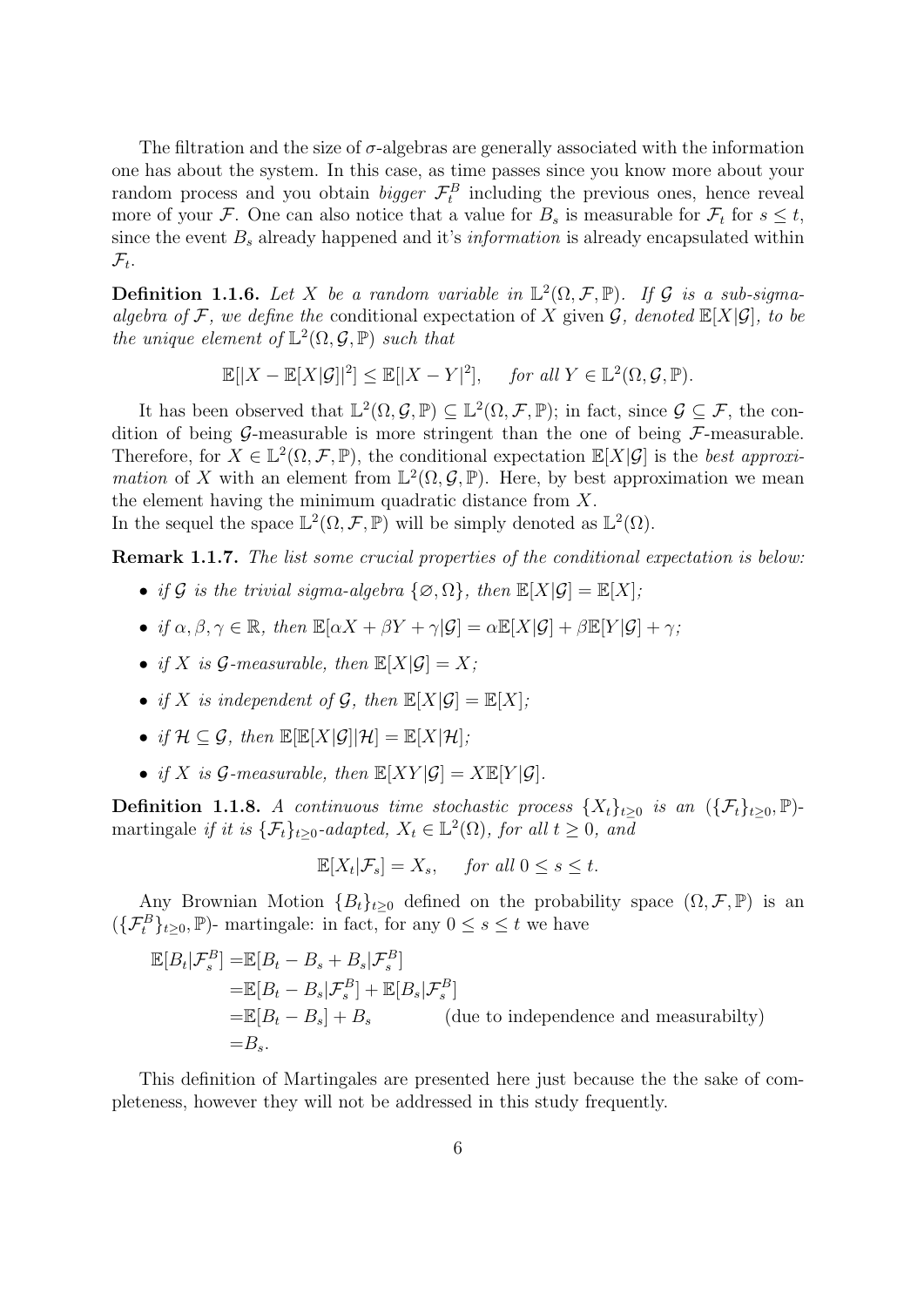### <span id="page-8-0"></span>1.1.5 The Itô Integral

In order to develop differential equations with stochasticity, the Brownian Motion should be added to either differential or integral equations someway but as stated earlier the main problem is that  $dB_t$  does not exist. One solution to this problem came from Wiener, where he was able to define integrals in type  $\int_0^T f(t) dB_t$ , where  $f(t)$  is a deterministic function. However in this study, the Itô integral will be used. The Itô Integral, on the other hand, is very similar to a Wiener Integral but a more general version of it. It has a distinction that, instead of  $f(t)$ , the integral is defined for a stochastic process  $f(t, \omega)$  where  $\omega$  is the chance parameter. To ease the notation, from now on  $\omega$  may be omitted, and instead of  $f(t, \omega)$ ,  $f_t$  may be written. However it should be understood that the chance parameter is a fundamental part of a stochastic process and it exists even though it is not reported explicitly. As already stated earlier, unlike of regular functions, a stochastic process's values change not only depending on time but also according to chance.

In order to construct such an integral, first Itô started by defining the integral with the most simplistic type of stochastic processes and built his way up to a much broader type of processes. Below his methodology are going to be explained briefly. For further reading, please refer to books [\[16,](#page-38-2) [10,](#page-37-2) [1\]](#page-37-3).

As a start, like in [\[16\]](#page-38-2), consider  $f_n(t, \omega)$  to be a  $\{\mathcal{F}_t\}_{t\geq 0}$  measurable stochastic process defined in interval  $[0,T]$  and  $f_n := \sum_{i=1}^n \eta_{i-1} 1\!\!1_{[t_{i-1},t_i)}$ , where 1 is the indicator function,  $\eta_{i-1}$ 's are  $\mathcal{F}_{t_{i-1}}$  measurable random variables belonging to  $L^2(\Omega)$ ,  $t_0 = 0$  and  $t_n = T$ . In this report  $L^2(\Omega)$  will be used to denote the Hilbert Space of square integrable random variables. Such a process is called a simple stochastic process and takes discrete random values according to  $\eta_i$ , for each partition of interval  $[t_{i-1}, t_i)$ . For such processes, define function

$$
I(f_n) := \sum_{i=1}^{n} \eta_{i-1}(B_{t_i} - B_{t_{i-1}})
$$
\n(1.1.5)

There are some remarks to point out here. Firstly, it can be shown that due to the [2'](#page-5-2)nd[,3'](#page-5-1)rd definitions of Brownian Motion and the  $\mathcal{F}_{t_{i-1}}$  measurability the following two equations  $(1.1.6)$  and  $(1.1.7)$  hold:

<span id="page-8-1"></span>
$$
\mathbb{E}[I(f)] = 0 \tag{1.1.6}
$$

and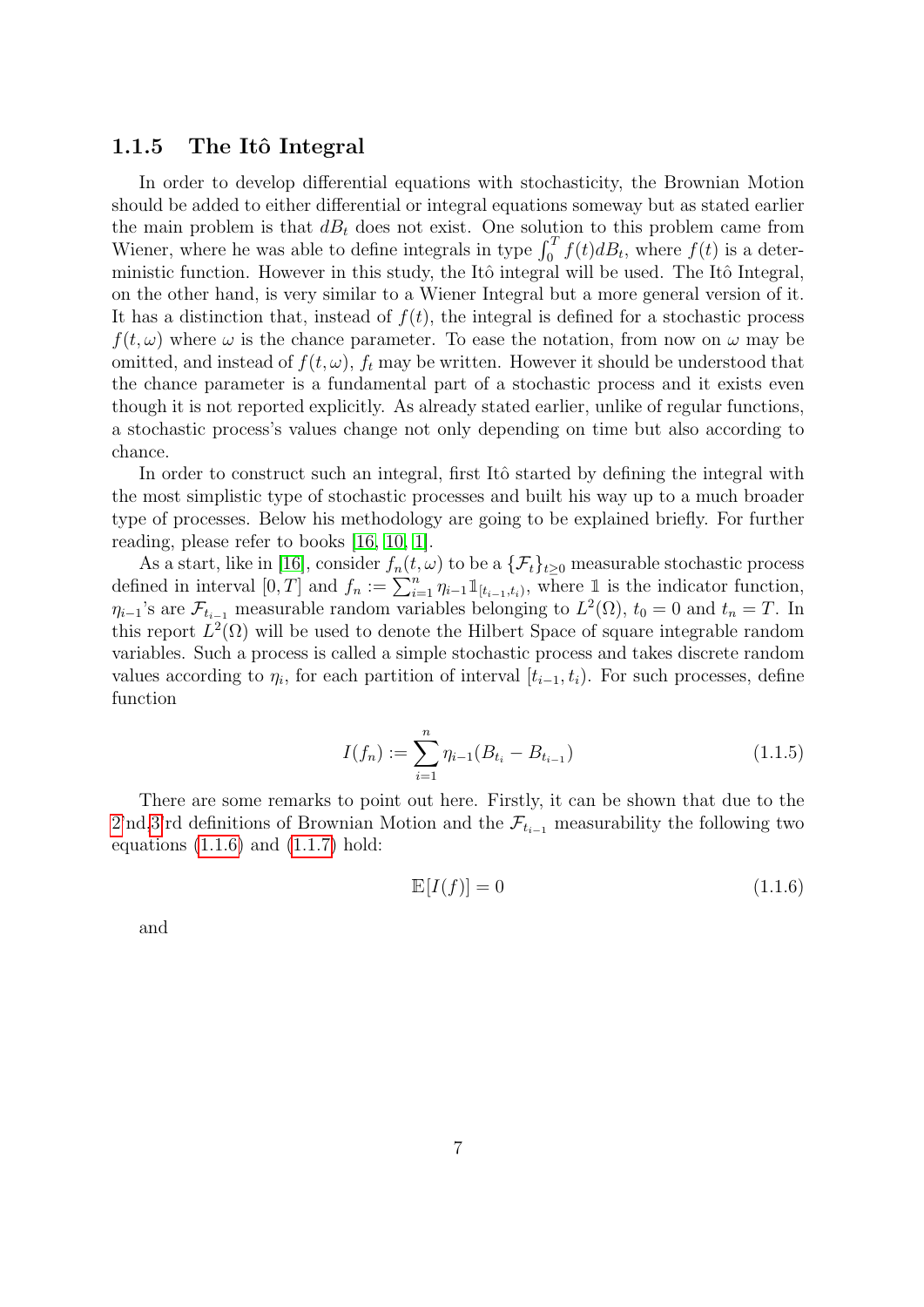$$
\mathbb{E}[(I(f_n)^2)] = \mathbb{E}\left[\sum_{i,j=1}^n \eta_{i-1}\eta_{j-1}(B_{t_i} - B_{t_{i-1}})(B_{t_j} - B_{t_{j-1}})\right]
$$
\n
$$
= \sum_{i=1}^n \eta_{i-1}^2 \mathbb{E}[(B_{t_i} - B_{t_{i-1}})^2] \qquad \text{(Independence and } \mathcal{F}_{t_{i-1}} \text{ Measurable)}
$$
\n
$$
= \sum_{i=1}^n \eta_{i-1}^2(t_i - t_{i-1}) \qquad \text{(Due to known variance)}
$$
\n
$$
= \int_{0}^{T} f_n^2 dt \qquad (1.1.7)
$$

In this study  $L^2_{ad}(\Omega \times [0,T])$  means the Hilbert Space of adapted square integrable stochastic processes in the interval  $[0, T]$ . Let f be a process such that  $f \in L^2(\Omega \times [0, T])$ , which means  $\int_0^T \mathbb{E}[f^2]dt < \infty$ . For such processes there exists a sequence  $\{f_n\}_{n=1}^{\infty}$ , where  $f_n \xrightarrow{n \to \infty} f$  in  $L^2(\Omega \times [0,T])$ . That means:

<span id="page-9-0"></span>
$$
\lim_{n \to +\infty} \mathbb{E}\left[\int_{0}^{T} |f_n - f|^2 dt\right] = 0.
$$

Because  $f_n$  converges to f in  $L^2(\Omega \times [0,T])$ , it can be shown that the sequence  $\{I(f_n)\}_{n=1}^{\infty}$ is Cauchy in  $L^2(\Omega)$ . Also due to the completeness of  $L^2(\Omega)$ , it is also convergent so it can be said that:

$$
\lim_{n \to \infty} I(f_n) = I(f), \quad \text{in } L^2(\Omega)
$$

The limiting function  $I(f)$  is defined to be the Itô Integral of f and denoted as:  $\int_0^T f dB_t$ and it is a continuous  $(\{\mathcal{F}_t\}_{t\in[0,T]}, \mathbb{P})$  martingale.

What all this means is that, even though the differential of  $B_t$  does not exists, the Itô Integral, involving  $dB_t$  and a stochastic process from the set  $L^2_{ad}(\Omega \times [0, T])$ , can be defined as a limiting process of a sum. It is worth to mention that the previous results [\(1.1.6\)](#page-8-1) and [\(1.1.7\)](#page-9-0) (hence variance) hold for Itô Integral of elements of  $L<sup>2</sup><sub>ad</sub>(\Omega \times [0, T])$ .

Another generalization can be made to define the Itô Integral for a broader class of functions. Instead of  $f \in L^2_{ad}(\Omega \times [0,T])$  now functions from  $\mathcal{L}_{ad}(\Omega; L^2([0,T]))$  will be used as the integrand. The definition of  $\mathcal{L}_{ad}(\Omega; L^2([0,T]))$  is given below:

Definition 1.1.9. We set

$$
\mathcal{L}_{ad}(\Omega; L^2([0, T])) := \left\{ \{ X_t \}_{t \in [0, T]} \text{ is an } \{ \mathcal{F}_t \}_{t \in [0, T]} \text{-adapted stochastic process} \right\}
$$
  
such that  $\mathbb{P}\left( \int_0^T X_t^2 dt < +\infty \right) = 1 \right\}$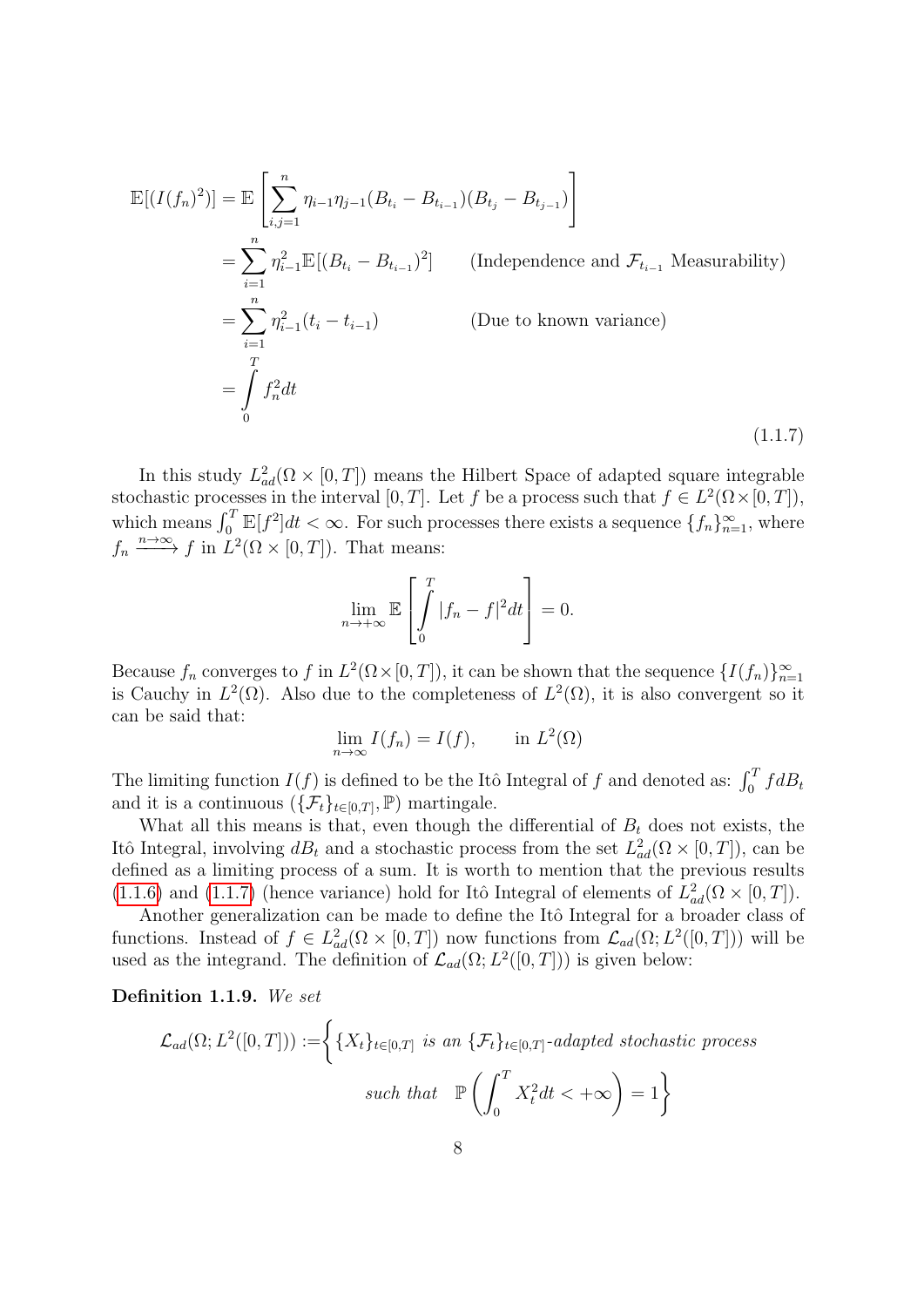In words: an adapted stochastic process belongs to  $\mathcal{L}_{ad}(\Omega; L^2([0,T]))$  if the path  $t \in$  $[0, T] \mapsto X_t$  is square integrable, almost surely.

Any adapted stochastic process with almost surely continuous paths belongs to  $\mathcal{L}_{ad}(\Omega; L^2([0,T]))$ ; in fact, continuous functions on the compact interval  $[0,T]$  are bounded and hence square integrable:

$$
\int_0^T X_t^2 dt \le \int_0^T \sup_{t \in [0,T]} |X_t|^2 dt = T \sup_{t \in [0,T]} |X_t|^2 < +\infty,
$$

almost surely. In other words, it can be seen that this definition is a more general definition since if a function is continuous, it is also square integrable in a compact interval. Briefly, if the process  $f(t, \omega)$  has continuous sample paths, then one can define the Itô Integral again similarly, as in  $[10, 16]$  $[10, 16]$ . However in this case, the nice properties [\(1.1.6\)](#page-8-1) and [\(1.1.7\)](#page-9-0) are not guaranteed to be satisfied and the convergence strength of the limiting sum is weakened to in probability instead of  $L^2(\Omega)$ . If one wants to use these properties, then he/she should check if the process  $f_t$  is in  $L^2_{ad}(\Omega \times [0,T])$  directly.

### <span id="page-10-0"></span>1.1.6 Stochastic Differential Equations (SDEs)

Because generating stochastic integrals involving, stochastic processes as their integrands and  $dB_t$  as the integrating measures, are already possible. In this section, the applications of this new calculus type will be investigated.

<span id="page-10-2"></span>**Definition 1.1.10.** A stochastic differential equation of Itô-type is an identity of the form

$$
X_t = x + \int_0^t b(s, X_s)ds + \int_0^t \sigma(s, X_s)dB_s, \quad t \in [0, T], \tag{1.1.8}
$$

where the stochastic process  $\{X_t\}_{t\in[0,T]}$  is the unknown, x is a real number, Brownian Motion  ${B_t}_{t \in [0,T]}$  are given and the functions  $b(t, X_t)$  and  $\sigma(t, X_t)$  satisfy that:

<span id="page-10-1"></span>
$$
\mathbb{P}\left(\int_0^T |b(t, X_t)|dt < +\infty\right) = 1,
$$

and  $\{\sigma(t, X_t)\}_{t \in [0,T]}$  belongs to  $\mathcal{L}_{ad}(\Omega; L^2([0,T])).$ 

Equation  $(1.1.8)$  is usually rewritten as

$$
\begin{cases} dX_t = b(t, X_t)dt + \sigma(t, X_t)dB_t, & t \in ]0, T];\\ X_0 = x, \end{cases}
$$

symbolically.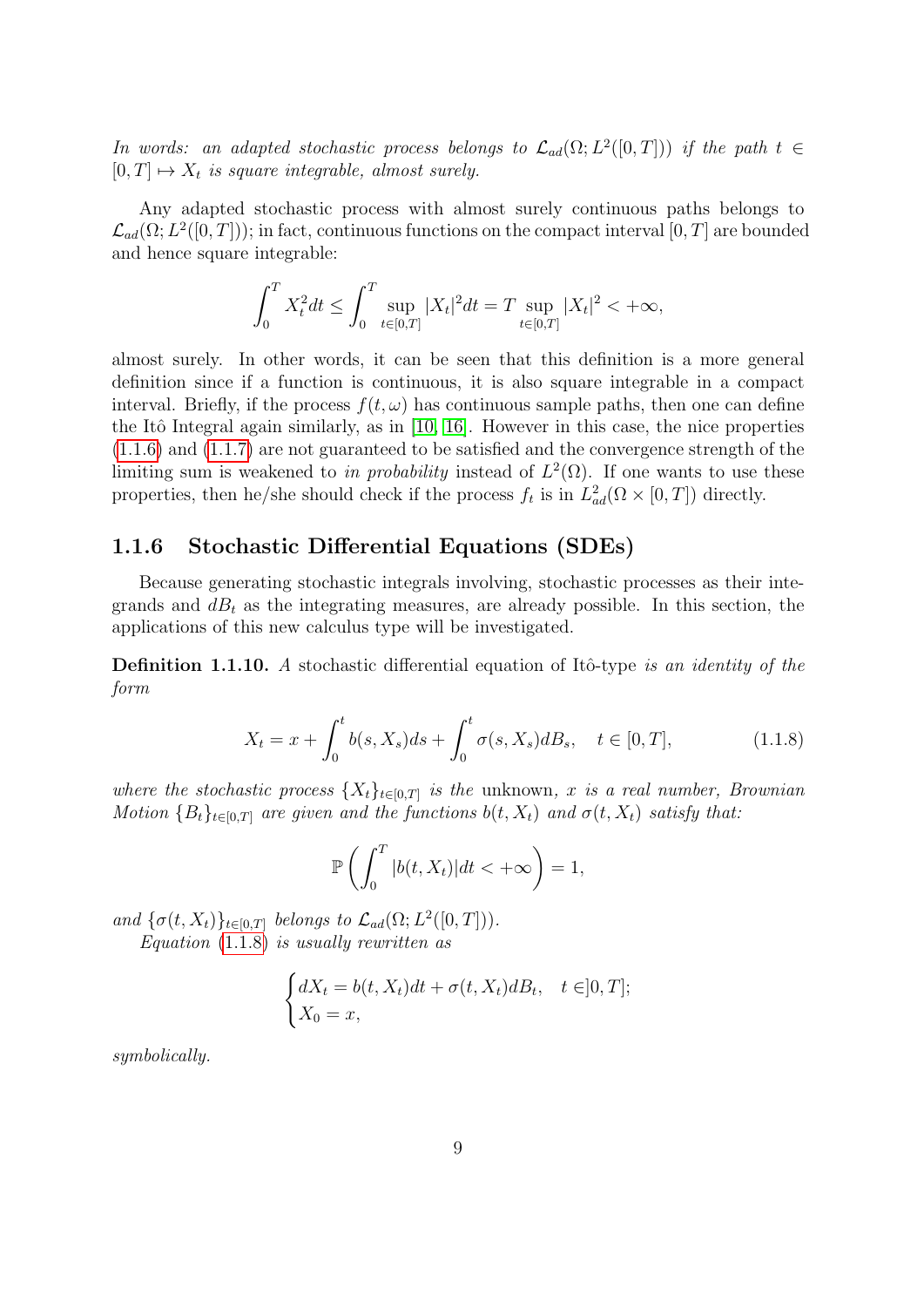The differential expression is symbolic because the differential of Brownian Motion does not exists. In other words such differential expressions are short hand notations for the related integral equaitons. The functions b and  $\sigma$  are called drift and diffusion coefficients, respectively; x is the *initial condition*. The integral  $\int_0^t \sigma(s, X_s) dB_s$  is an Itô integral.

**Definition 1.1.11.** A stochastic process  $\{X_t\}_{t\in[0,T]}$  is a strong solution of equation  $(1.1.8)$  if the following conditions are satisfied:

•  $\{X_t\}_{t \in [0,T]}$  is  $\{\mathcal{F}^B_t\}_{t \in [0,T]}$ -adapted;

$$
\bullet \ \mathbb{P}\left(\int_0^T |b(t, X_t)|dt < +\infty\right) = 1;
$$

- $\mathbb{P}\left(\int_0^T |\sigma(t,X_t)|^2 dt < +\infty\right) = 1;$
- equation [\(1.1.8\)](#page-10-1) is verified almost surely, for all  $t \in [0, T]$ .

The existence of a unique strong solution is usually guaranteed by imposing some regularity assumptions on the coefficients of the stochastic differential equation.

**Definition 1.1.12.** A function  $f : [0, T] \times \mathbb{R} \to \mathbb{R}$  is said to be Lipschitz-continuous in the second variable if there exist a positive constant L such that

$$
|f(t,x) - f(t,y)| \le L|x - y|, \quad \text{for all } t \in [0,T] \text{ and } x, y \in \mathbb{R}.
$$

A function  $f : [0, T] \times \mathbb{R} \to \mathbb{R}$  is said to be locally Lipschitz-continuous in the second variable if for every  $n \in \mathbb{N}$  there exist a positive constant  $L_n$  such that

 $|f(t, x) - f(t, y)| \le L_n |x - y|$ , for all  $t \in [0, T]$ ,  $|x| \le n$  and  $|y| \le n$ .

Observe that (locally) Lipschitz-continuous are necessarily continuous,; in fact,

$$
0 \le \lim_{y \to x} |f(t, x) - f(t, y)| \le \lim_{y \to x} L|x - y| = 0.
$$

<span id="page-11-0"></span>**Remark 1.1.13.** Examples of Lipschitz continuous functions are  $ax + b, |x|$ ,  $\sin(x)$ ,  $\cos(x)$ ,  $\arctan(x)$ ,  $e^{-|x|}$ . In general, a continuously differentiable function  $f : \mathbb{R} \to \mathbb{R}$ with bounded derivative, i.e.  $|f'(x)| \leq L$ , for all  $x \in \mathbb{R}$  and some  $L > 0$ , is Lipschitz continuous. In fact, by the mean value theorem, for all  $x, y \in \mathbb{R}$ , there exists  $\eta \in [x, y]$ such that

$$
|f(x) - f(y)| = |f'(\eta)||x - y| \le L|x - y|.
$$

The function  $\sqrt{x}$  is not Lipschitz continuous at  $x = 0$  but is Lipschitz continuous on the interval  $]0 + \infty[$ .

A continuously differentiable function  $f : \mathbb{R} \to \mathbb{R}$  is locally Lipschitz continuous; in fact, by the mean value theorem, for all  $n \in \mathbb{N}$  and  $x, y \in \mathbb{R}$  with  $|x|, |y| \leq n$ , there exists  $\eta_n \in [x, y]$  such that

$$
|f(x) - f(y)| = |f'(\eta_n)||x - y| \le \max_{|z| \le n} |f'(z)||x - y| = L_n|x - y|.
$$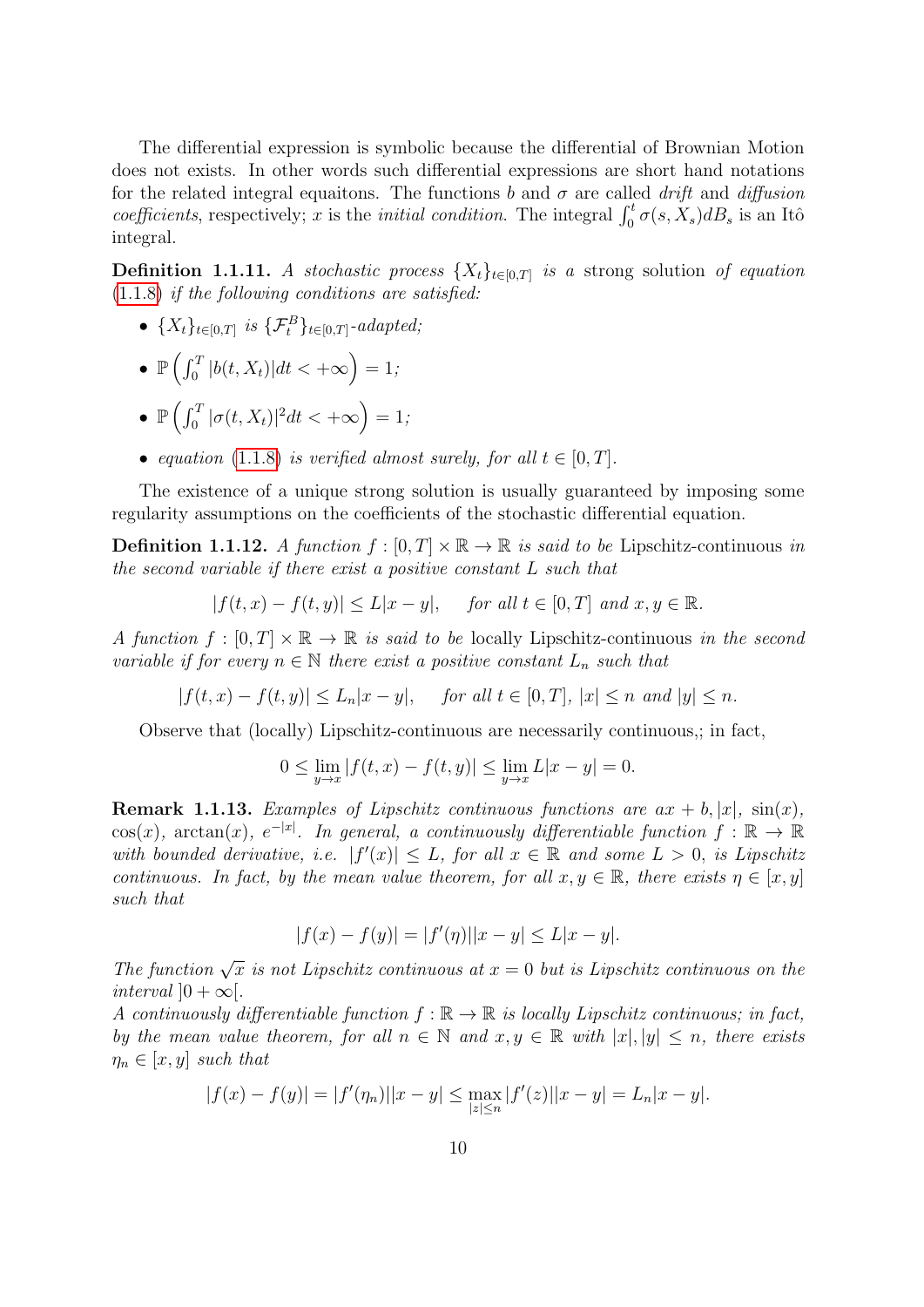**Definition 1.1.14.** A function  $f : [0, T] \times \mathbb{R} \to \mathbb{R}$  is said to satisfy the linear growth condition in the second variable if there exist a positive constant M such that

 $|f(t, x)| \le M(1 + |x|),$  for all  $t \in [0, T]$  and  $x \in \mathbb{R}$ .

**Example 1.1.15.** The Lipschitz continuous functions  $ax+b$ ,  $|x|$ ,  $sin(x)$ ,  $cos(x)$ ,  $arctan(x)$ ,  $e^{-|x|}$  from Example [1.1.13](#page-11-0) satisfy also the linear growth condition. The functions  $x^2$  and  $e^x$  are locally Lipschitz continuous but do not satisfy the linear growth condition. The bounded function  $f(x) = 2 \cdot \mathbb{1}_{[0,1]}(x) + 3 \cdot \mathbb{1}_{[2,4]}(x)$  satisfies the linear growth condition but it is not Lipschitz continuous (since it is discontinuous).

<span id="page-12-1"></span>**Theorem 1.1.16** (Existence and uniqueness). Assume that the functions  $b, \sigma : [0, T] \times$  $\mathbb{R} \to \mathbb{R}$  are Lipschitz continuous and satisfy the linear growth condition in the second variable. Then, the stochastic differential equation

$$
\begin{cases} dX_t = b(t, X_t)dt + \sigma(t, X_t)dB_t, & t \in ]0, T];\\ X_0 = x. \end{cases}
$$

admits a unique continuous strong solution  $\{X_t\}_{t\in[0,T]}.$ 

However it is woth to note that, having coefficients Lipschitz continuous and satisfying the linear growth condition is only sufficient for having a unique strong solution, and not necessary. That means there are SDEs not satisfying these conditions, nevertheless they admit a unique strong solution.

Moreover, the most crucial thing to know about SDE's is the Itô's Formula. It is the basis of this calculus type and it will be used very frequently to solve SDEs.

**Itô's Formula:** For a continuous function  $\theta(t, x)$  with continuous partial derivatives  $\frac{\partial \theta}{\partial t}$ ,  $\frac{\partial \theta}{\partial x}$  and  $\frac{\partial^2 \theta}{\partial x^2}$  and an Itô process  $X_t$  as in the definition [1.1.10,](#page-10-2) with the general equation  $dX_t = f(t, \tilde{X}_t)dB_t + g(t, X_t)dt$ , the following expression holds:

<span id="page-12-0"></span>
$$
d\theta(t, X_t) = \frac{\partial \theta(t, x)}{\partial t}\bigg|_{x = X_t} dt + \frac{\partial \theta(t, x)}{\partial x}\bigg|_{x = X_t} dX_t + \frac{1}{2} \frac{\partial^2 \theta(t, x)}{\partial x^2}\bigg|_{x = X_t} dX_t^2 \tag{1.1.9}
$$

in differential form. Or

$$
\theta(T, X_T) = \theta(0, X_0) + \int_0^T \frac{\partial \theta}{\partial x}(t, X_t) f(t, X_t) dB_t
$$
  
+ 
$$
\int_0^T \left[ \frac{\partial \theta}{\partial t}(t, X_t) + \frac{\partial \theta}{\partial x}(t, X_t) g(t, X_t) + \frac{1}{2} \frac{\partial^2 \theta}{\partial x^2}(t, X_t) f(t, X_t) \right] dt \quad (1.1.10)
$$

in integral form.

When the expression  $(1.1.9)$  is used in a smart way, it can be very useful to solve SDEs. One particular example will be used in the next section called "The Ornstein-Uhlenbeck (O-U) Process".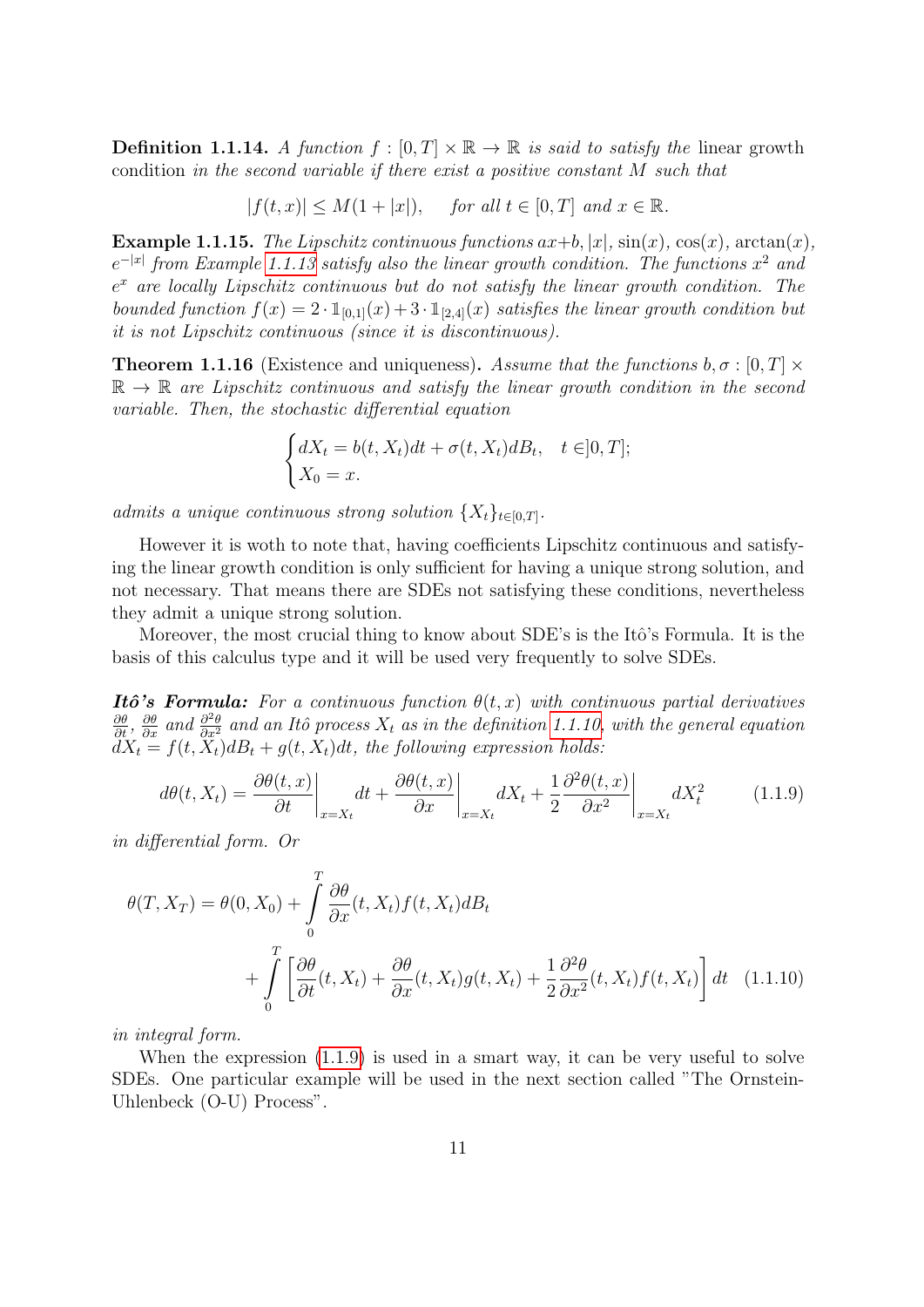#### The Ornstein-Uhlenbeck (O-U) Process

The O-U process is a well studied type of SDE in literature. It is the solution of the following Langevin equaiton:

<span id="page-13-0"></span>
$$
dX_t = \alpha X_t dt + \sigma dB_t, \qquad X_0 = 0 \tag{1.1.11}
$$

where  $\alpha$  and  $\sigma$  are real coefficients, hence they are Lipschitz Continuous and they satisfy the linear growth condition, so that by Theorem [1.1.16](#page-12-1) leads to having a unique strong solution to the equation [\(1.1.11\)](#page-13-0) by [\[10\]](#page-37-2), and the choice of initial value was arbitrary. Now through Itô's Formula it will be shown that the solution is:

<span id="page-13-3"></span>
$$
\sigma e^{\alpha t} \int_{0}^{t} e^{-\alpha s} dB_s.
$$
 (1.1.12)

Firstly, let  $Y_t := \int_0^t e^{-\alpha s} dB_s$ , so that

<span id="page-13-1"></span>
$$
dY_t = e^{-\alpha t} dB_t \quad \text{and} \quad X_t = \sigma e^{\alpha t} Y_t. \tag{1.1.13}
$$

In order to use Itô's Formula [\(1.1.9\)](#page-12-0), one should define a function  $\theta(t, x)$  that is continuous and has continuous partial derivatives  $\frac{\partial \theta}{\partial t}$ ,  $\frac{\partial \theta}{\partial x}$  and  $\frac{\partial^2 \theta}{\partial x^2}$  $\frac{\partial^2 \theta}{\partial x^2}$ . Let  $\theta(t, x) := \sigma e^{\alpha t} x$ , so that  $\frac{\partial \theta}{\partial t} = \sigma \alpha e^{\alpha t} x$ ,  $\frac{\partial \theta}{\partial x} = \sigma e^{\alpha t}$  and  $\frac{\partial^2 \theta}{\partial x^2} = 0$ . Hence according to expression [\(1.1.9\)](#page-12-0), the differential becomes:

<span id="page-13-2"></span>
$$
d\theta(t, Y_t) = \sigma \alpha e^{\alpha t} Y_t dt + \sigma e^{\alpha t} dY_t.
$$
\n(1.1.14)

One can notice using identities [1.1.13](#page-13-1) on [1.1.14](#page-13-2) it is found that:

$$
d\theta(t, Y_t) = dX_t = \alpha X_t dt + \sigma dB_t.
$$

Which is the Langevin equation provided in  $(1.1.11)$ . Because the Itô Formula is used on the expression [\(1.1.12\)](#page-13-3) and it produced the SDE of interest, it must be the unique strong solution. The important remarks about this solution is, the expectation and variance of expression [\(1.1.12\)](#page-13-3). They can be calculated as explained in [\(1.1.6\)](#page-8-1) and  $(1.1.7).$  $(1.1.7).$ 

$$
\mathbb{E}\left[\sigma e^{\alpha t} \int_{0}^{t} e^{-\alpha s} dB_s\right] = 0 \text{ and}
$$
\n
$$
\mathbb{V}\left[\sigma e^{\alpha t} \int_{0}^{t} e^{-\alpha s} dB_s\right] = \sigma^2 e^{2\alpha t} \int_{0}^{t} e^{-2\alpha s} ds = \frac{\sigma^2}{2\alpha} \left(1 - e^{-2\alpha t}\right)
$$
\n(1.1.15)

These properties of make O-U processes a very handy option for deterministic models to perturb into. Because the expectation is 0, it means on average you don't deviate from the deterministic model. Moreover if you want to add a finite amount of variance, it is a better choice than  $B_t$  since  $\lim_{t\to\infty} V[B_t] = \lim_{t\to\infty} t = \infty$  but  $\lim_{t\to\infty} \mathbb{V}\left[\sigma^2/(2\alpha)\left(1-e^{-2\alpha t}\right)\right] = \sigma^2/(2\alpha)$ , hence one can play with parameters  $\sigma$  and  $\alpha$ to adjust the amount of variability he/she wants to add to the deterministic model.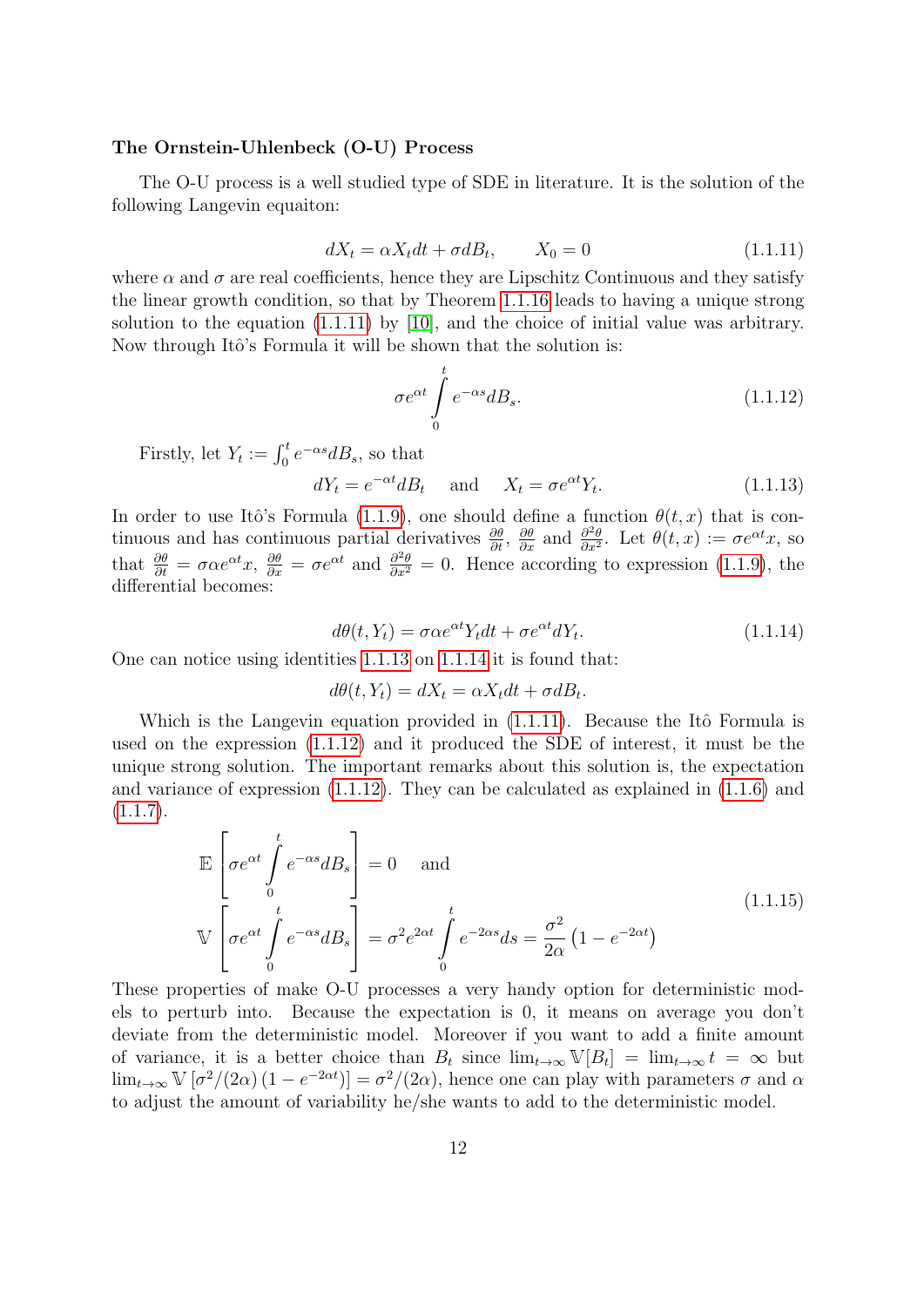### <span id="page-14-0"></span>1.1.7 Wong-Zakai Theorem

The parameter perturbation method, it will be explained later in this study deeper, is a common method to make a deterministic ordinary differential equation (ODE) to a stochastic one by adding a stochastic process to the ODE. The Wong-Zakai Theorem, is one of the techniques to carry-on this transition, without directly modifying the equation with delicate objects like the differential of Brownian Motion or the differential of other stochastic processes.

Instead, as shown [\[13\]](#page-38-3), the "smoother" approximations of such processes, which are differentiable can be used to modify the ODE. One example that will be used in this study is the polygonal approximation of Brownian Motion  ${B_t^n}_{t\geq 0}$ , where n denotes the number of sample points in the partition of the interval  $[0, T]$ . This is a random function where " $n$ " sample points of Brownian Motion are joined linearly, forming a piecewise continuous and piecewise differentiable approximation of Brownian Motion. It should be also noted that  $B_t^n$  converges to  $B_t$  uniformly as  $n \to \infty$ , as also stated in [\[2\]](#page-37-1).

This approximation can be used to modify the original deterministic ODE without any problem because, although the Brownian Motion is nowhere differentiable,  $B_t^n$  is. Later when the limit of the approximated differential equation is taken, by Wong-Zakai Theorem, the result converges to the Stratonovich Stochastic Integral [\[13\]](#page-38-3).

#### Converting Stratonovich SDEs to Itô

Because converting Stratonovich Integrals to Itô is no problem, one can also obtain SDE's in Itô sense by using Wong-Zakai approach on ODEs. In other words:

<span id="page-14-2"></span>
$$
\frac{df^n(t)}{dt} = g(t, f(t)) + \sigma(f(t))\frac{dB^n_t}{dt} \xrightarrow[N \to \infty]{} df(t) = g(t, f(t))dt + \sigma(f(t)) \circ dB_t, \tag{1.1.16}
$$

where the symbol "∘" represents the type of SDE as Stratonovich. In order to convert  $(1.1.16)$ , a Stratonovich SDE, to an Itô one, the following substitution should be used:

$$
\sigma(f(t)) \circ dB_t = \sigma(f(t)) \frac{1}{2} \frac{d\sigma}{df}(f(t))dt + \sigma(f(t))dB_t
$$

which makes equation  $(1.1.16)$  to be:

$$
df(t) = g(t, f(t))dt + \sigma(f(t)) \circ dB_t = \left[ g(t, f(t)) + \sigma(f(t)) \frac{1}{2} \frac{d\sigma}{df}(f(t)) \right] dt + \sigma(f(t))dB_t.
$$

One immediate remark is that, if  $\sigma$  is independent of  $f(t)$ , then Stratonovich and Itô type of SDEs result in the same expression. This type of conversion will be used in the thesis in the following chapters.

# <span id="page-14-1"></span>1.2 The SIS Model

There are key biological parameters to analyse in epidemiology. The pathogen's type, infection target, pathogen's vulnerability to immune system, contagiousness and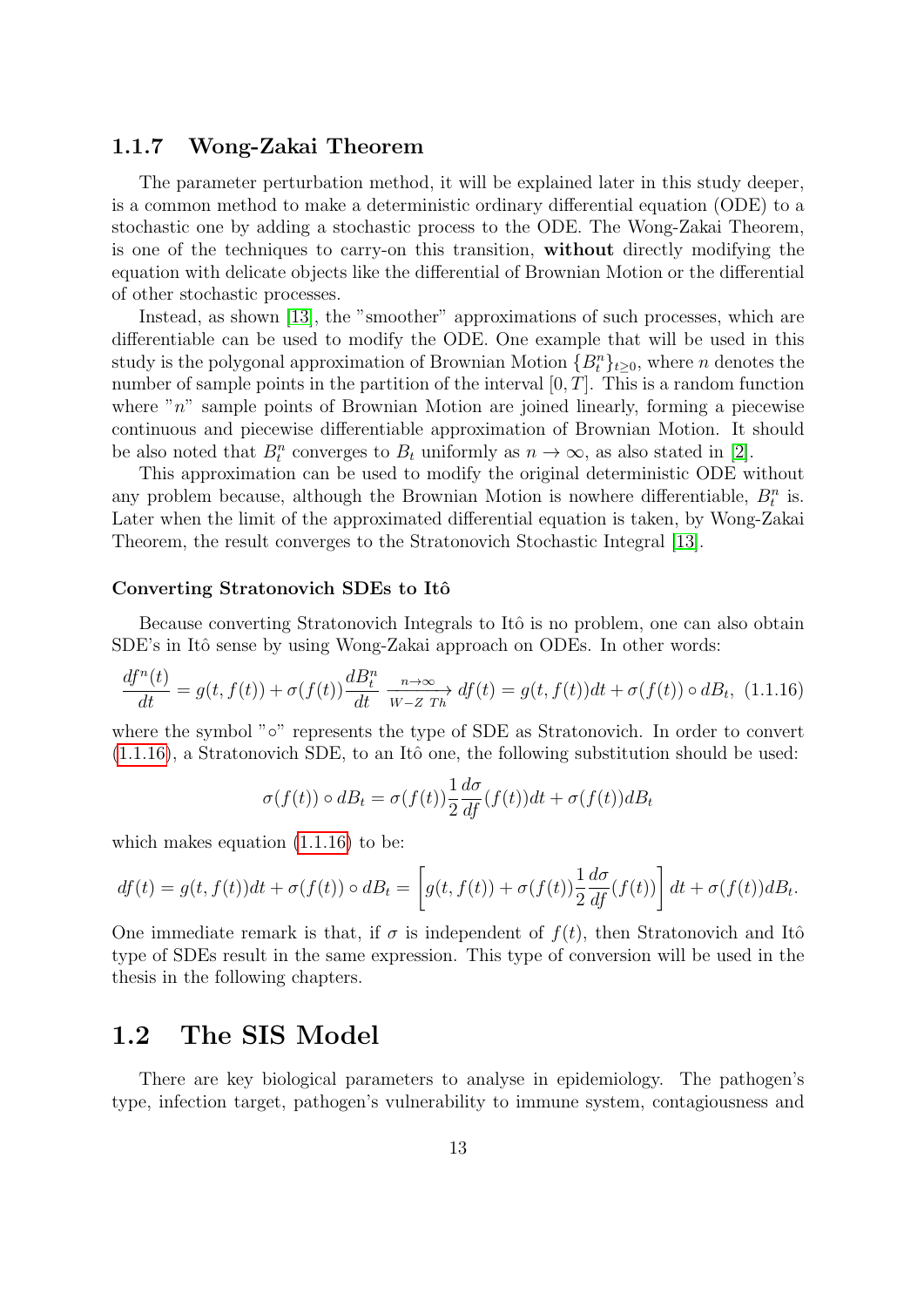its life time outside of the host are certainly some of these key parameters. However, they are not enough to fully describe how an epidemic evolves. A key element, which makes epidemiology a very complex area, is the interaction inside the population and its unpredictability.

To address this feature several mathematical models have been proposed and analysed in the literature: see e.g. [\[6,](#page-37-4) [5,](#page-37-0) [15,](#page-38-4) [7\]](#page-37-5) and the references quoted there. In the classic susceptible-infected-susceptible (SIS) model there is no long term immunity for the infection. One example of such case is Gonorrhea, as described in [\[6\]](#page-37-4), where individuals who are recovered from the infection become infected again and again. This means that long term immunity is not effective in prevention from re-infection.

From a mathematical point of view, the SIS model (see e.g. [\[3\]](#page-37-6)) is a very handy tool that describes the average evolution of an infection with no immunity. It consists of the system of ordinary differential equations

$$
\begin{cases}\n\frac{dS(t)}{dt} = \mu N - \beta S(t)I(t) + \gamma I(t) - \mu S(t), & S(0) = s_0 \in ]0, N]; \\
\frac{dI(t)}{dt} = \beta S(t)I(t) - (\mu + \gamma)I(t), & I(0) = i_0 \in ]0, N],\n\end{cases}
$$
\n(1.2.1)

where  $S(t)$  and  $I(t)$  denote the number of *susceptibles* and *infecteds* at time t, respectively. Here,  $N := s_0 + i_0$  is the initial size of the population amongst whom the disease is spreading,  $\mu$  denotes the per capita death rate,  $\gamma$  is the rate at which infected individuals become cured and  $\beta$  stands for the disease transmission coefficient. If we sum the equations in [\(1.2.1\)](#page-15-0), we get that

$$
\frac{d}{dt}(S(t) + I(t)) = \mu(N - (S(t) + I(t))), \quad S(0) + I(0) = N,
$$

which yields

<span id="page-15-0"></span>
$$
S(t) + I(t) = S(0) + I(0) = N, \text{ for all } t \ge 0.
$$

Therefore, system [\(1.2.1\)](#page-15-0) can be reduced to the differential equation

$$
\frac{dI(t)}{dt} = \beta I(t)(N - I(t)) - (\mu + \gamma)I(t), \quad I(0) = i_0 \in ]0, N[, \quad (1.2.2)
$$

with  $S(t) := N - I(t)$ . Furthermore, equation [\(1.2.2\)](#page-15-1) can be solved explicitly as

<span id="page-15-2"></span><span id="page-15-1"></span>
$$
I(t) = \frac{i_0 e^{[\beta N - (\mu + \gamma)]t}}{1 + \beta \int_0^t i_0 e^{[\beta N - (\mu + \gamma)]s} ds}, \quad t \ge 0.
$$
 (1.2.3)

This explicit representation easily identifies two different asymptotic regimes for the solution  $I(t)$ , namely

<span id="page-15-3"></span>
$$
\lim_{t \to +\infty} I(t) = \begin{cases} 0, & \text{if } R_0^D \le 1; \\ N\left(1 - \frac{1}{R_0^D}\right), & \text{if } R_0^D > 1, \end{cases}
$$
(1.2.4)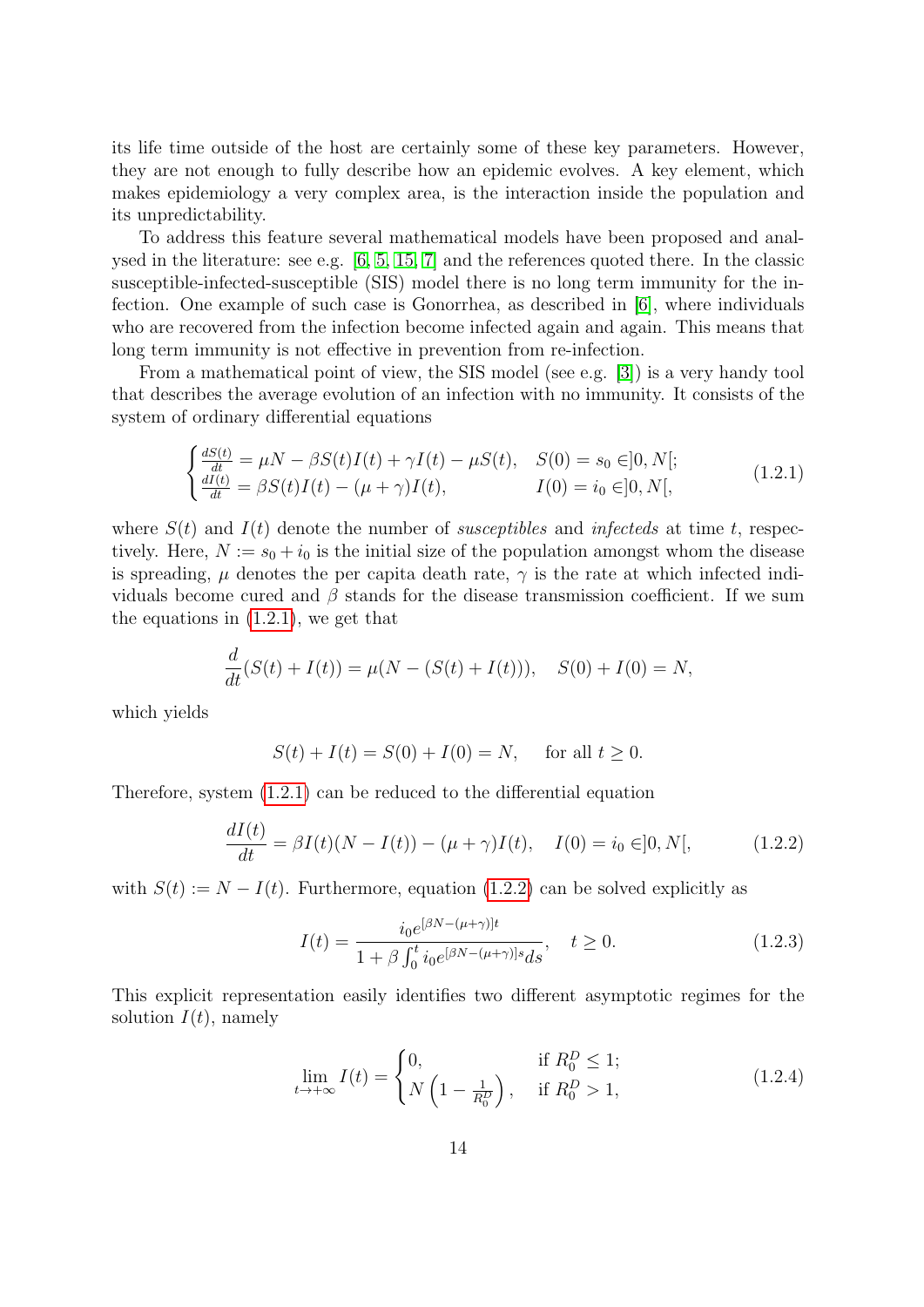where

$$
R_0^D := \frac{\beta N}{\mu + \gamma}.
$$

This ratio is known as basic reproduction number of the infection and determines whether the disease will become extinct, i.e.  $I(t)$  will tend to zero as t goes to infinity, or will be persistent, i.e.  $I(t)$  will tend to a positive limit as t increases.

# <span id="page-16-0"></span>1.3 Perturbing The SIS Model In Literature

As seen from [\(1.2.3\)](#page-15-2) and identity  $S(t) = N - I(t)$ , the infected and susceptible populations will have smooth flows to each other with rates specified by the model. This description is very good at yielding overall results for a population but it fails to capture its heterogeneity, hence realism. In reality, individuals have different recovering rates or get infected at different rates, thus creating a distortion in the smooth flow between the two populations. To describe this randomness, several approaches have been proposed in the literature.

One example is the approach of Allen [\[1\]](#page-37-3): here one starts with a discrete Markov chain whose transition probabilities reflect the dynamical behaviour of the deterministic model; then, via a suitable scaling on the one-step transition probability, one obtains a forward Fokker-Planck equation which is canonically associated with a stochastic differential equation.

Another common method for introducing stochasticity is the so-called parameter perturbation approach [\[5,](#page-37-0) [14,](#page-38-5) [4\]](#page-37-7): it amounts at perturbing one of the parameters of the model equation with a suitable source of randomness, usually a Gaussian white noise. One of the most representative papers in this direction is [\[5\]](#page-37-0): here the authors formally perturb equation [\(1.2.2\)](#page-15-1), rewritten in the form

$$
dI(t) = \beta I(t)(N - I(t))dt - (\mu + \gamma)I(t)dt, \quad I(0) = i_0 \in ]0, N[,
$$

through the replacement

<span id="page-16-1"></span>
$$
\beta dt \mapsto \beta dt + \sigma dB_t \tag{1.3.1}
$$

with  ${B_t}_{t>0}$  being a standard one dimensional Brownian Motion and  $\sigma$  an additional parameter of the model. Since  $\beta$  is a parameter for disease transmission rate, the term  $\beta dt$  can be interpreted as number of transmissions in time interval  $[t, t + dt]$ , as stated in [\[5\]](#page-37-0). This way, the authors propose the model

$$
dI(t) = [\beta I(t)(N - I(t)) - (\mu + \gamma)I(t)]dt + \sigma I(t)(N - I(t))dB(t), \qquad (1.3.2)
$$

interpreted as an Itô-type stochastic differential equation, which will encapsulate the randomness in the disease transmission; moreover, they identify a stochastic reproduction number

$$
R_0^S := R_0^D - \frac{\sigma^2 N^2}{2(\mu + \gamma)},
$$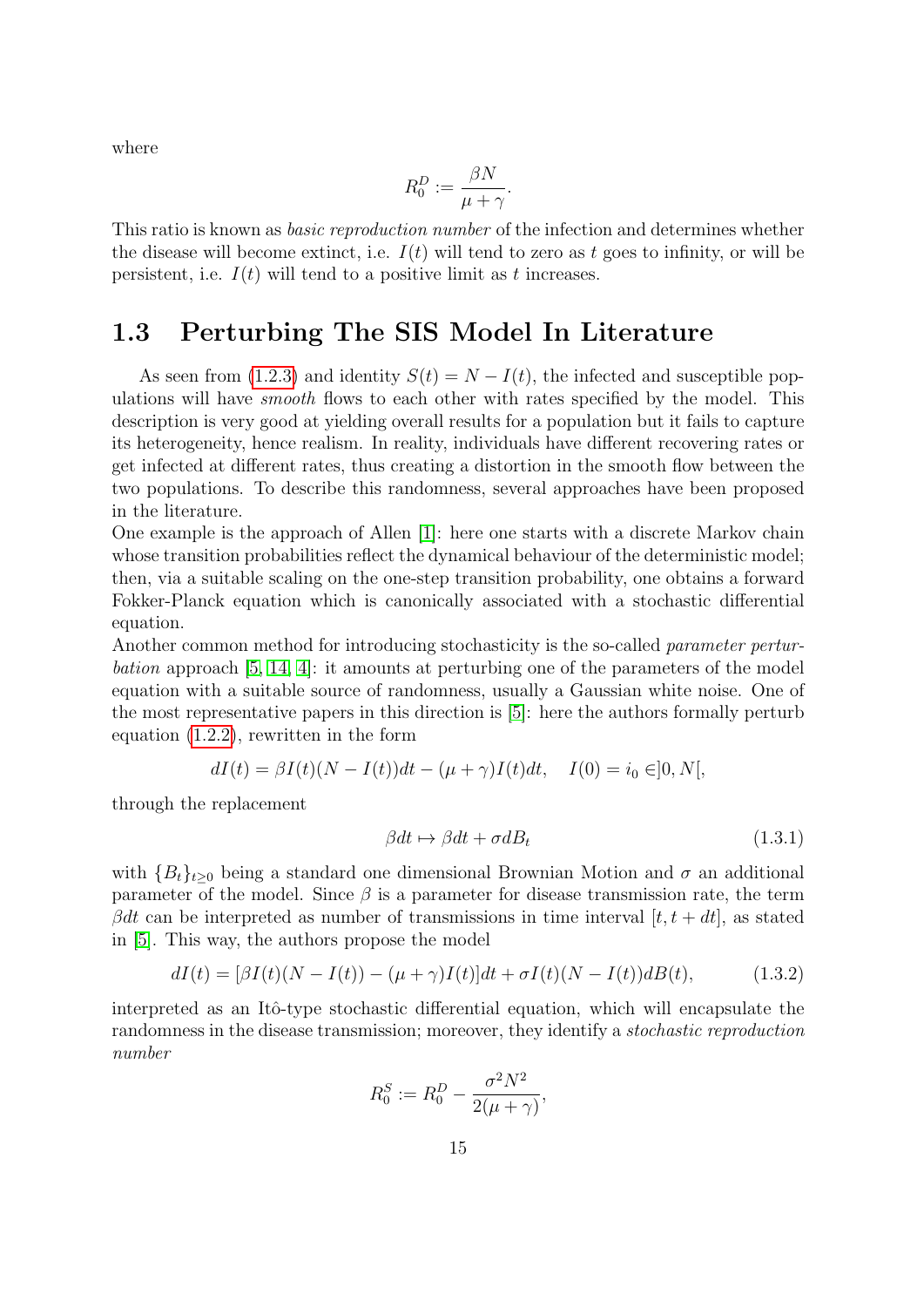which, in contrast to  $(1.2.4)$ , characterizes the following asymptotic behaviours:

• if  $R_0^S < 1$  and  $\sigma^2 < \frac{\beta}{N}$  $\frac{\beta}{N}$  or if  $\sigma^2 > \max\{\frac{\beta}{N}\}$  $\frac{\beta}{N}, \frac{\beta^2}{2(\mu +)}$  $\frac{\beta^2}{2(\mu+\gamma)}\},\$  then the *disease will become* extinct, i.e.

$$
\lim_{t \to +\infty} I(t) = 0;
$$

• if  $R_0^S > 1$ , then the disease will be persistent, i.e.

$$
\liminf_{t \to +\infty} I(t) \le \xi \le \limsup_{t \to +\infty} I(t),
$$

where 
$$
\xi := \frac{1}{\sigma^2} \left( \sqrt{\beta^2 - 2\sigma^2(\mu + \gamma)} - (\beta - \sigma^2 N) \right)
$$
.

(see also  $[14]$ ). It is worth mentioning that going from  $(1.2.2)$  to  $(1.3.2)$ , as described in [\[5\]](#page-37-0), one has to accept some reasonable but heuristic manipulations of the infinitesimal quantities dt and  $dB_t$ .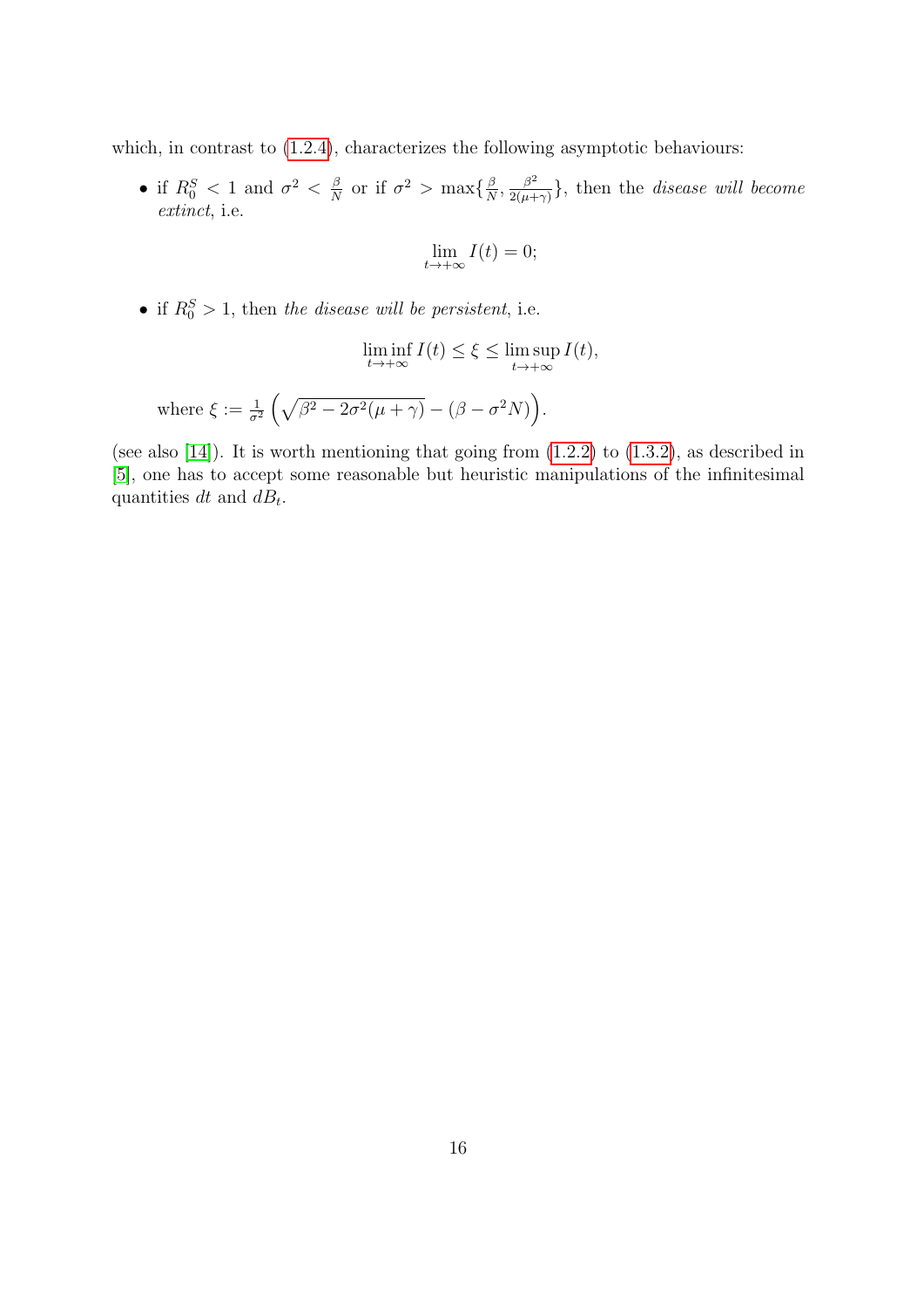# <span id="page-18-0"></span>Chapter 2

# The Analysis Performed In The Thesis

The aim of this paper is to propose a different method for perturbing the disease transmission rate in the SIS model [\(1.2.2\)](#page-15-1). Our idea stems from the following simple observation: if we let  $\beta$  in [\(1.2.2\)](#page-15-1) to be a function of time, then the solution formula [\(1.2.3\)](#page-15-2) takes the form

$$
I(t) = \frac{i_0 e^{N \int_0^t \beta(s) ds - (\mu + \gamma)t}}{1 + i_0 \int_0^t \beta(s) e^{N \int_0^s \beta(r) dr - (\mu + \gamma)s} ds}
$$
  
= 
$$
\frac{i_0 e^{N \int_0^t \beta(s) ds - (\mu + \gamma)t}}{1 + \frac{i_0}{N} \left( e^{N \int_0^t \beta(r) dr - (\mu + \gamma)t} - 1 + \int_0^t e^{N \int_0^s \beta(r) dr - (\gamma + \mu)s} (\gamma + \mu) ds \right)}
$$
, (2.0.1)

where in the second equality we performed an integration by parts in the denominator. Equation [\(2.0.1\)](#page-18-1) now depends on the function  $\beta(t)$  only through its integral  $\int_0^t \beta(s) ds$ . In [\[2\]](#page-37-1) the authors utilized this approach to mimic the perturbation proposed in [\[5\]](#page-37-0); in this case, the singular perturbation

<span id="page-18-1"></span>
$$
\beta(t) \mapsto \beta(t) + \sigma \frac{dB_t}{dt},
$$

formally employed on the differential equation [\(1.2.2\)](#page-15-1) by the authors in [\[5\]](#page-37-0), becomes the well defined transformation

$$
\int_0^t \beta(s)ds \mapsto \int_0^t \beta(s)ds + \sigma B_t,
$$

if directly applied on the explicit solution [\(2.0.1\)](#page-18-1). As shown in [\[2\]](#page-37-1), this different procedure of parameter perturbation results in an alternative stochastic SIS model which surprisingly exhibits the same asymptotic regimes of its deterministic counterpart [\(1.2.2\)](#page-15-1). It is important to remark that this new parameter perturbation approach, which directly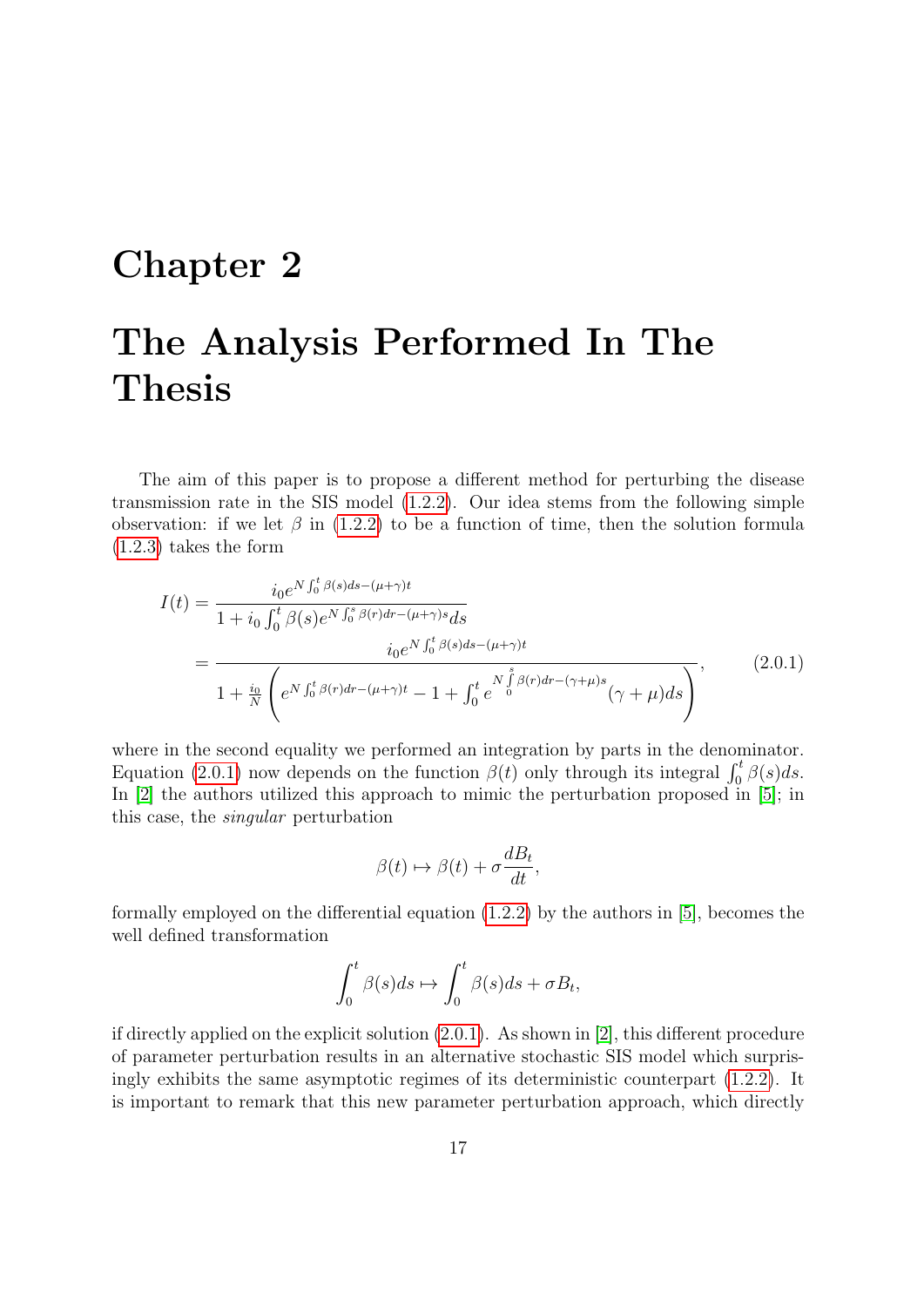acts on the explicit solution [\(2.0.1\)](#page-18-1), is also justified via Wong-Zakai theorem at the level of differential equations, thus ruling out the necessity of having a closed form expression for the solution.

In the current paper we employ the just mentioned approach to the case where the perturbation is modelled as a mean reverting Ornstein -Uhlenbeck process. This choice is suggested, but not investigated, both in [\[1\]](#page-37-3) and [\[5\]](#page-37-0). From a modelling point of view it is motivated by the fact that the variance of a mean reverting Ornstein - Uhlenbeck process is bounded in time, while the one of a Brownian Motion, utilized in [\[5\]](#page-37-0), is not. This feature seems to be more realistic and hence desirable. However, from a mathematical point of view, the perturbation with a mean reverting Ornstein -Uhlenbeck process makes the analysis of the model more demanding since in this case equation [\(1.3.2\)](#page-16-1) becomes a stochastic differential equation with random coefficients.

This problem is discussed in [\[4\]](#page-37-7) with an approach that follows [\[5\]](#page-37-0). Here, we introduce the model working directly on the explicit representation [\(2.0.1\)](#page-18-1) and cross-validate the proposal from a differential equations' perspective passing through the Wong-Zakai theorem. We prove that our model fulfils some basic biological constraints, i.e. the solution is global and lives in the interval  $[0, N]$  with probability one. Then, we analyse the asymptotic behaviour and discover that the threshold for the different regimes coincides with the one for the deterministic SIS model; in other words, the parameters describing the mean reverting Ornstein -Uhlenbeck process do not play any role in the limiting behaviour of the solution. We also identify a class of perturbations for which this invariance is preserved thus offering a complete analysis of our approach.

The paper is organized as follows: in Section [2.1](#page-19-0) the model and its cross-validation via the Wong-Zakai theorem are introduced; Section [2.2](#page-21-0) is devoted to the analysis of our model: support of the solution, extinction, persistence and discussion of several numerical simulations. Lastly, in Chapter [3](#page-28-0) we address the problem of finding a general class of perturbations for which the results from Section [2.2](#page-21-0) remain the same; numerical simulations are also presented for this enlarged framework.

# <span id="page-19-0"></span>2.1 Stochastic parameter perturbation with a mean reverting Ornstein-Uhlenbeck process

Let  ${Y_t}_{t\geq0}$  be a mean reverting Ornstein-Uhlenbeck process driven by a standard one dimensional Brownian Motion  ${B_t}_{t\geq 0}$ ; this means that  ${Y_t}_{t\geq 0}$  is the unique strong solution of the stochastic differential equation

<span id="page-19-1"></span>
$$
dY_t = -\alpha Y_t dt + \sigma dB_t, \quad Y_0 = 0 \tag{2.1.1}
$$

where the parameters  $\alpha$  and  $\sigma$  are positive real number. the process  $\{Y_t\}_{t\geq 0}$  can be explicitly represented as

<span id="page-19-2"></span>
$$
Y_t = \sigma \int_0^t e^{-\alpha(t-s)} dB_s, \quad t \ge 0,
$$
\n(2.1.2)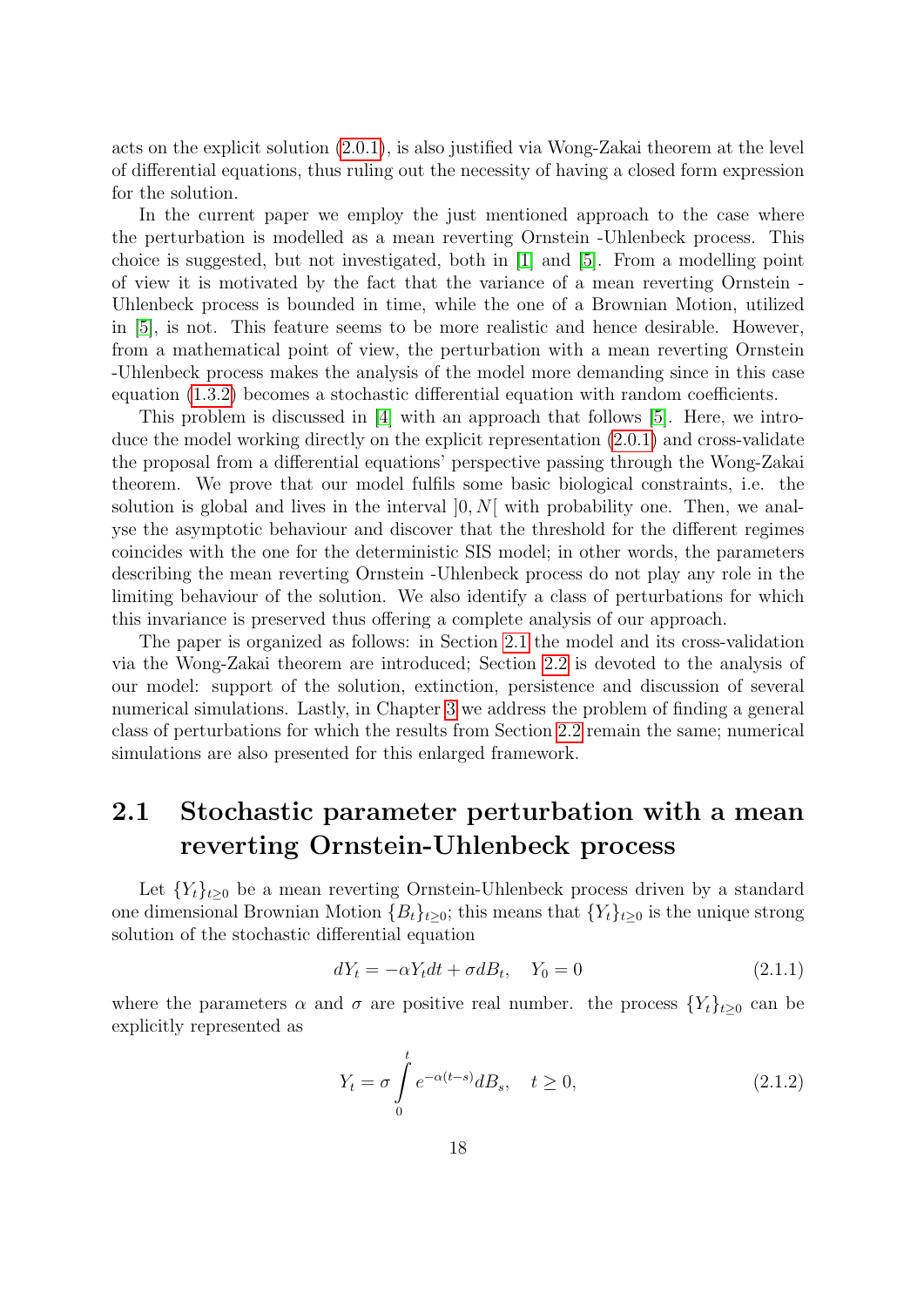entailing that  $Y_t$  is a Gaussian random variable with mean zero and variance  $\frac{1-e^{-2\alpha t}}{2\alpha}\sigma^2$ . The ergodic property of  ${Y_t}_{t\geq 0}$  is also recalled:

$$
\lim_{t \to +\infty} \frac{1}{t} \int_0^t Y_s ds = 0 \quad \text{almost surely.} \tag{2.1.3}
$$

We now perturb [\(2.0.1\)](#page-18-1) via the substitution

<span id="page-20-5"></span><span id="page-20-4"></span><span id="page-20-3"></span><span id="page-20-2"></span><span id="page-20-1"></span>
$$
\beta(t) \mapsto \beta + \frac{dY_t}{dt} \tag{2.1.4}
$$

or more rigorously

$$
\int_0^t \beta(s)ds \mapsto \int_0^t \left(\beta + \frac{dY_s}{ds}\right)ds = \beta t + Y_t.
$$
\n(2.1.5)

This gives

$$
\mathbf{I}_{t} := \frac{i_{0}e^{\nu t + NY_{t}}}{1 + \frac{i_{0}}{N}\left(e^{\nu t + NY_{t}} - 1 + \int_{0}^{t} e^{\nu s + NY_{s}}(\gamma + \mu)ds\right)}, \quad t \ge 0,
$$
\n(2.1.6)

where to ease the notation we set  $\nu := N\beta - (\gamma + \mu)$  and  $I_t$  instead of  $I(t, Y_t)$ ; note that  $R_0^D \leq 1$  is equivalent to  $\nu \leq 0$ . The stochastic process [\(2.1.6\)](#page-20-1) is the object of our investigation. Observe that an application of the Itô formula gives

$$
d\mathbf{I}_t = \left[\mathbf{I}_t(N - \mathbf{I}_t) \left(\frac{\nu}{N} - \alpha Y_t + \frac{N - 2\mathbf{I}_t}{2}\sigma^2\right) - \frac{\gamma + \mu}{N} \mathbf{I}_t^2\right] dt + \sigma \mathbf{I}_t(N - \mathbf{I}_t) dB_t.
$$
 (2.1.7)

This equation can be considered either as a one dimensional stochastic differential equation with random coefficients (for the presence of  ${Y_t}_{t\geq 0}$ ) or, if coupled with [\(2.1.1\)](#page-19-1), as a two dimensional system of stochastic differential equations. The local Lipschitz continuity of the coefficients of such system entails path-wise uniqueness and hence that the couple  $\{(\mathbf{I}_t, Y_t)\}_{t\geq0}$ , with  $\mathbf{I}_t$  defined in  $(2.1.6)$  and  $Y_t$  defined in  $(2.1.2)$ , is its unique solution (see e.g. Theorem 2.5, Chapter 5 in [\[8\]](#page-37-8)).

#### <span id="page-20-0"></span>2.1.1 Cross-validation of the model via Wong-Zakai theorem

We obtained the stochastic process [\(2.1.6\)](#page-20-1) perturbing the explicit solution [\(2.0.1\)](#page-18-1) with the transformation  $(2.1.5)$ . One can however derive the stochastic differential equation [\(2.1.7\)](#page-20-3), which is uniquely solved by [\(2.1.6\)](#page-20-1), through a parameter perturbation procedure acting on the deterministic equation [\(1.2.2\)](#page-15-1), which resembles the approach employed in [\[5\]](#page-37-0).

Let  ${B_t^{\pi}}_{t\in[0,T]}$  be the polygonal approximation of the Brownian Motion  ${B_t}_{t\in[0,T]}$ , relative to the partition  $\pi$ . This means that  $\{B_t^{\pi}\}_{t\in[0,T]}$  is a continuous piecewise linear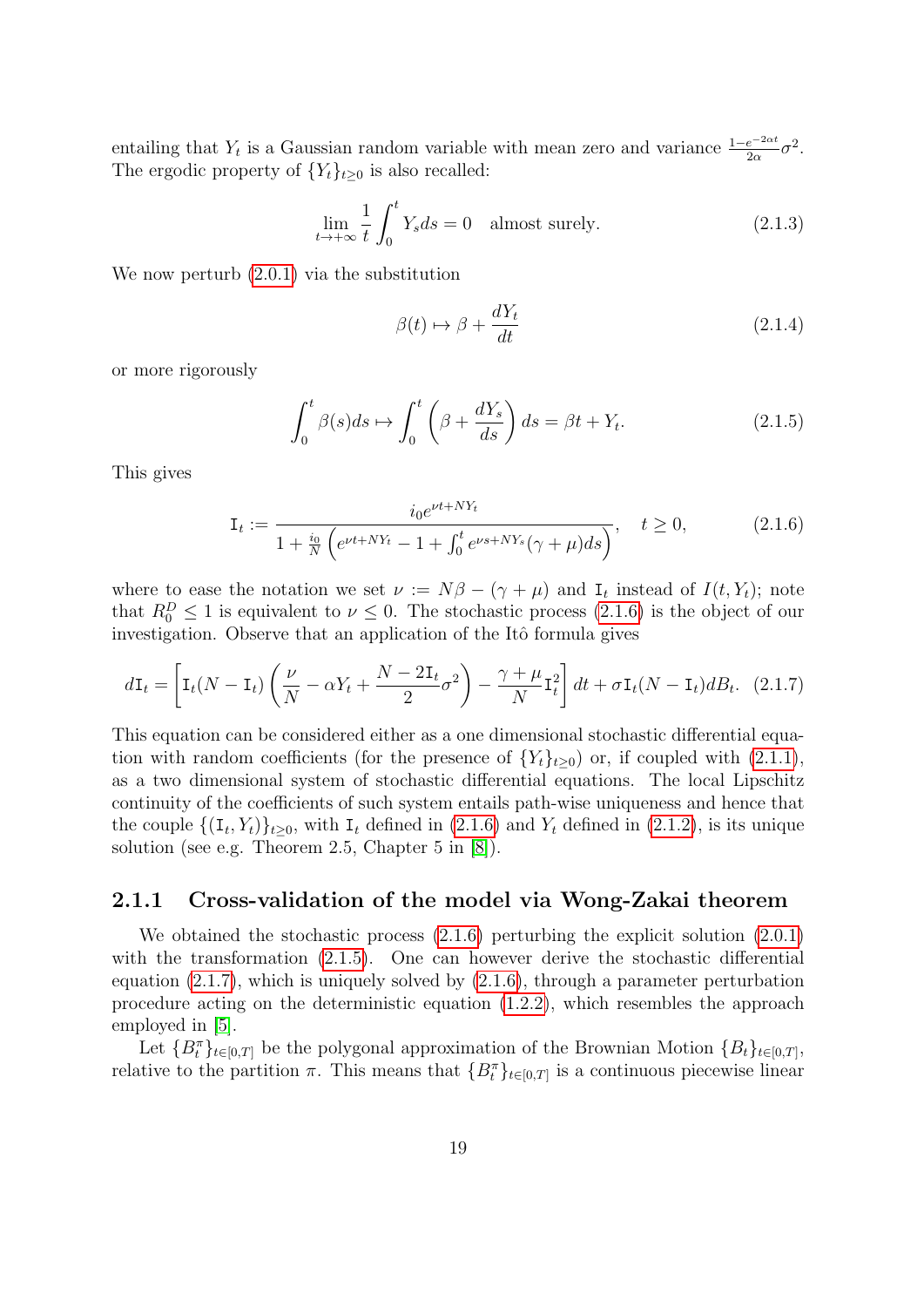random function converging to  ${B_t}_{t\in[0,T]}$  almost surely and uniformly on  $[0,T]$ , as the mesh of the partition tends to zero. Now, replace [\(2.1.1\)](#page-19-1) with

<span id="page-21-2"></span>
$$
\frac{dY_t^{\pi}}{dt} = -\alpha Y_t^{\pi} + \sigma \frac{dB_t^{\pi}}{dt}, \quad Y_0^{\pi} = 0,
$$
\n(2.1.8)

which gives a smooth approximation of  $\{Y_t\}_{t\geq 0}$ . Using  $\{Y_t^{\pi}\}_{t\geq 0}$  instead of  $\{Y_t\}_{t\geq 0}$  allows for a rigorous implementation of the transformation  $(2.1.4)$  in  $(1.2.2)$ , that means

$$
\frac{d\mathbf{I}_t^\pi}{dt} = \beta \mathbf{I}_t^\pi (N - \mathbf{I}_t^\pi) - (\mu + \gamma) \mathbf{I}_t^\pi + \mathbf{I}_t^\pi (N - \mathbf{I}_t^\pi) \frac{dY_t^\pi}{dt}
$$
\n
$$
= \beta \mathbf{I}_t^\pi (N - \mathbf{I}_t^\pi) - (\mu + \gamma) \mathbf{I}_t^\pi - \alpha \mathbf{I}_t^\pi (N - \mathbf{I}_t^\pi) Y_t^\pi
$$
\n
$$
+ \sigma \mathbf{I}_t^\pi (N - \mathbf{I}_t^\pi) \frac{dB_t^\pi}{dt}.
$$
\n(2.1.9)

According to the Wong-Zakai Theorem [\[13\]](#page-38-3),[\[11\]](#page-37-9) the unique solution  $\{\mathbf{I}_t^{\pi}\}_{t\in[0,T]}$  of the random ordinary differential equation [\(2.1.9\)](#page-21-2) converges, as the mesh of the partition  $\pi$ tends to zero, to the solution of the Stratonovich stochastic differential equation

$$
d\mathbf{I}_t = \left[\beta \mathbf{I}_t (N - \mathbf{I}_t) - (\mu + \gamma) \mathbf{I}_t - \alpha \mathbf{I}_t (N - \mathbf{I}_t) Y_t\right] dt + \sigma \mathbf{I}_t (N - \mathbf{I}_t) \circ dB_t,
$$

which in turn is equivalent to the Itô SDE

$$
d\mathbf{I}_t = \left[\beta \mathbf{I}_t (N - \mathbf{I}_t) - (\mu + \gamma) \mathbf{I}_t - \alpha \mathbf{I}_t (N - \mathbf{I}_t) Y_t + \frac{\sigma^2}{2} \mathbf{I}(t) (N - \mathbf{I}(t)) (N - 2\mathbf{I}(t))\right] dt
$$
  
+  $\sigma \mathbf{I}_t (N - \mathbf{I}_t) dB_t.$ 

The stochastic differential equation above coincides with [\(2.1.7\)](#page-20-3) thus validating our parameter perturbation approach also from a model equation pont of view.

# <span id="page-21-0"></span>2.2 Analysis of the stochastically perturbed SIS Model

In this section we analyse the stochastic process [\(2.1.6\)](#page-20-1) which we recall to be the unique strong solution of the SDE [\(2.1.7\)](#page-20-3). we will in particular show that such process lives in the interval [0, N[, for all  $t \geq 0$ , almost surely and we will provide sufficient conditions for extinction and persistence.

### <span id="page-21-1"></span>2.2.1 Support of the solution

We start with the following.

<span id="page-21-3"></span>**Proposition 2.2.1.** For the stochastic process  $\{I_t\}_{t>0}$  defined in [\(2.1.6\)](#page-20-1) we have

$$
\mathbb{P}(\mathbf{I}_t \in ]0, N[)=1, \quad \text{for all } t \ge 0.
$$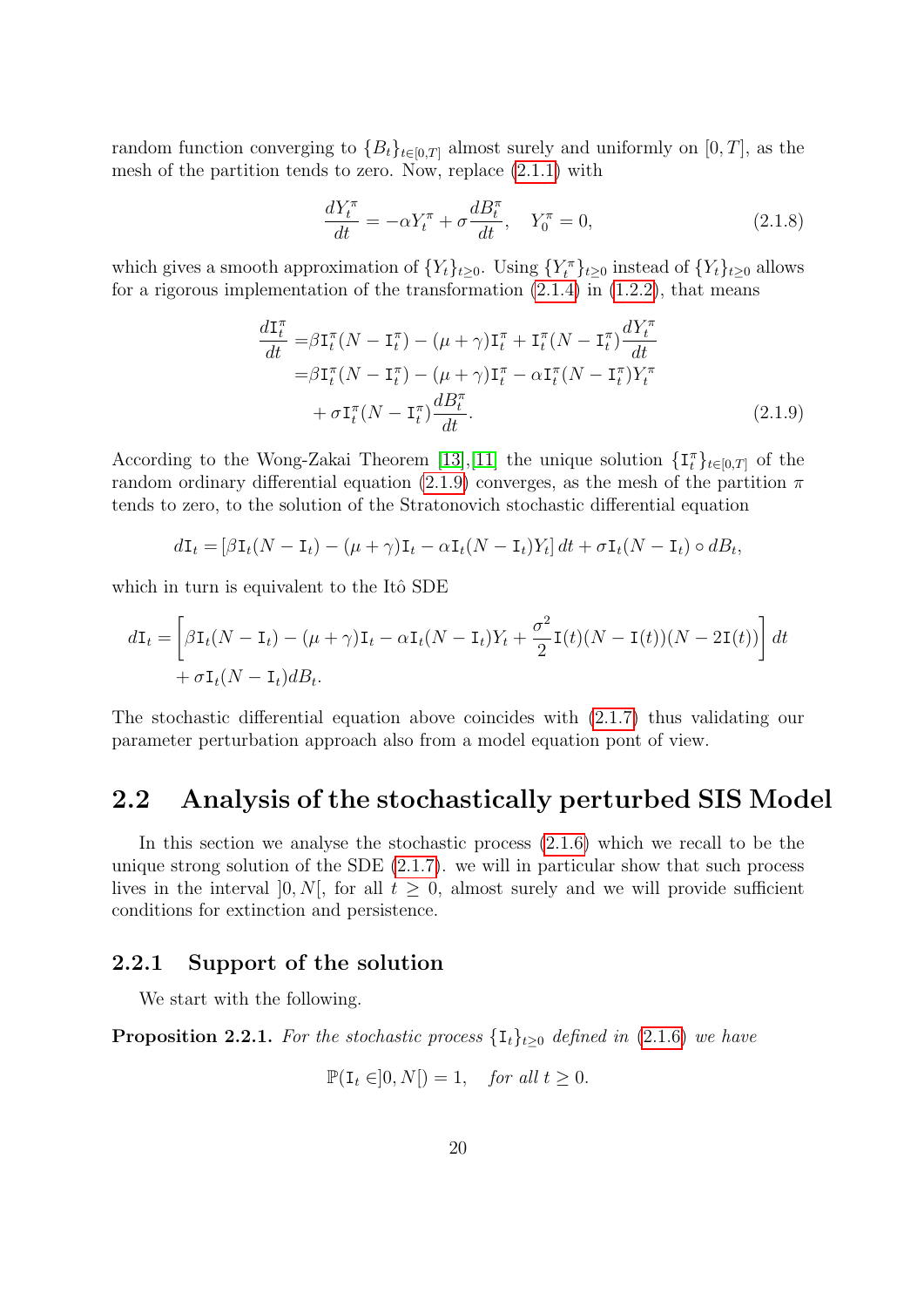*Proof.* First of all, we observe that  $I_t$  can be rewritten as

$$
\mathbf{I}_{t} = \frac{Ni_{0}e^{\nu t + NY_{t}}}{N - i_{0} + i_{0}e^{\nu t + NY_{t}} + i_{0} \int_{0}^{t} e^{\nu s + NY_{s}}(\gamma + \mu)ds}.
$$

Since by assumption  $0 < i_0 < N$ , it can be seen that  $I_t$  is a ratio of almost sure positive quantities; this yields  $I_t > 0$  for all  $t \geq 0$  almost surely. On the other hand, the last identity also gives

$$
\begin{aligned} \mathbf{I}_t &< \frac{Ni_0 e^{\nu t + NY_t}}{i_0 e^{\nu t + NY_t} + i_0 \int_0^t e^{\nu s + NY_s} (\gamma + \mu) ds} \\ &= \frac{N}{1 + (\gamma + \mu) \int_0^t e^{\nu (s - t) + N(Y_s - Y_t)} ds} \\ &< N. \end{aligned}
$$

The proof is complete.

## <span id="page-22-0"></span>2.2.2 Extinction of the infection

We now provide a sufficient condition for extinction; remarkably, the parameters describing the stochastic perturbation, i.e.  $\alpha$  and  $\sigma$ , do not play role in that.

<span id="page-22-3"></span>**Theorem 2.2.2.** If 
$$
R_0^D = \frac{\beta N}{\gamma + \mu} \le 1
$$
, or equivalently  $\nu = \beta N - (\gamma + \nu) \le 0$ , then  

$$
\lim_{t \to \infty} I_t = 0 \quad almost \ surely.
$$

*Proof.* We take  $G(x) := \ln\left(\frac{x}{N}\right)$  $\left(\frac{x}{N-x}\right)$  for  $x \in ]0, N[$  and observe that G is a strictly increasing function that maps the interval  $[0, N]$  into  $]-\infty, +\infty[$ . An application of the Itô formula gives

$$
dG(\mathbf{I}_t) = \left[\nu - N\alpha Y_t - (\gamma + \mu)\frac{\mathbf{I}_t}{N - \mathbf{I}_t}\right]dt + \sigma NdB_t,
$$

which corresponds to the integral equation

$$
G(\mathbf{I}_t) = \ln\left(\frac{i_0}{N - i_0}\right) - \alpha N \int_0^t Y_s ds + \int_0^t f(\mathbf{I}_s) ds + \sigma N B_t, \tag{2.2.1}
$$

where

<span id="page-22-2"></span>
$$
f(x) := \nu - (\gamma + \mu) \frac{x}{N - x}, \quad \text{for } x \in ]0, N[.
$$
 (2.2.2)

<span id="page-22-1"></span> $\Box$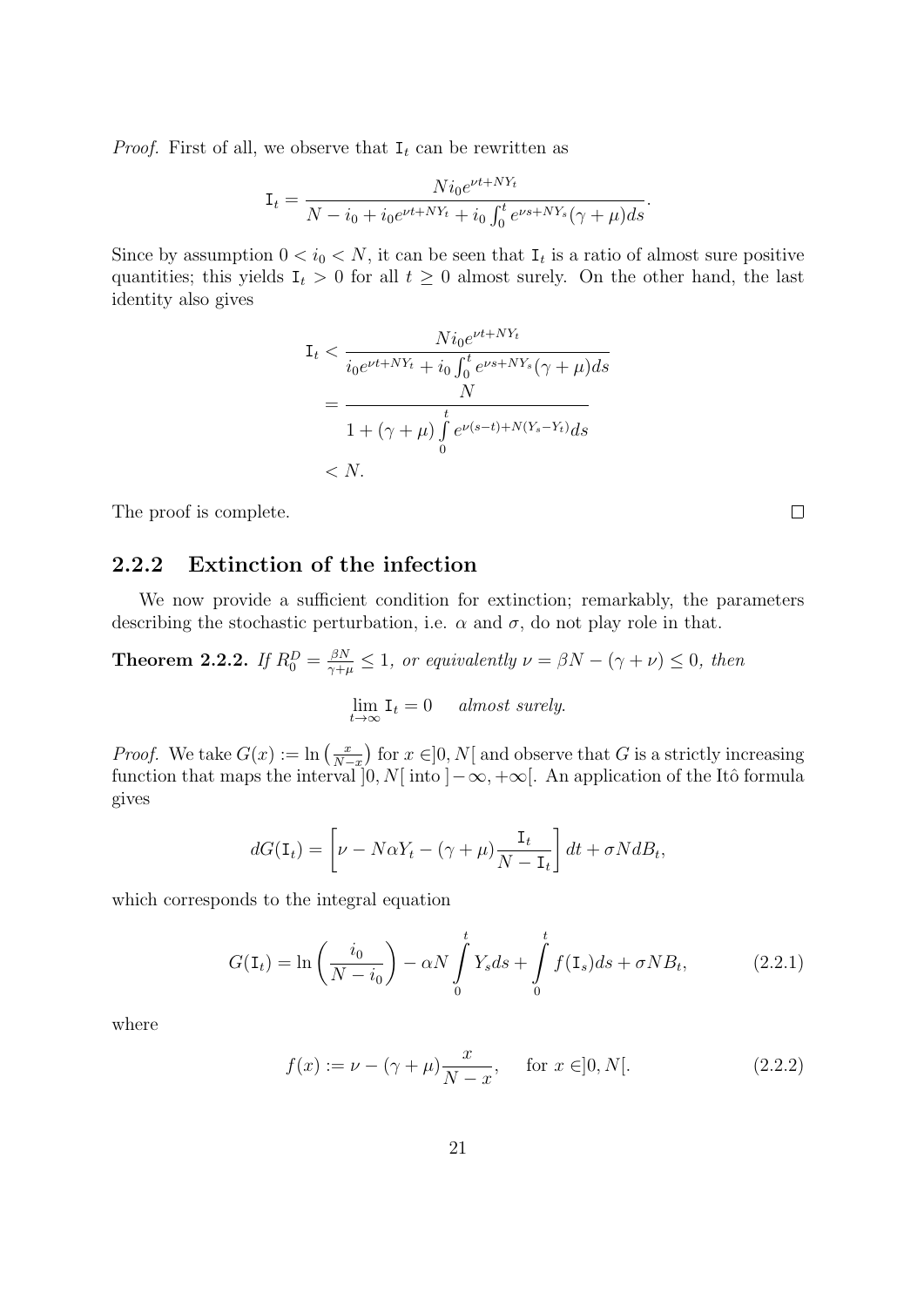It is useful to note that f is monotone decreasing on the interval  $[0, N]$  and that  $f(x) < \nu$ , for  $x \in ]0, N[$ . Therefore, from equation  $(2.2.1)$  we get

$$
\limsup_{t \to \infty} \frac{1}{t} G(\mathbf{I}_t) \le \limsup_{t \to \infty} \frac{1}{t} \ln \left( \frac{i_0}{N - i_0} \right) - \lim_{t \to \infty} \frac{\alpha N}{t} \int_0^t Y_s ds
$$

$$
+ \limsup_{t \to \infty} \frac{1}{t} \int_0^t f(\mathbf{I}_s) ds + \sigma N \limsup_{t \to \infty} \frac{B_t}{t}.
$$
(2.2.3)

By recalling [\(2.1.3\)](#page-20-5), it is easy to notice that the first two terms in right hand side above are equal to zero. Moreover, by the strong law of large numbers for martingales, Theorem [1.1.3](#page-6-1) in this document, (see for instance [\[10\]](#page-37-2)) we also have

<span id="page-23-1"></span>
$$
\lim_{t \to \infty} \frac{B_t}{t} = 0, \quad \text{almost surely.}
$$

Therefore, inequality [\(2.2.3\)](#page-23-1) now reads

$$
\limsup_{t \to \infty} \frac{1}{t} G(\mathbf{I}_t) \le \limsup_{t \to \infty} \frac{1}{t} \int_{0}^{t} f(\mathbf{I}_s) ds < \nu,
$$

that means

$$
\limsup_{t \to \infty} \frac{1}{t} \ln \left( \frac{\mathbf{I}_t}{N - \mathbf{I}_t} \right) < 0, \quad \text{almost surely.}
$$

Since the last statement implies our thesis, the proof is complete.

In the stochastic SIS model obtained by this parameter perturbation method from the deterministic one, the limiting behaviour of both models are the same for  $R_0^D \leq 1$ .

## <span id="page-23-0"></span>2.2.3 Persistence of the Infection

We now turn to the problem of finding sufficient condition for persistence of the disease. Again, the parameters describing the stochastic perturbation, i.e.  $\alpha$  and  $\sigma$ , do not influence the threshold.

<span id="page-23-3"></span>**Theorem 2.2.3.** If  $R_0^D > 1$ , or equivalently  $\nu > 0$ , then we have with probability one

$$
\limsup_{t \to \infty} \mathbf{I}_t \ge x^* \quad \text{and} \quad \liminf_{t \to \infty} \mathbf{I}_t \le x^*, \tag{2.2.4}
$$

<span id="page-23-2"></span> $\Box$ 

where  $x^* = N\left(1 - \frac{1}{R^2}\right)$  $\overline{R^D_0}$ .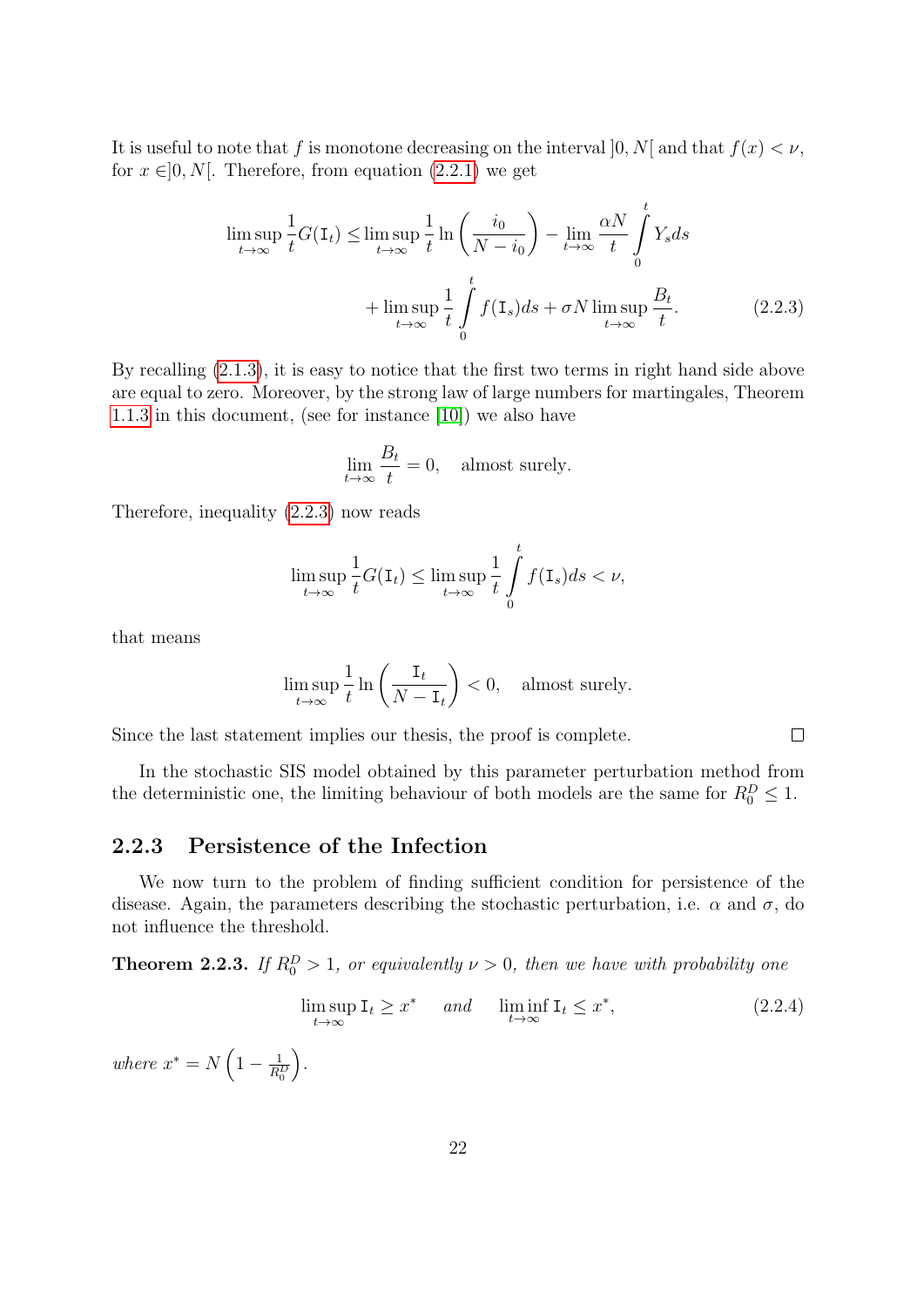<span id="page-24-0"></span>

Figure 2.1: The plot of  $f(x)$  from [\(2.2.2\)](#page-22-2) with  $\nu = 20$ ,  $\gamma + \mu = 0.2$  and  $N = 10$ 

Proof. The assumption of the theorem implies that the function in [\(2.2.2\)](#page-22-2) has a unique root in  $]0, N[$  given by  $x^* = N(1 - 1/R_0^D)$ , as shown in figure [2.1.](#page-24-0)

We follow the proof of Theorem 5.1 in [\[5\]](#page-37-0). Assume the first inequality in [\(2.2.4\)](#page-23-2) to be false. Then, there exists  $\varepsilon > 0$  such that

$$
\mathbb{P}(\Omega_1) > \varepsilon \quad \text{where} \quad \Omega_1 := \left\{ \limsup_{t \to \infty} \mathbf{I}_t \le x^* - \varepsilon \right\}. \tag{2.2.5}
$$

Therefore, for all  $\omega \in \Omega_1$  there exists  $T(\omega) \geq 0$  such that

<span id="page-24-1"></span>
$$
\mathbf{I}_t \le x^* - \varepsilon, \quad \text{ for all } t \ge T(\omega),
$$

and the monotonicity of f yields

$$
f(\mathbf{I}_t) \ge f(x^* - \varepsilon) > 0, \quad \text{for all } t \ge T(\omega). \tag{2.2.6}
$$

Therefore, using identities [\(2.2.1\)](#page-22-1), [\(2.1.3\)](#page-20-5) and the strong law of large numbers for mar-tingales (Theorem [1.1.3\)](#page-6-1), we can write for all  $\omega \in \Omega_1$  that

$$
\liminf_{t \to \infty} \frac{1}{t} G(\mathbf{I}_t) \ge \liminf_{t \to \infty} \frac{1}{t} \ln \left( \frac{i_0}{N - i_0} \right) - \lim_{t \to \infty} \frac{\alpha N}{t} \int_0^t Y_s ds
$$

$$
+ \liminf_{t \to \infty} \frac{1}{t} \int_0^t f(\mathbf{I}_s) ds + N\sigma \lim_{t \to \infty} \frac{B_t}{t}
$$

$$
= \liminf_{t \to \infty} \frac{1}{t} \int_0^t f(\mathbf{I}_s) ds
$$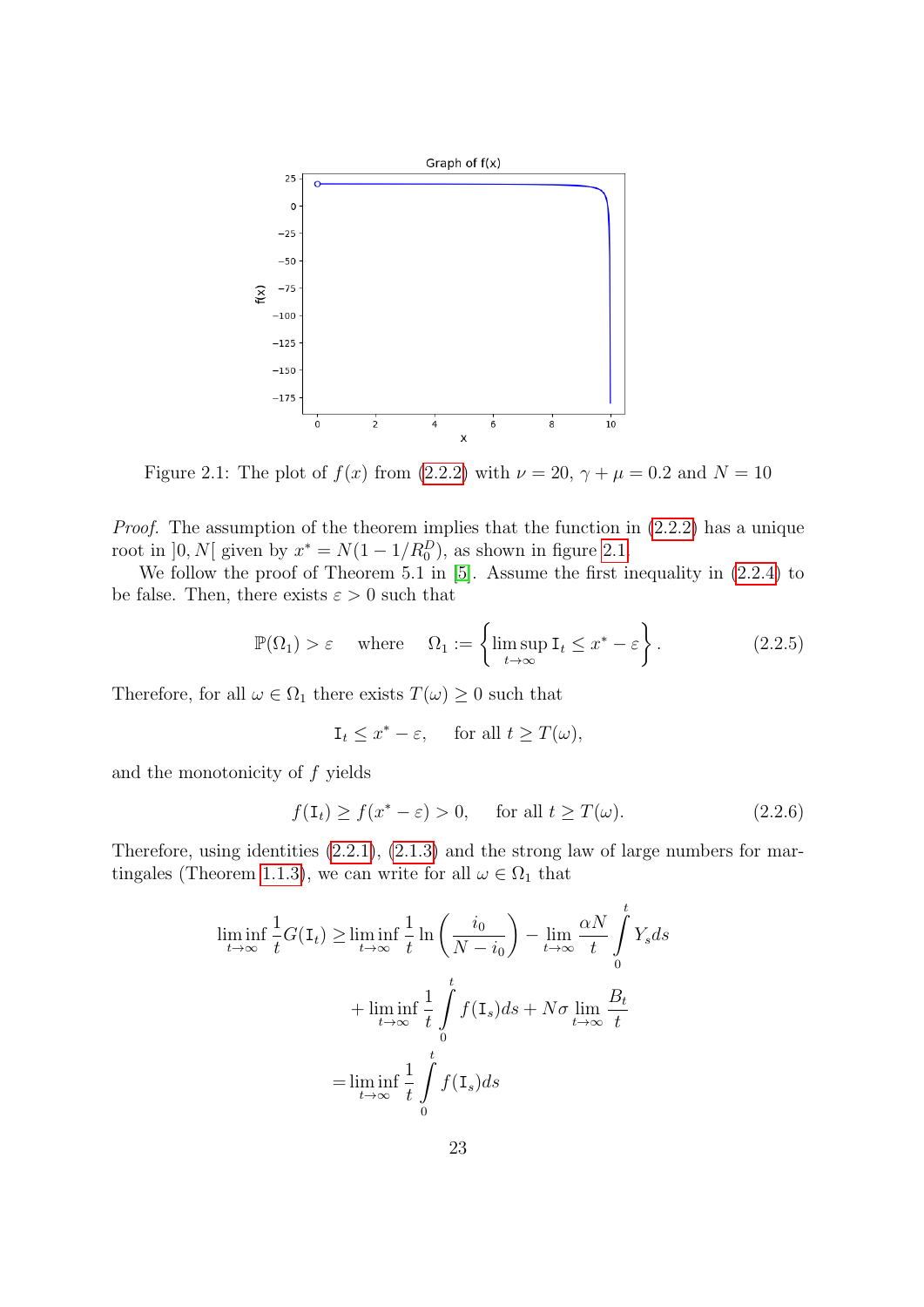$$
\geq \liminf_{t \to \infty} \frac{1}{t} \int_{0}^{T} f(\mathbf{I}_s) ds + f(x^* - \varepsilon) \liminf_{t \to \infty} \frac{t - T}{t}
$$

and hence

$$
\liminf_{t \to \infty} \frac{1}{t} \ln \left( \frac{\mathbf{I}_t}{N - \mathbf{I}_t} \right) \ge f(x^* - \varepsilon) > 0.
$$

This gives  $\lim_{t \to \infty} \mathbf{I}_t = N$  which contradicts [\(2.2.5\)](#page-24-1).

To prove the second inequality in [\(2.2.4\)](#page-23-2) we proceed as before and assume that there exists  $\varepsilon > 0$  such that

$$
\mathbb{P}(\Omega_2) > \varepsilon \quad \text{where} \quad \Omega_2 = \left\{ \liminf_{t \to \infty} \mathbf{I}_t \ge x^* + \varepsilon \right\}. \tag{2.2.7}
$$

Therefore, for all  $\omega \in \Omega_2$ , there exists  $T(\omega) \geq 0$  such that

$$
\mathbf{I}_t \ge x^* - \varepsilon, \quad \text{ for all } t \ge T(\omega).
$$

The monotonicity of  $f$  gives

$$
f(\mathbf{I}_t) \le f(x^* - \varepsilon) < 0, \quad \text{for all } t \ge T(\omega), \tag{2.2.8}
$$

<span id="page-25-1"></span> $\Box$ 

and

$$
\limsup_{t \to \infty} \frac{1}{t} \ln \left( \frac{\mathbf{I}_t}{N - \mathbf{I}_t} \right) \le \limsup_{t \to \infty} \frac{1}{t} \int_0^t f(\mathbf{I}_s) ds \le f(x^* + \varepsilon) < 0.
$$

This implies  $\lim_{t\to\infty} \mathbf{I}_t = 0$ , contradicting [\(2.2.7\)](#page-25-1).

### <span id="page-25-0"></span>2.2.4 Trajectory simulations

In this section we present various simulations; We consider two different values of  $\sigma$  to emphasize that, according to our theoretical results, the limiting behaviour of the solution doesn't depend on them. We also illustrate that the perturbation of  $\beta$  proposed here, i.e. via a mean-reverting Ornstein-Uhlenbeck process (whose variance is bounded), differs significantly at level of trajectories of It from the case with Brownian perturbation investigated in [\[2\]](#page-37-1).

For the first example, set  $N = 200$ ,  $i_0 = 100$ ,  $\beta = 0.06$ ,  $\gamma + \mu = 14$ ,  $\alpha = 0.4$ , so that  $R_0^D = 0.8$  and  $\nu = -2$ . According to Theorem [2.2.2](#page-22-3) the infection should extinct almost surely. See Figure [2.2.](#page-26-0)

Next, the same simulation is performed with a different set of parameters. Take  $N = 200$ ,  $i_0 = 100$ ,  $\beta = 0.06$ ,  $\gamma + \mu = 12$ ,  $\alpha = 0.4$  which gives  $R_0^D = 1$  and  $\nu = 0$ . According to Theorem [2.2.2](#page-22-3) the infection should extinct almost surely. See Figure [2.3.](#page-26-1)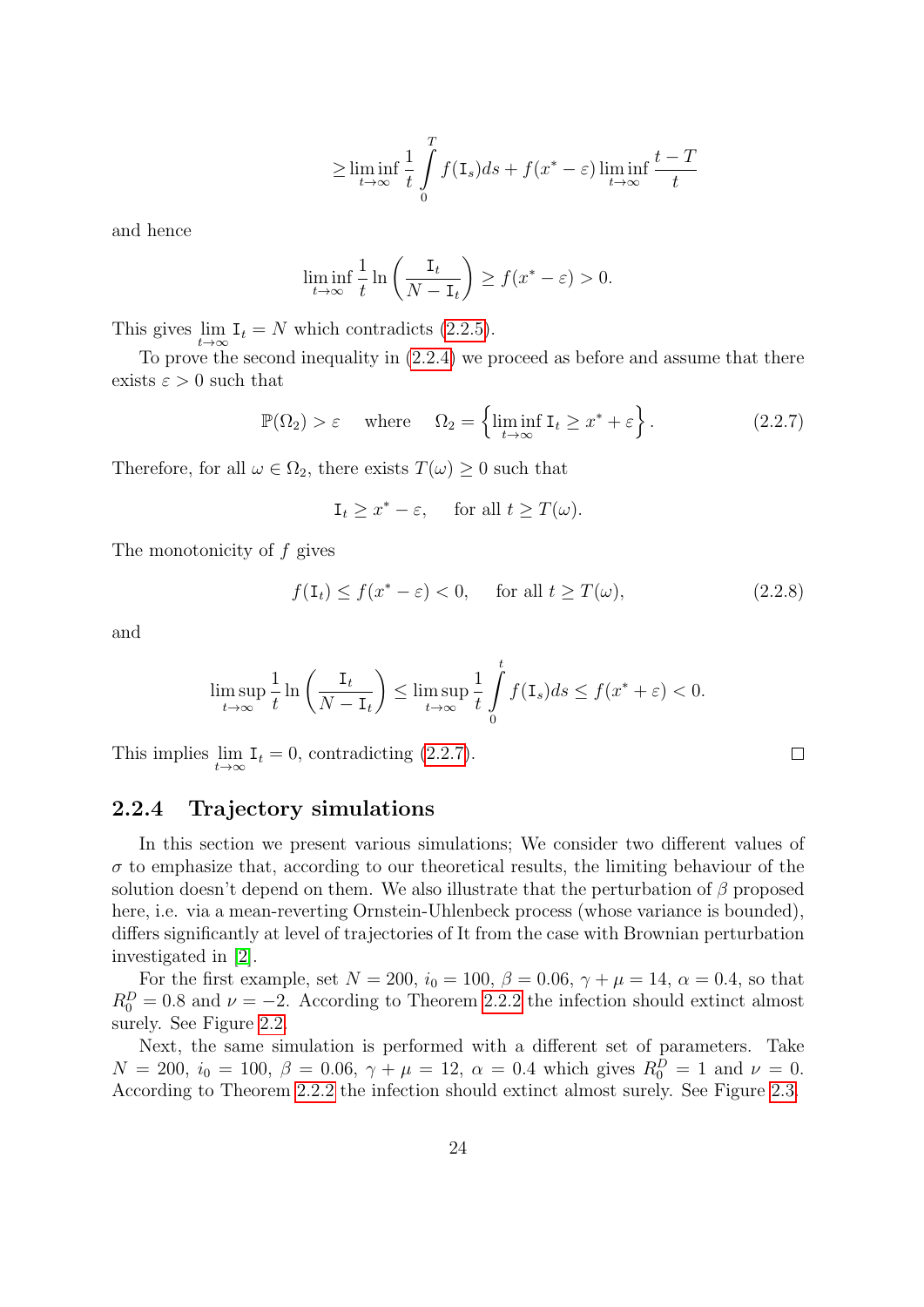<span id="page-26-0"></span>

<span id="page-26-1"></span>Figure 2.2: The plot with parameters  $N = 200$ ,  $i_0 = 100$ ,  $\alpha = 0.4$ ,  $R_0^D = 0.857$  and hence  $\nu = -2$ . The label for y-axis  $I(t, Y_t)$  stands for  $I_t$ .



<span id="page-26-2"></span>Figure 2.3: The plot with parameters  $N = 200$ ,  $i_0 = 100$ ,  $\alpha = 0.4$ ,  $R_0^D = 1$  and hence  $\nu = 0$ . The label for y-axis  $I(t, Y_t)$  stands for  $I_t$ .



Figure 2.4: The plot with parameters  $N = 200$ ,  $i_0 = 100$ ,  $\alpha = 0.4$  and  $R_0^D = 1.2$  so  $\nu = 2$ . The deterministic limit is 33. The label for y-axis  $I(t, Y_t)$  stands for  $I_t$ .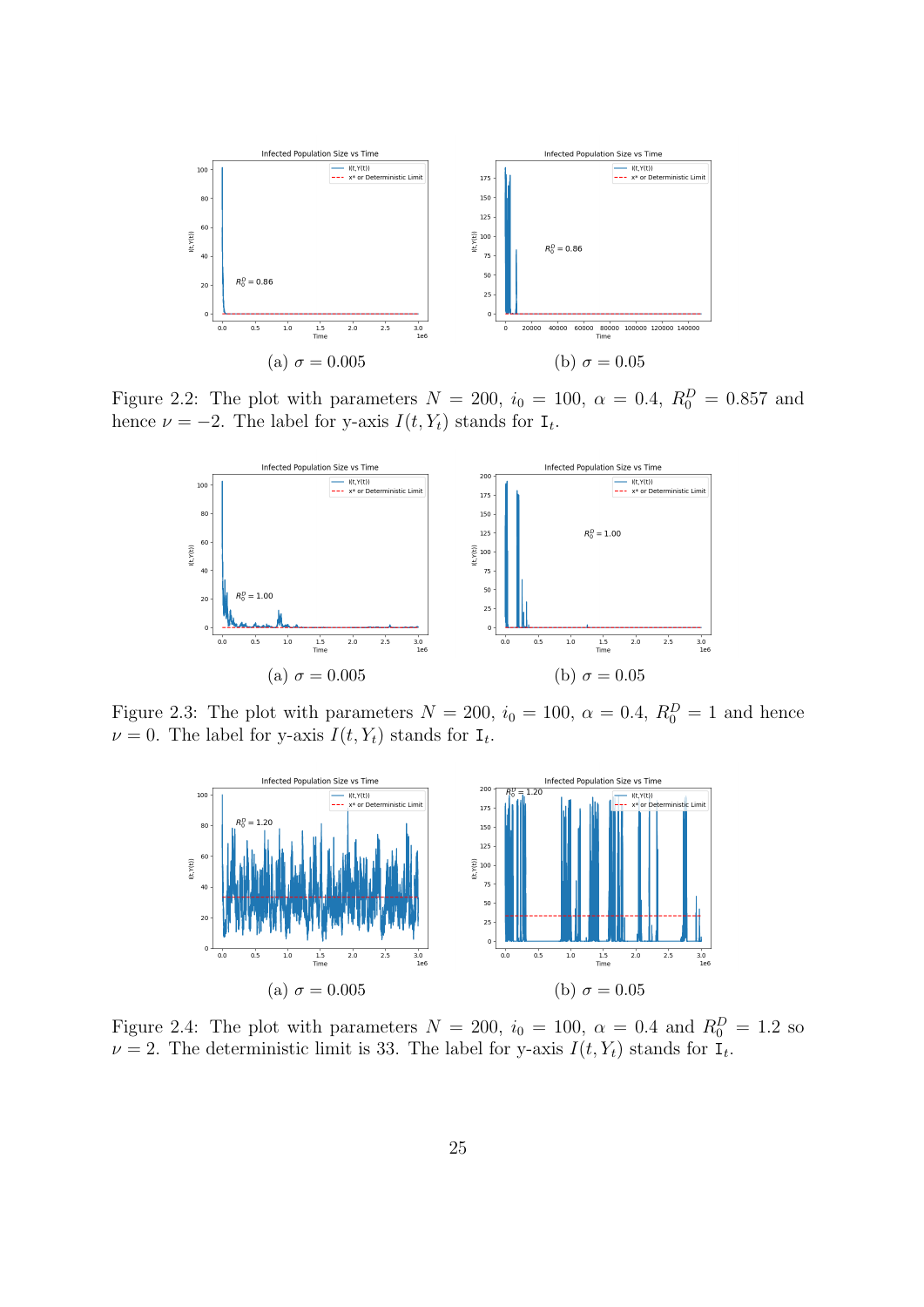<span id="page-27-0"></span>

Figure 2.5: The plot with parameters  $N = 200$ ,  $i0 = 100$ ,  $\alpha = 10$  and  $\sigma = 0.005$ . The labels for y-axis are  $I(t, B_t)$ , standing for  $\beta$  parameter perturbed with  $B_t$ , and  $I(t, Y_t)$ , standing for  $I_t$ .

Lastly, consider  $N = 200$ ,  $i_0 = 100$ ,  $\beta = 0.06$ ,  $\gamma + \mu = 10$ ,  $\alpha = 0.4$  so  $R_0^D = 1.2$ and  $\nu = 2$ . According to Theorem [2.2.2](#page-22-3) the infection should persist a.s., or more precisely it should oscillate above and below the deterministic limit. See Figure [2.4](#page-26-2) where fluctuations above and below the deterministic limit  $x^*$  is visible as well.

Lastly, Fig. [2.5](#page-27-0) shows a comparison between the trajectories of  $I_t$  in the presence of Brownian and mean reverting Orstein- Uhlenbeck perturbations of  $\beta$ : the boundedness in time of the variance of  $Y_t$  is clearly observed in the size of the fluctuations of  $I_t$ .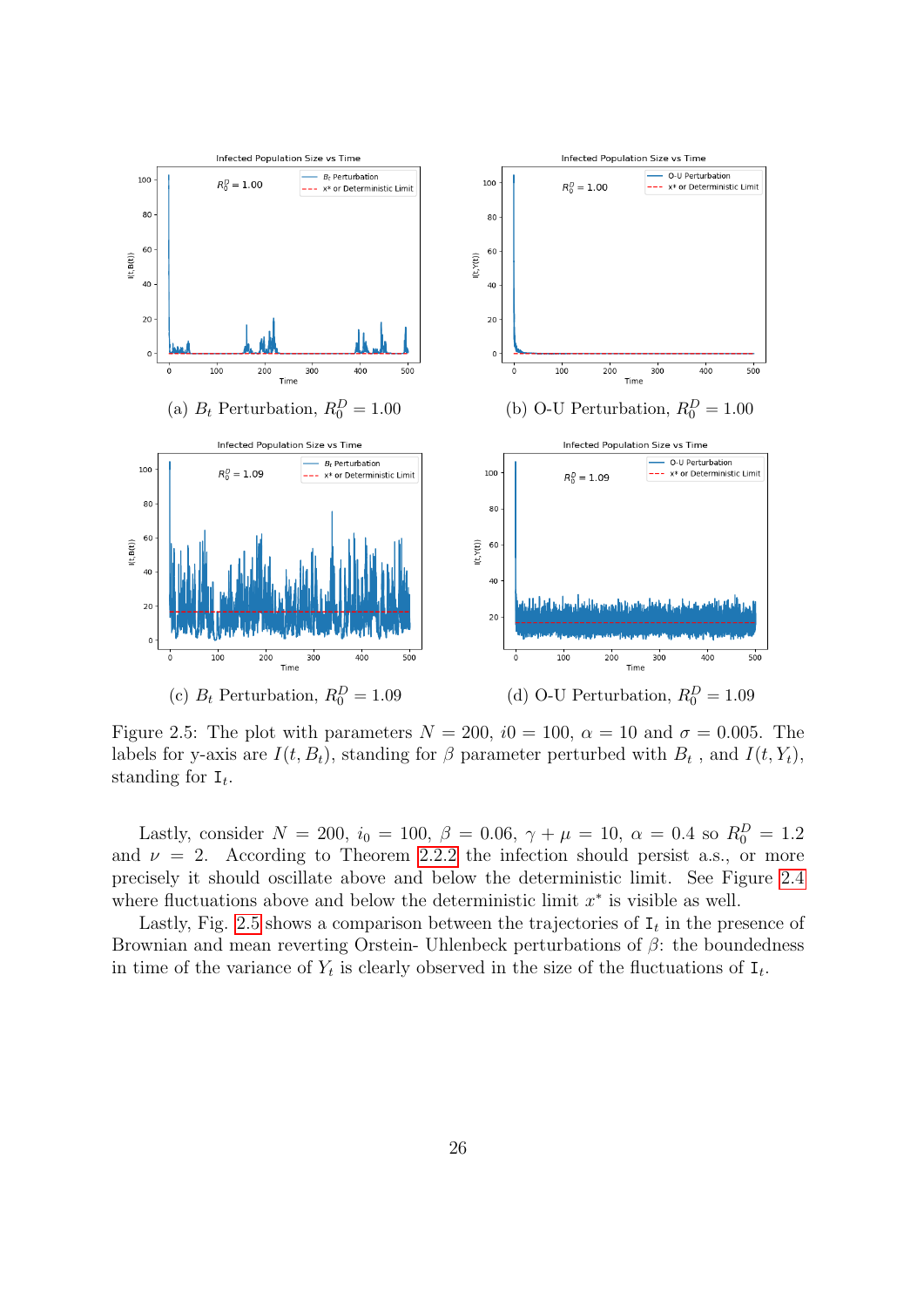# <span id="page-28-0"></span>Chapter 3

# Generalization of The Parameter Perturbation Process

# <span id="page-28-1"></span>3.1 Stochastic parameter perturbation with a general process

In this section we try to understand to which extent the results of the previous sections are determined by the choice of the particular perturbation  ${Y_t}_{t\geq0}$  in [\(2.1.1\)](#page-19-1). To this aim we consider  $\{Z_t\}_{t\geq 0}$ , solution of the stochastic differential equation

<span id="page-28-2"></span>
$$
dZ_t = b(t, Z_t)dt + \sigma dB_t, \quad Z_0 = 0,
$$
\n(3.1.1)

where  $\sigma$  is positive real number and the function  $b : [0, T] \times \mathbb{R}$  is assumed to be globally Lipschitz continuous in  $z$ , uniformly in  $t$ ; We also introduce the corresponding perturbation of the parameter  $\beta$ , namely

<span id="page-28-3"></span>
$$
\int_0^t \beta(s)ds \mapsto \int_0^t \left(\beta + \frac{dZ_s}{ds}\right)ds = \beta t + Z_t.
$$
 (3.1.2)

If we employ such transformation in [\(2.0.1\)](#page-18-1), which is the solution of the deterministic SIS model with a time dependent transmission coefficient  $\beta$ , we get the stochastic process

$$
\mathcal{I}_t := \frac{i_0 e^{\nu t + NZ_t}}{1 + \frac{i_0}{N} \left( e^{\nu t + NZ_t} - 1 + \int_0^t e^{\nu s + NZ_s} (\gamma + \mu) ds \right)}, \quad t \ge 0.
$$
\n(3.1.3)

where to ease the notation set  $\mathcal{I}_t$  instead of  $I(t, Z_t)$ . Moreover, an application of the Itô formula yields

<span id="page-28-4"></span>
$$
d\mathcal{I}_t = \left[ \mathcal{I}_t(N - \mathcal{I}_t) \left( \frac{\nu}{N} + b(t, Z_t) + \frac{\sigma^2 N}{2} - \sigma^2 \mathcal{I}_t \right) - \frac{\gamma + \mu}{N} \mathcal{I}_t^2 \right] dt
$$
  
+  $\sigma \mathcal{I}_t(N - \mathcal{I}_t) dB_t$  (3.1.4)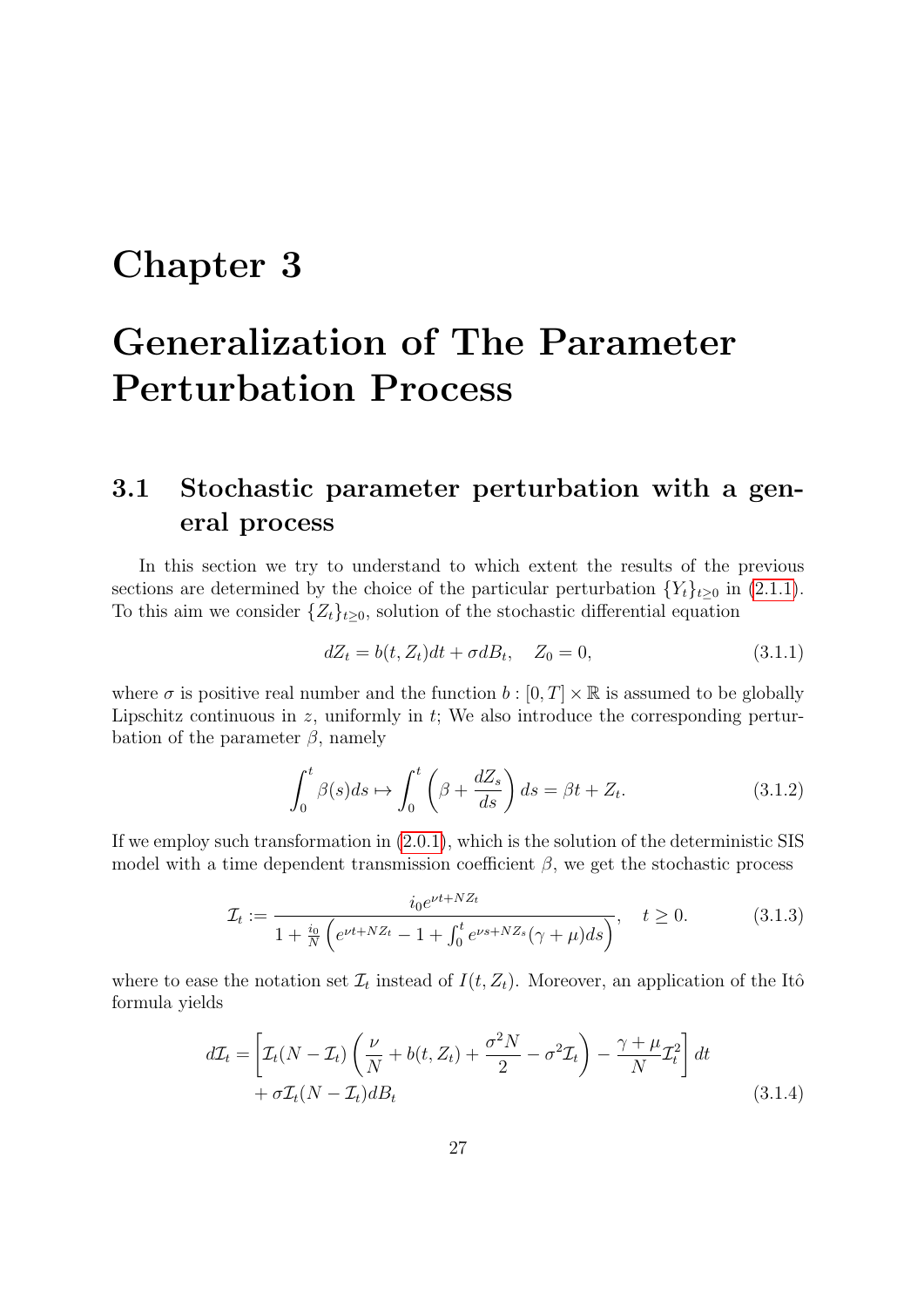Remark 3.1.1. The restriction to constant diffusion coefficients imposed in [\(3.1.1\)](#page-28-2) is due the necessity of cross validating the model  $(3.1.3)$  also from a differential equations' point of view. In fact, if one smooths the process  $\{Z_t\}_{t\geq0}$  as

$$
\frac{dZ_t^{\pi}}{dt} = b(t, Z_t^{\pi}) + \sigma \frac{dB_t^{\pi}}{dt}, \quad Z_0^{\pi} = 0,
$$

and perturb correspondingly the parameter  $\beta$  in equation [\(1.2.2\)](#page-15-1), we obtain

$$
\frac{d\mathcal{I}_t^{\pi}}{dt} = \beta \mathcal{I}_t^{\pi} (N - \mathcal{I}_t^{\pi}) - (\mu + \gamma) \mathcal{I}_t^{\pi} + b(t, Z_t^{\pi}) \mathcal{I}_t^{\pi} (N - \mathcal{I}_t^{\pi}) \n+ \sigma \mathcal{I}_t^{\pi} (N - \mathcal{I}_t^{\pi}) \frac{dB_t^{\pi}}{dt}.
$$

According to the Wong-Zakai Theorem the unique solution  $\{\mathcal{I}_t^{\pi}\}_{t\in[0,T]}$  of the random ordinary differential equation above converges, as the mesh of the partition  $\pi$  tends to zero, to the solution of the Stratonovich stochastic differential equation

$$
d\mathcal{I}_t = \left[\beta \mathcal{I}_t(N - \mathcal{I}_t) - (\mu + \gamma)\mathcal{I}_t + b(t, Z_t)\mathcal{I}_t(N - \mathcal{I}_t)\right]dt + \sigma \mathcal{I}_t(N - \mathcal{I}_t) \circ dB_t,
$$

which in turn is equivalent to the Itô  $SDE$ 

$$
d\mathcal{I}_t = \left[ \beta \mathcal{I}_t (N - \mathcal{I}_t) - (\mu + \gamma) \mathcal{I}_t + b(t, Z_t) \mathcal{I}_t (N - \mathcal{I}_t) + \frac{\sigma^2}{2} \mathcal{I}(t) (N - \mathcal{I}(t)) (N - 2\mathcal{I}(t)) \right] dt
$$
  
+  $\sigma \mathcal{I}_t (N - \mathcal{I}_t) dB_t.$ 

This SDE coincides with [\(3.1.4\)](#page-28-4) thus validating that model. If we allow  $\sigma$  in [\(3.1.1\)](#page-28-2) to depend also on Z, then this match wouldn't take place for the presence of an additional drift term in the equation for  $\{Z_t\}_{t>0}$ .

We now start to analyse the properties of  $\{\mathcal{I}_t\}_{t\geq 0}$  by stating the analogue of Proposition [2.2.1.](#page-21-3)

**Proposition 3.1.2.** For the stochastic process  $\{\mathcal{I}_t\}_{t>0}$  defined in [\(3.1.3\)](#page-28-3) we have

 $\mathbb{P}(\mathcal{I}_t \in ]0,N]) = 1, \text{ for all } t \geq 0.$ 

Proof. Looking through the proof of Proposition [2.2.1](#page-21-3) one easily see that the same conclusion holds for  $\{\mathcal{I}_t\}_{t\geq 0}$ .  $\Box$ 

The next theorem provides a sufficient condition on the stochastic process  $\{Z_t\}_{t\geq 0}$ which guarantees extinction for  $\{\mathcal{I}_t\}_{t>0}$ .

<span id="page-29-1"></span>**Theorem 3.1.3.** Assume that  $R_0^D = \frac{\beta N}{\gamma + \mu} \leq 1$ , or equivalently  $\nu = \beta N - (\gamma + \nu) \leq 0$ . If

$$
\limsup_{t \to \infty} \frac{Z_t}{t} \le 0, \qquad almost \ surely,\tag{3.1.5}
$$

then

<span id="page-29-0"></span>
$$
\lim_{t \to \infty} \mathcal{I}_t = 0 \quad almost \ surely.
$$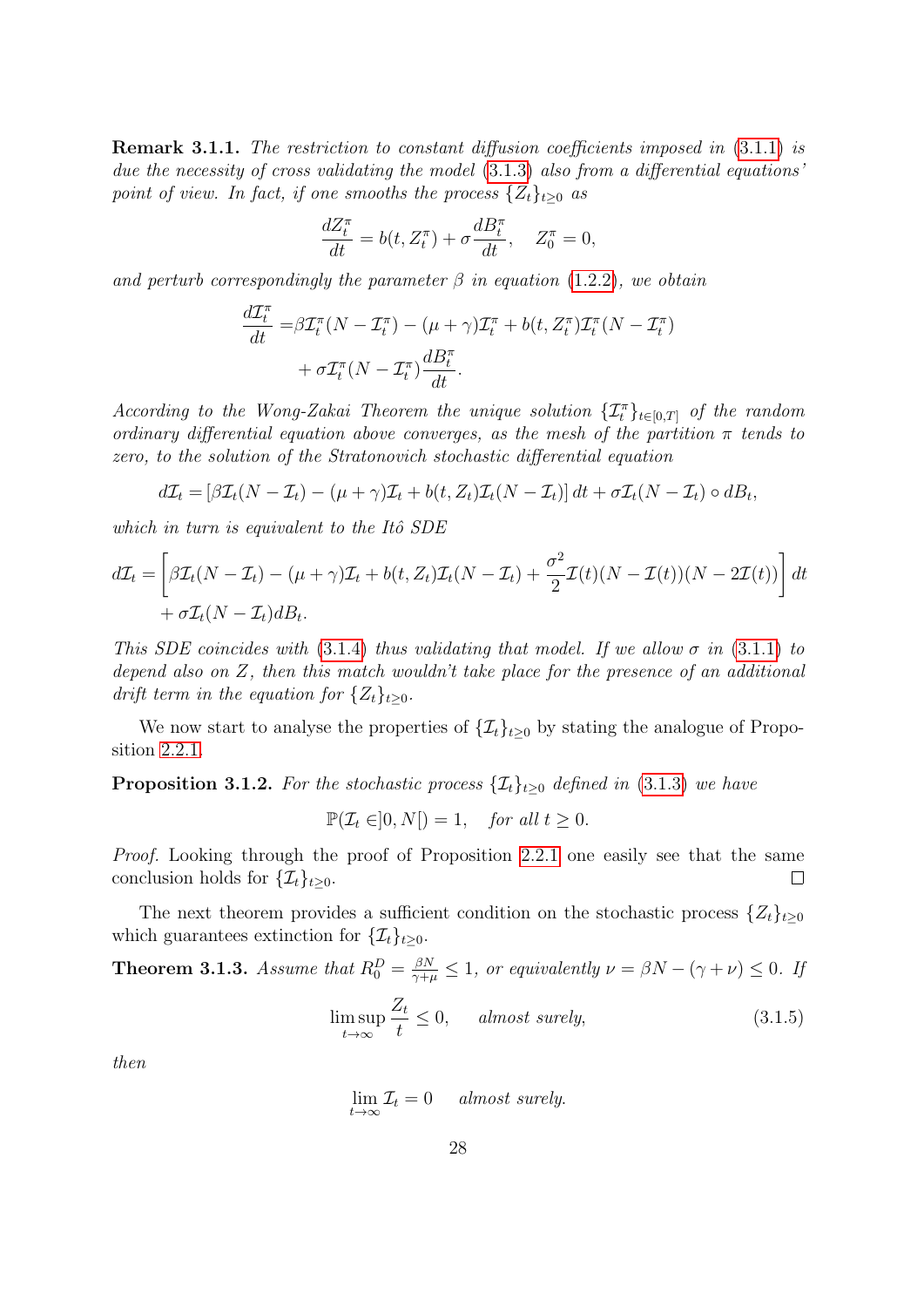*Proof.* Take  $G(y) := \ln \left( \frac{y}{N} \right)$  $\left(\frac{y}{N-y}\right)$ , for  $y \in ]0, N[$ ; an application of the Itô formula gives

$$
dG(\mathcal{I}_t) = \left[\nu - (\gamma + \mu)\frac{\mathcal{I}_t}{N - \mathcal{I}_t}\right]dt + NdZ_t.
$$

this yields

$$
G(\mathcal{I}_t) = \ln\left(\frac{i_0}{N - i_0}\right) + \int\limits_0^t f(\mathcal{I}_s)ds + NZ_t,
$$

where f is defined as  $(2.2.2)$  again. By utilizing the monotonicity of f, we get

$$
\limsup_{t \to \infty} \frac{1}{t} G(\mathcal{I}_t) < \nu + N \limsup_{t \to \infty} \frac{Z_t}{t}.
$$

Now, if

$$
\limsup_{t \to \infty} \frac{Z_t}{t} \le 0, \quad \text{ almost surely,}
$$

then  $\nu \leq 0$  implies immediately that

$$
\limsup_{t \to \infty} \frac{1}{t} \ln \left( \frac{\mathcal{I}_t}{N - \mathcal{I}_t} \right) < 0.
$$

The last inequality entails the statement of our theorem and competes the proof.  $\Box$ 

Now the analogue of Theorem [2.2.3](#page-23-3) will be stated.

<span id="page-30-1"></span>**Theorem 3.1.4.** Assume that  $R_0^D > 1$ , or equivalently  $\nu > 0$ . If

<span id="page-30-0"></span>
$$
0 \le \liminf_{t \to \infty} \frac{Z_t}{t} \le \limsup_{t \to \infty} \frac{Z_t}{t} < +\infty,
$$
\n(3.1.6)

then the infection is persistent. More precisely, for all  $x \in ]0, N[$  we have

$$
\liminf_{t \to \infty} \mathcal{I}_t \le x \le \limsup_{t \to \infty} \mathcal{I}_t, \quad \text{almost surely.} \tag{3.1.7}
$$

Proof. We now proceed by contradiction as in the proof of Theorem [2.2.3.](#page-23-3) Similarly, take  $G(y) := \ln \left( \frac{y}{N} \right)$  $\left(\frac{y}{N-y}\right)$ , for  $y \in ]0, N[$ ; an application of the Itô formula gives

$$
dG(\mathcal{I}_t) = \left[\nu - (\gamma + \mu)\frac{\mathcal{I}_t}{N - \mathcal{I}_t}\right]dt + NdZ_t.
$$

Now fix  $0 < x < N$  and first prove that

$$
\limsup_{t \to \infty} \mathcal{I}_t \ge x, \quad \text{ almost surely.}
$$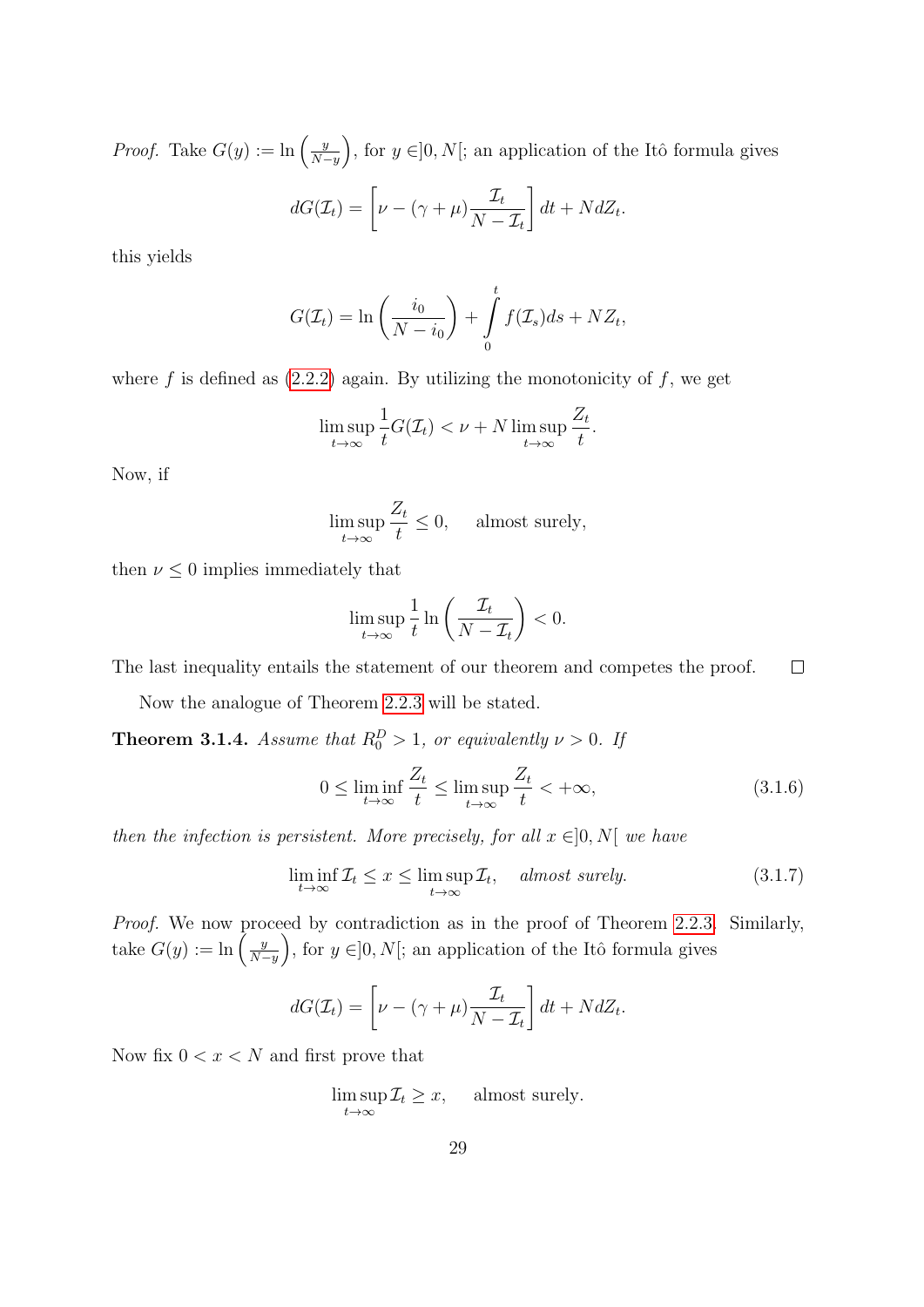Assume to the contrary that the event  $\{\limsup_{t\to\infty}\mathcal{I}_t < x\}$  has positive probability. This means that there exists  $T(\omega) \geq 0$  such that  $\mathcal{I}_t < x$ , for all  $t \geq T(\omega)$ ; this, together with the monotonicity of  $(2.2.2)$ , gives

$$
\liminf_{t \to \infty} \frac{1}{t} \ln \left( \frac{\mathcal{I}_t}{N - \mathcal{I}_t} \right) \ge \liminf_{t \to \infty} \frac{1}{t} \int_0^t f(\mathcal{I}_s) ds + N \liminf_{t \to \infty} \frac{Z_t}{t}
$$

$$
> f(x) + N \liminf_{t \to \infty} \frac{Z_t}{t}.
$$

Now, the core of Theorem [2.2.3](#page-23-3) is the left hand side above being positive and this is guaranteed if

<span id="page-31-0"></span>
$$
N \liminf_{t \to \infty} \frac{Z_t}{t} \ge -f(x). \tag{3.1.8}
$$

In this case  $\liminf_{t\to\infty}\frac{1}{t}$  $\frac{1}{t}\ln\left(\frac{\mathcal{I}_t}{N-t}\right)$  $N-\mathcal{I}_t$  $\Big) > 0$  and hence  $\lim_{t\to\infty} \mathcal{I}_t = N$ , contradicting our initial assumption. Since the range of f is  $]-\infty, \nu]$ , condition [\(3.1.8\)](#page-31-0) is implied by the first inequality in  $(3.1.6)$  and positivity of  $\nu$ .

We now prove that

$$
\liminf_{t \to \infty} \mathcal{I}_t \le x, \quad \text{almost surely.}
$$

Assume to the contrary that the event  $\{\liminf_{t\to\infty}\mathcal{I}_t > x\}$  has positive probability; this implies the existence of  $T(\omega) > 0$  such that  $\mathcal{I}_t > x$ , for all  $t \geq T(\omega)$ . Then,

$$
\limsup_{t \to \infty} \frac{1}{t} \ln \left( \frac{\mathcal{I}_t}{N - \mathcal{I}_t} \right) \le \limsup_{t \to \infty} \int_0^t f(\mathcal{I}_s) ds + N \limsup_{t \to \infty} \frac{Z_t}{t}
$$

$$
< f(x) + N \limsup_{t \to \infty} \frac{Z_t}{t}.
$$

Now, the core of Theorem [2.2.3](#page-23-3) is the left hand side above being negative and this is guaranteed if

<span id="page-31-1"></span>
$$
N \limsup_{t \to \infty} \frac{Z_t}{t} \le -f(x) \tag{3.1.9}
$$

 $\frac{1}{t}\ln\left(\frac{\mathcal{I}_t}{N-t}\right)$  $(0, 0)$  and hence  $\lim_{t\to\infty} \mathcal{I}_t = 0$  which contradicts our In this case  $\limsup_{t\to\infty}\frac{1}{t}$  $N-\mathcal{I}_t$ initial assumption. Since the range of f is  $]-\infty, \nu]$ , condition [\(3.1.9\)](#page-31-1) is implied by the last inequality in [\(3.1.6\)](#page-30-0).  $\Box$ 

**Remark 3.1.5.** If the process  $\{Z_t\}_{t>0}$  satisfies both [\(3.1.5\)](#page-29-0) and [\(3.1.6\)](#page-30-0), then for  $\nu \leq 0$ one has extinction and for  $\nu > 0$  one has persistence for the associated model. It is useful to note this is the case only when

<span id="page-31-2"></span>
$$
\lim_{t \to \infty} \frac{Z_t}{t} = 0. \tag{3.1.10}
$$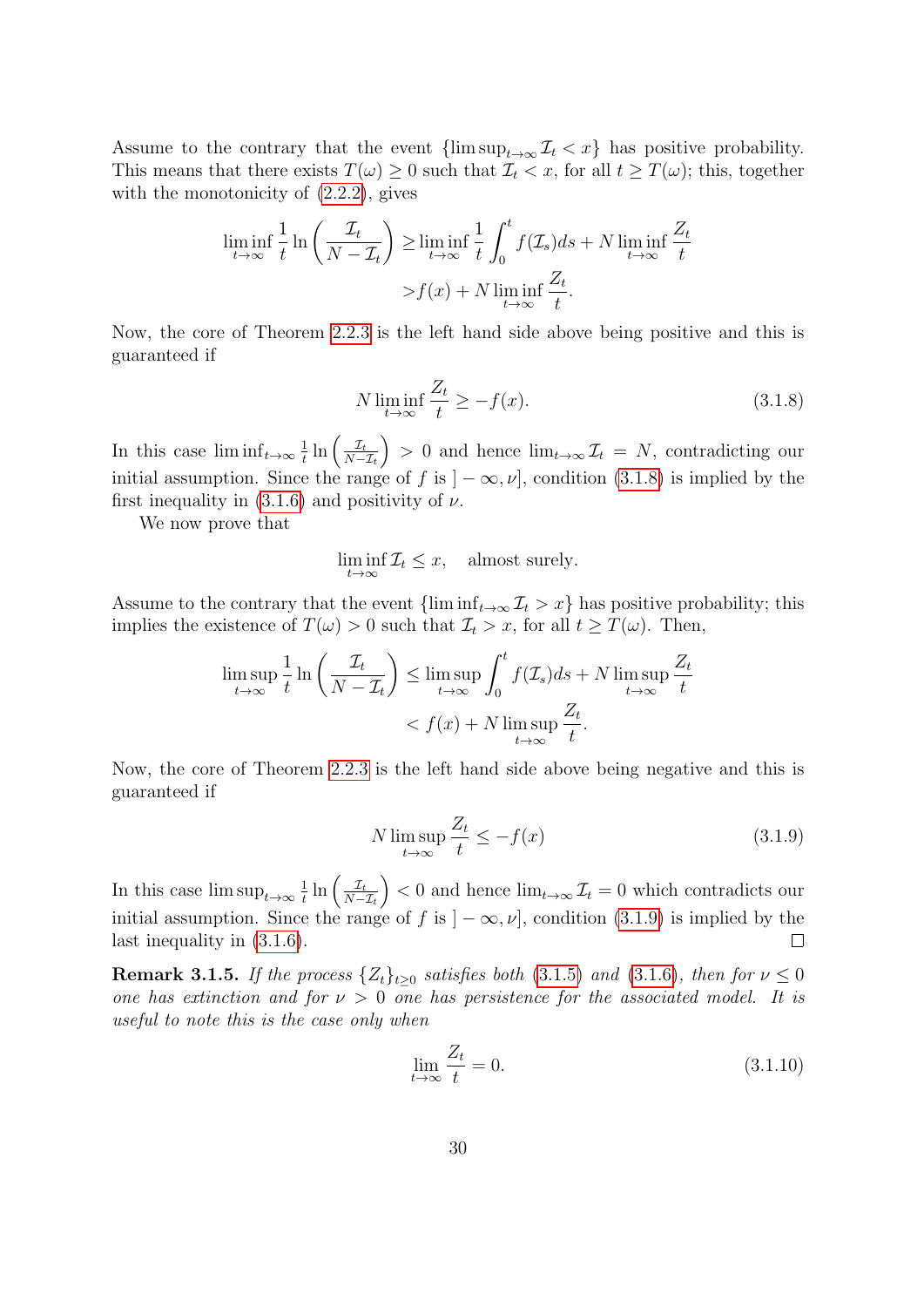# <span id="page-32-0"></span>3.2 Trajectory simulations

In this section a simple example will be given to support the theoretical results of Theorems [3.1.3](#page-29-1) and [3.1.4.](#page-30-1) We choose

$$
Z_t := \alpha t + \sigma B_t \tag{3.2.1}
$$

and note that

$$
\limsup_{t \to \infty} \frac{Z_t}{t} = \liminf_{t \to \infty} \frac{Z_t}{t} = \alpha, \quad \text{ almost surely.}
$$

If  $\alpha$  < 0, then the assumption of Theorem [3.1.3](#page-29-1) is fulfilled while those of Theorem [3.1.4](#page-30-1) are not. This means that for  $R_0^D \leq 1$ , or equivalently  $\nu \leq 0$ , the extinction is guaranteed; however, for  $R_0^D > 1$ , or equivalently  $\nu > 0$ , the persistence of infection is not guaranteed.

<span id="page-32-1"></span>

Figure 3.1: The plot with parameters  $N = 200$ ,  $i_0 = 100$ ,  $\alpha = -0.011$  and  $\sigma = 0.005$ . The label for y-axis  $I(t, Z_t)$  stands for  $\mathcal{I}_t$ .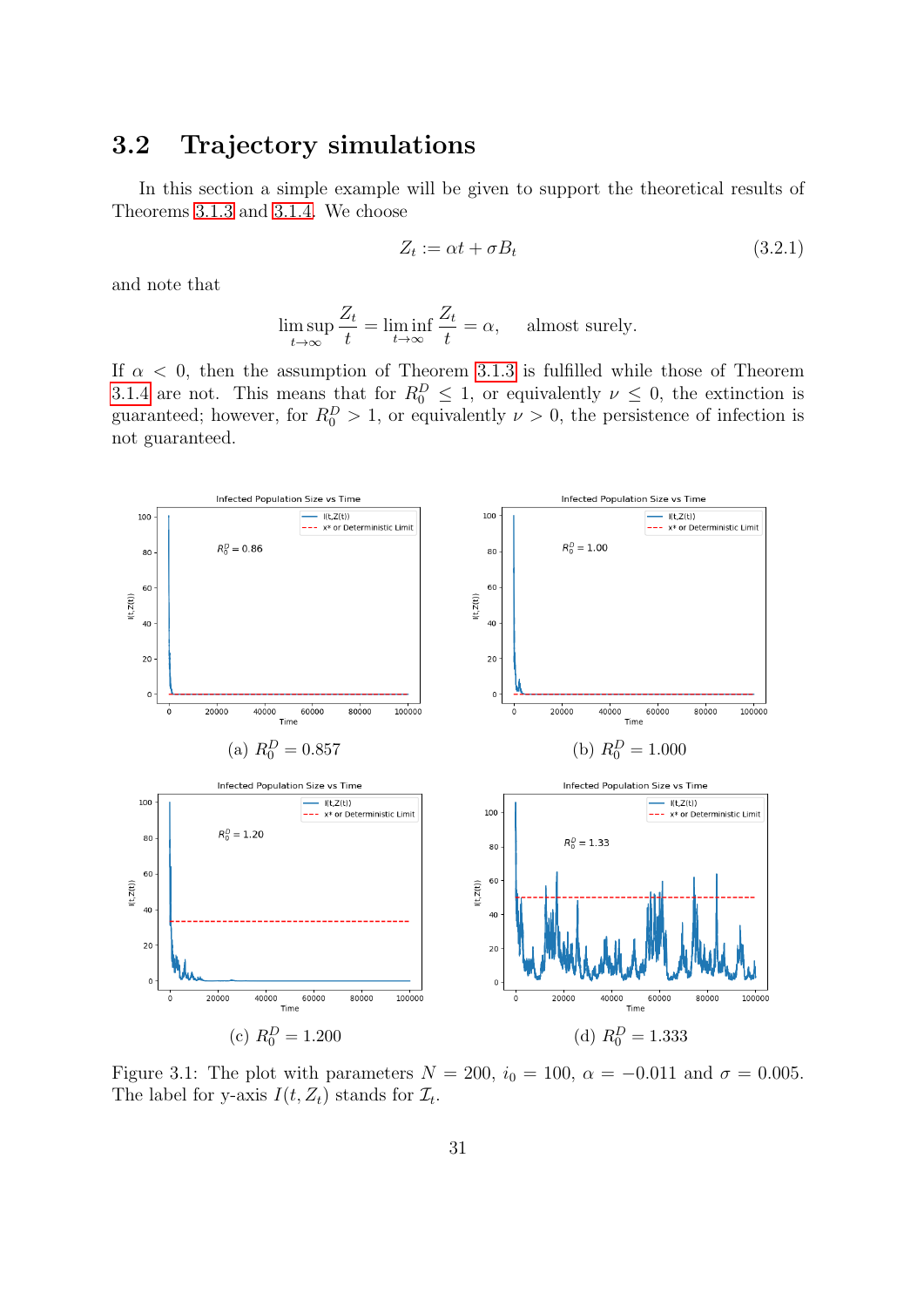Figure [3.1](#page-32-1) supports this claim. As one can see the panels [3.1a](#page-32-1) and [3.1b](#page-32-1) shows the extinction of the infection since Theorem [3.1.3](#page-29-1) is satisfied. However, panels [3.1c](#page-32-1) and [3.1d](#page-32-1) shows both the examples of extinction and persistence even though the  $\nu > 0$  ( $R_0^D > 1$ ). Thus one looses the properties of the deterministic model.

A complementary analysis can be made for  $\alpha > 0$ . In this case the assumption of Theorem [3.1.4](#page-30-1) will be satisfied while those of Theorem [3.1.3](#page-29-1) are not. This indicates that the infection will be persistent as long as  $R_0^D > 1$ ; however, the extinction of infection is not guaranteed for  $R_0^D \leq 1$ . The results of Figure [3.2](#page-33-0) support this claim.

<span id="page-33-0"></span>

Figure 3.2: The plot with parameters  $N = 200$ ,  $i_0 = 100$ ,  $\alpha = -0.011$  and  $\sigma = 0.005$ . The label for y-axis  $I(t, Z_t)$  stands for  $\mathcal{I}_t$ .

In the panel [3.2d,](#page-33-0) the infection is persistent as expected. However, the extinction is not seen in panels [3.2c](#page-33-0) and [3.2b](#page-33-0) since the sufficient condition in Theorem [3.1.3](#page-29-1) is not satisfied. Because the condition was sufficient and not necessary, although it is not satisfied, the extinction can still happen for  $R_0^D \leq 1$ , as shown in panel [3.2a.](#page-33-0)

One last important comment is that, when  $\alpha = 0$ , then one has the same kind of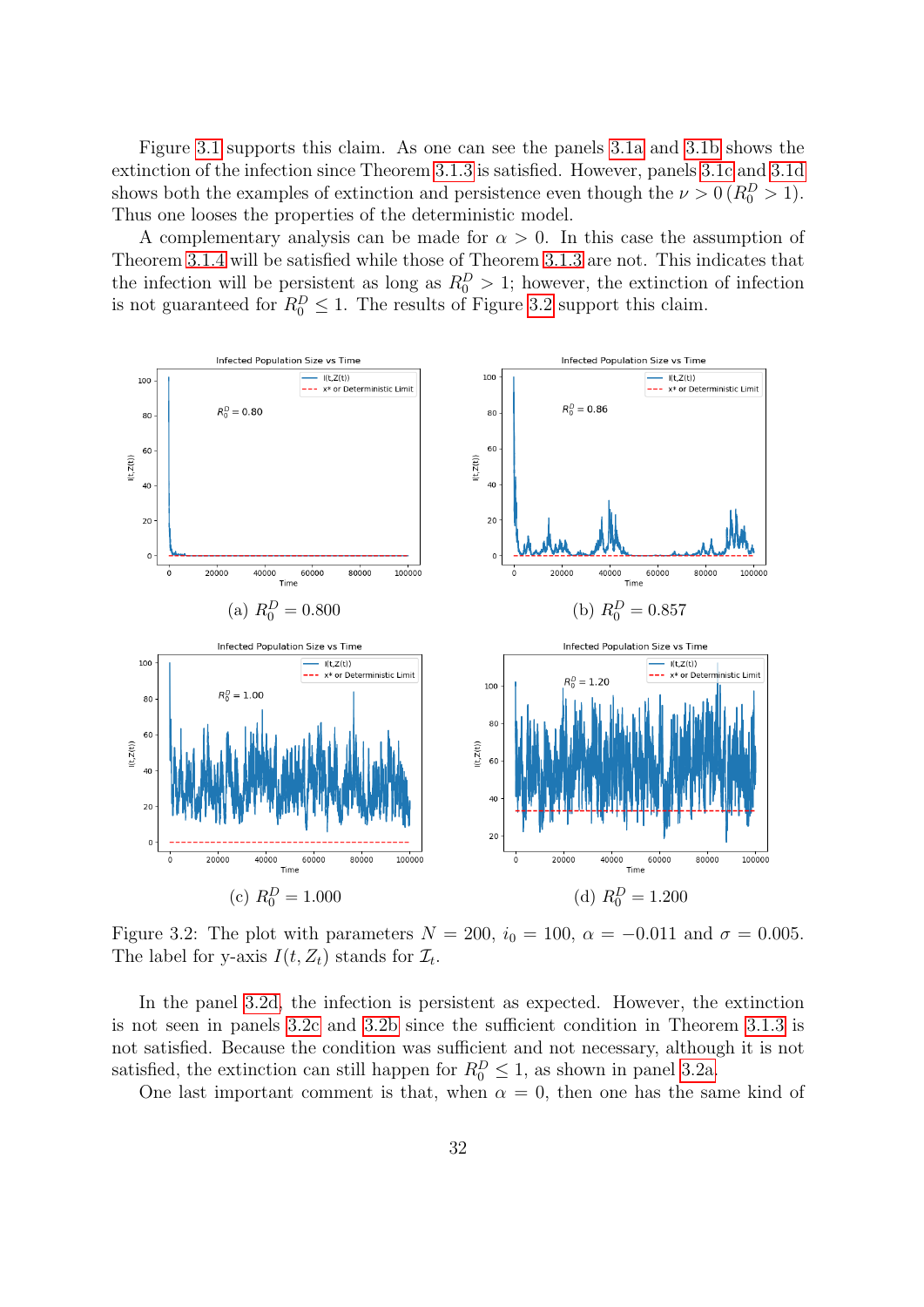perturbation of the  $\beta$  parameter utilized in [\[5\]](#page-37-0), so now  $Z_t = \sigma B_t$ . If the  $\beta$  parameter is perturbed in the same way as this study and not in [\[5\]](#page-37-0), since  $\lim_{t\to\infty} Z_t/t = 0$ , by the remark [3.1.5](#page-31-2) it can be said that, for  $R_0^D \leq 1$  ( $\nu \leq 0$ ) cases there will be extinction and for cases  $R_0^D > 1$  ( $\nu > 0$ ) there will be persistence of infection. We would like to stress that conditions are not the same as published in [\[5\]](#page-37-0) because the perturbation method is different in this study.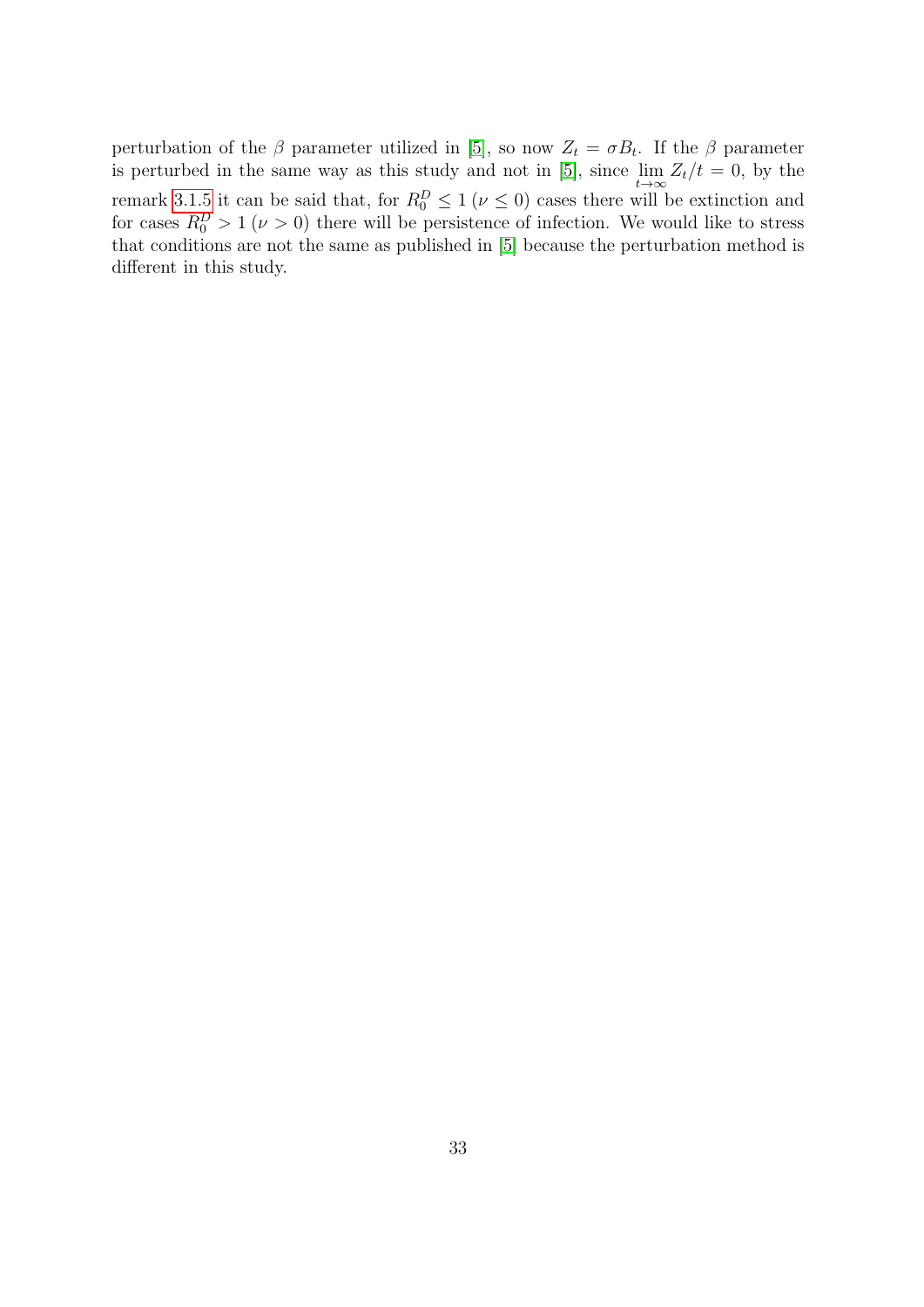# <span id="page-35-0"></span>Chapter 4 Conclusion and Discussion

In this thesis, the basic background necessary to follow the analysis is provided in Chapter [1.](#page-3-0) Later in Chapter [2](#page-18-0) we propose a new perturbation method for the disease transmission coefficient in SIS model. Our approach consists in acting directly on the explicit solution of the deterministic problem, thus avoiding delicate manipulations of differential quantities such as  $dB_t$ . Nevertheless, our model is cross validated at the level of differential equations once we smooth the perturbation and use the Wong-Zakai theorem. We first use this method with a perturbation of mean reverting type and properties of the corresponding model are analysed. Then, generalization to different sources of randomness are investigated.

When the deterministic SIS model [\(1.2.1\)](#page-15-0) is perturbed with a mean reverting Ornstein-Uhlenbeck process  $\{Y_t\}_{t\geq 0}$ , the solution  $\{I_t\}_{t\geq 0}$  is shown to preserve the deterministic model's regimes for extinction and persistence similar to expression [\(1.2.4\)](#page-15-3). Namely:

- if  $R_0^D \leq 1$ , then we have extinction of infection;
- if  $R_0^D > 1$ , then we have persistence of infection.

Then, in Chapter [3](#page-28-0) some simple sufficient conditions on the class of possible perturbations which entail the same key feature for the corresponding models were identified. It turns out that if a general stochastic process  $Z_t$ , solving the general SDE [\(3.1.1\)](#page-28-2), satis-fies both Theorems [3.1.3](#page-29-1) and [3.1.4,](#page-30-1) then the perturbed SIS Model with  $Z_t$  perturbation in the  $\beta$  parameter, behaves similar to its deterministic version. That is:

- if  $R_0^D \leq 1$ , then we have extinction of infection;
- if  $R_0^D > 1$ , then we have persistence of infection.

That is a very useful result for other researchers to use. This way, if anyone wants to perturb a SIS model like system of ODEs, they can use the same perturbation method and a  $Z_t$  process so that it is known that the solution exists, it is strong and unique, lies between  $]0, N[$  and the limiting behaviour is similar to the original model.

This study emphasizes that the methodology of perturbation of deterministic models is crucial in generating different stochastic versions. For further studies one can apply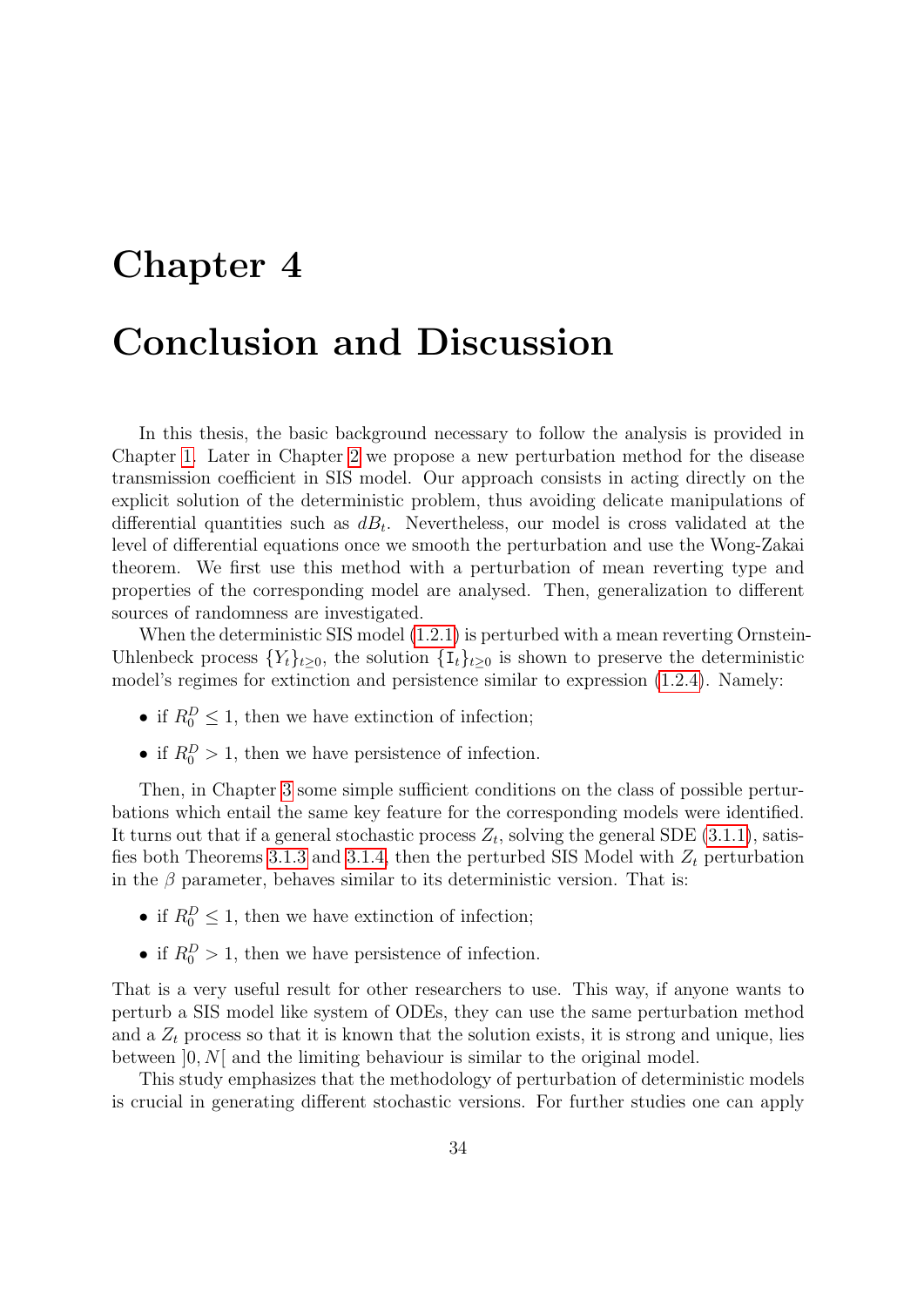the same rationale to other parameters in the deterministic SIS model, i.e.  $\gamma + \mu$ , or to other models, such as Lotka-Volterra type of equations ([\[9\]](#page-37-10),[\[12\]](#page-37-11)).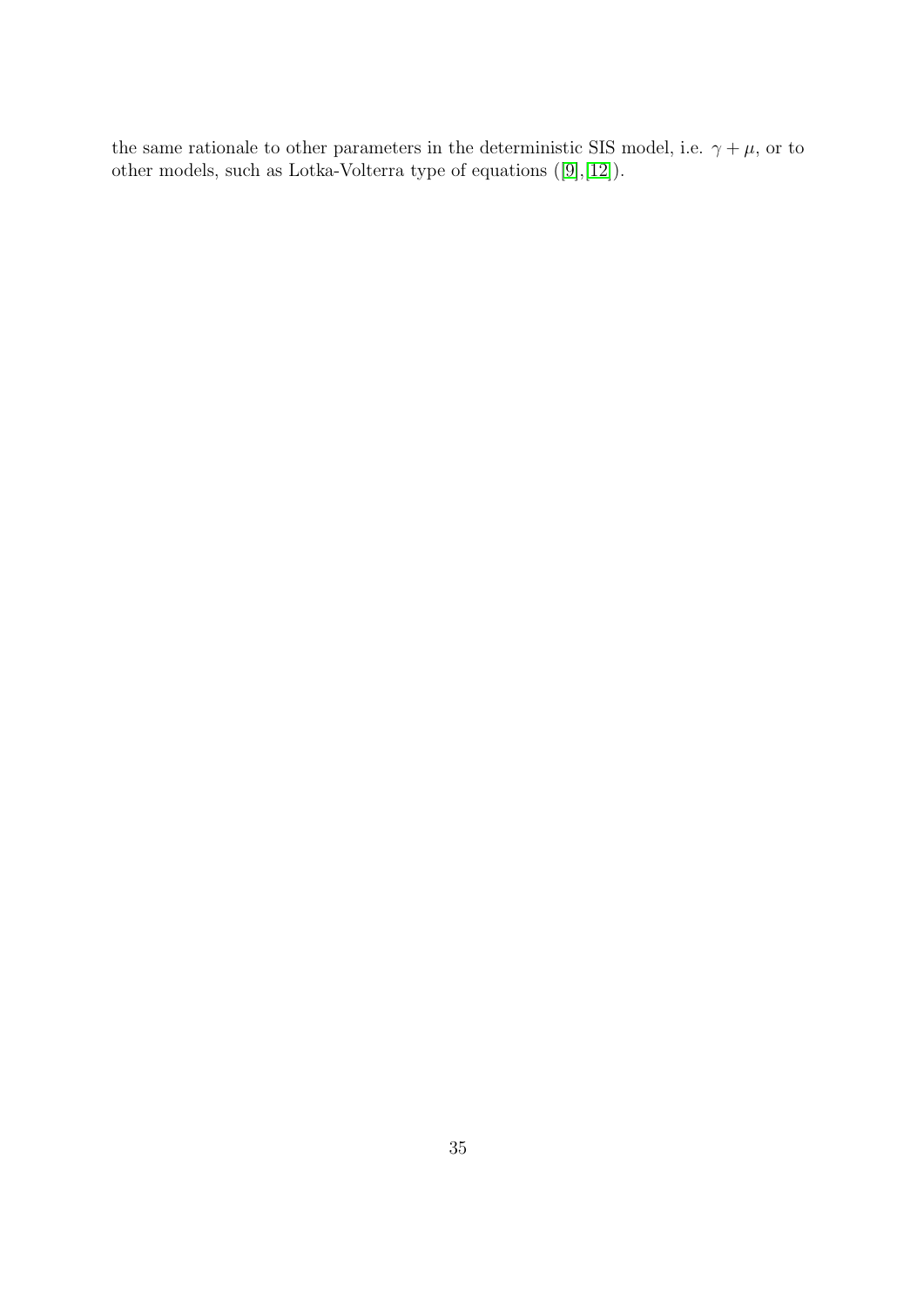# Bibliography

- <span id="page-37-3"></span>[1] Allen, E., Modelling with Itô Stochastic Differential Equations, Springer-Verlag, 2007.
- <span id="page-37-1"></span>[2] E. Bernardi and A.Lanconelli, A note about the invariance of the basic reproduction number for stochastically perturbed SIS models,  $arXiv:2005.04973v2$ .
- <span id="page-37-6"></span>[3] F. Brauer, L.J.S. Allen, P. Van den Driessche and J. Wu, Mathematical Epidemiology, Lecture Notes in Mathematics, No. 1945, Mathematical Biosciences Subseries, 2008.
- <span id="page-37-7"></span>[4] Cai, Y., Jiao, J., Gui, Z., Liu, Y., & Wang, W. (2018). Environmental variability in a stochastic epidemic model. Applied Mathematics and Computation, 329, 210-226. doi:10.1016/j.amc.2018.02.009
- <span id="page-37-0"></span>[5] A. Gray, D. Greenhalgh, L. Hu, X. Mao, J. Pan, A stochastic differential equation SIS epidemic model, SIAM J. Appl. Math. 71 (3) (2011) 876–902.
- <span id="page-37-4"></span>[6] Hethcote, H.W. and Yorke, J.A., Gonorrhea Transmission Dynamics and Control, Lecture Notes in Biomathematics 56, Springer-Verlag, 1994.
- <span id="page-37-5"></span>[7] Jin, Y., Wang, W., & Xiao, S. (2007). An sirs model with a nonlinear incidence rate. Chaos, SolItôns & Fractals, 34(5), 1482-1497. doi:10.1016/j.chaos.2006.04.022
- <span id="page-37-8"></span>[8] I. Karatzas and S. E. Shreve, Brownian Motion and stochastic calculus, Springer-Verlag, New York, 1991.
- <span id="page-37-10"></span>[9] A. J. Lotka, Contribution to quantitative parasitology, J. Wash. Acad. Sci. 13 (1923) 152-158.
- <span id="page-37-2"></span>[10] Mao, X. (2011). Stochastic differential equations and applications. In Stochastic differential equations and applications (Second ed., pp. 12-13). Oxford: Woodhead.
- <span id="page-37-9"></span>[11] D. W. Stroock and S. R. S. Varadhan, On the support of diffusion processes with applications to the strong maximum principle, Proceedings 6-th Berkeley Symposium Math. Statist. Probab. 3 (1972) University of California Press, Berkeley, 333-359.
- <span id="page-37-11"></span>[12] V. Volterra, Variazioni e fluttuazioni del numero d'individui in specie animali conviventi. Mem. Acad. Lincei 2 (1926) 31-113.